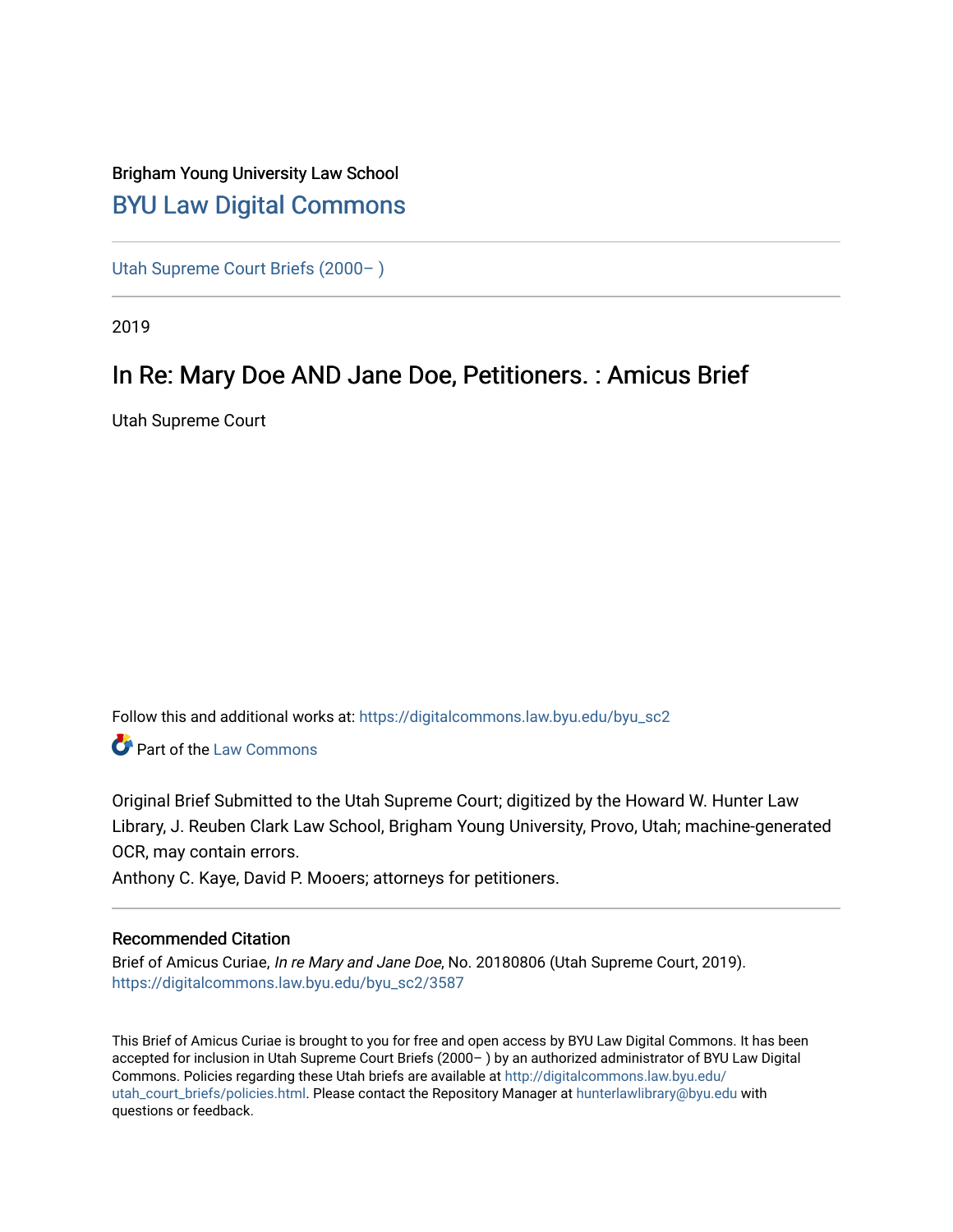### **IN THE UTAH SUPREME COURT**

IN RE:

Case No. 20180806-SC

MARY DOE and JANE DOE,

Petitioners.

### **BRIEF OF** *AMICI CURIAE* **THE AMERICAN CIVIL LIBERTIES UNION AND ACLU OF UTAH IN SUPPORT OF PETITIONERS**

Anthony C. Kaye David P. Mooers-Putzer BALLARD SPAHR LLP One Utah Center, Suite 800 201 South Main Street Salt Lake City, Utah 84111 (801) 532-3000 kaye@ballardspahr.com mooersputzerd@ballardspahr.com

*Attorneys for Petitioners*

Elizabeth A. Wright General Counsel UTAH STATE BAR 645 South 200 East Salt Lake City, UT 84111 elizabeth.wright@utahbar.org

*Attorney for Petitioner Utah State Bar*

\* *Pro hac vice motion forthcoming* \*\* *Pro hac vice motion pending*

John M. Mejia (13965) ACLU OF UTAH 355 North 300 West Salt Lake City, Utah 84103 (801) 521-9862 jmejia@acluutah.org

Jennifer Chang Newell\* Spencer E. Amdur\*\* AMERICAN CIVIL LIBERTIES UNION 39 Drumm Street San Francisco, CA 94111 (415) 343-1198 jnewell@aclu.org samdur@aclu.org

Omar C. Jadwat\* Michael K. T. Tan\* AMERICAN CIVIL LIBERTIES UNION 125 Broad Street, 18th Floor New York, NY 10004 (212) 519-7848 ojadwat@aclu.org mtan@aclu.org

*Attorneys for Amici Curiae American Civil Liberties Union and ACLU of Utah*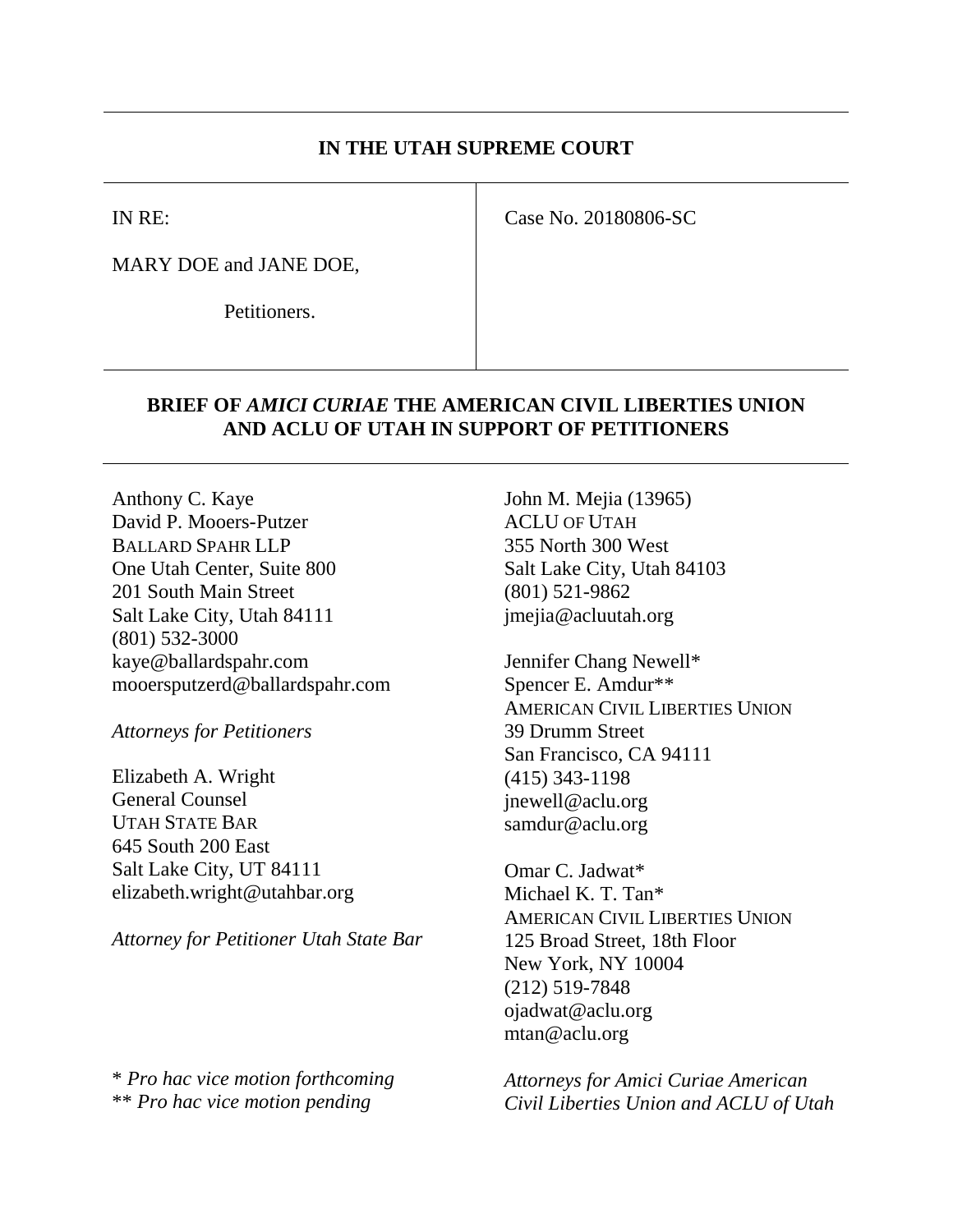### **CURRENT AND FORMER PARTIES**

### **Petitioners**

Mary Doe and Jane Doe

Represented by:

Anthony C. Kaye David P. Mooers-Putzer Ballard Spahr LLP

Utah State Bar

Represented by:

Elizabeth A. Wright General Counsel Utah State Bar

#### **Amicus Curiae**

The American Civil Liberties Union and ACLU of Utah

Represented by:

John M. Mejia ACLU of Utah

Jennifer Chang Newell Spencer E. Amdur Omar C. Jadwat Michael K. T. Tan American Civil Liberties Union Foundation

### **Parties Below Not Parties to the Appeal**

Not applicable.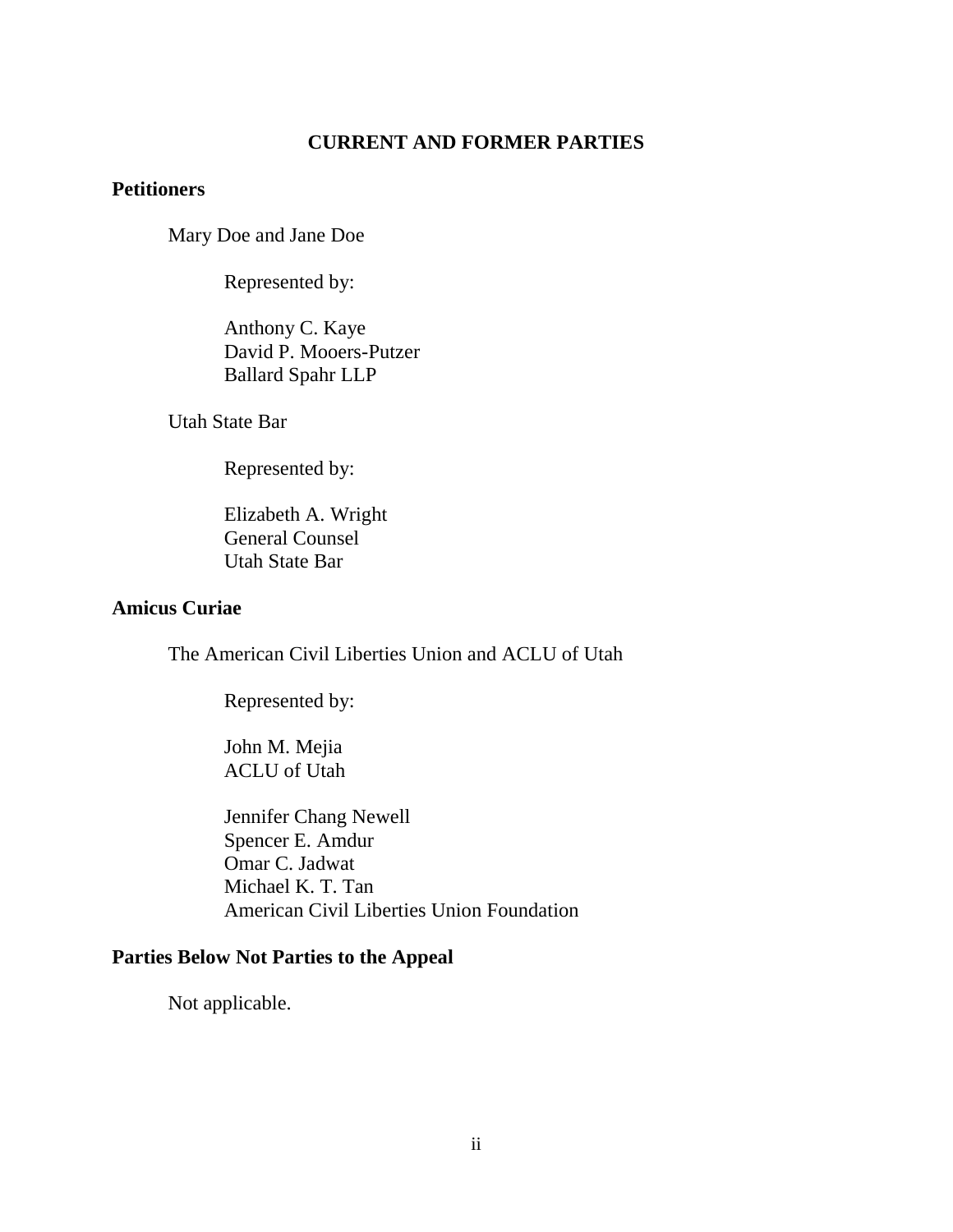# **TABLE OF CONTENTS**

| I. This Court Can Enact a Law Making Undocumented Immigrants Eligible                                               |
|---------------------------------------------------------------------------------------------------------------------|
| A. The Utah Constitution Gives This Court Sole Authority to Regulate                                                |
| B. Section 1621(d) Does Not Restrict Who May Enact the Relevant State Law6                                          |
| 1. Section 1621(d)'s Text Permits This Court to Extend Bar Admission to                                             |
| 2. The Federalism Clear-Statement Rule Confirms that This Court May Enact                                           |
| 3. Nothing in the Legislative History Overrides the Plain Meaning of the                                            |
| 4. Case Law Provides No Basis to Disregard § 1621(d)'s Plain Meaning 18                                             |
| C. Interpreting § 1621(d) to Require State Legislation Would Raise Serious<br>19<br><b>Constitutional Concerns.</b> |
| II. Qualified Bar Applicants Should Be Eligible to Practice Law Regardless of                                       |
|                                                                                                                     |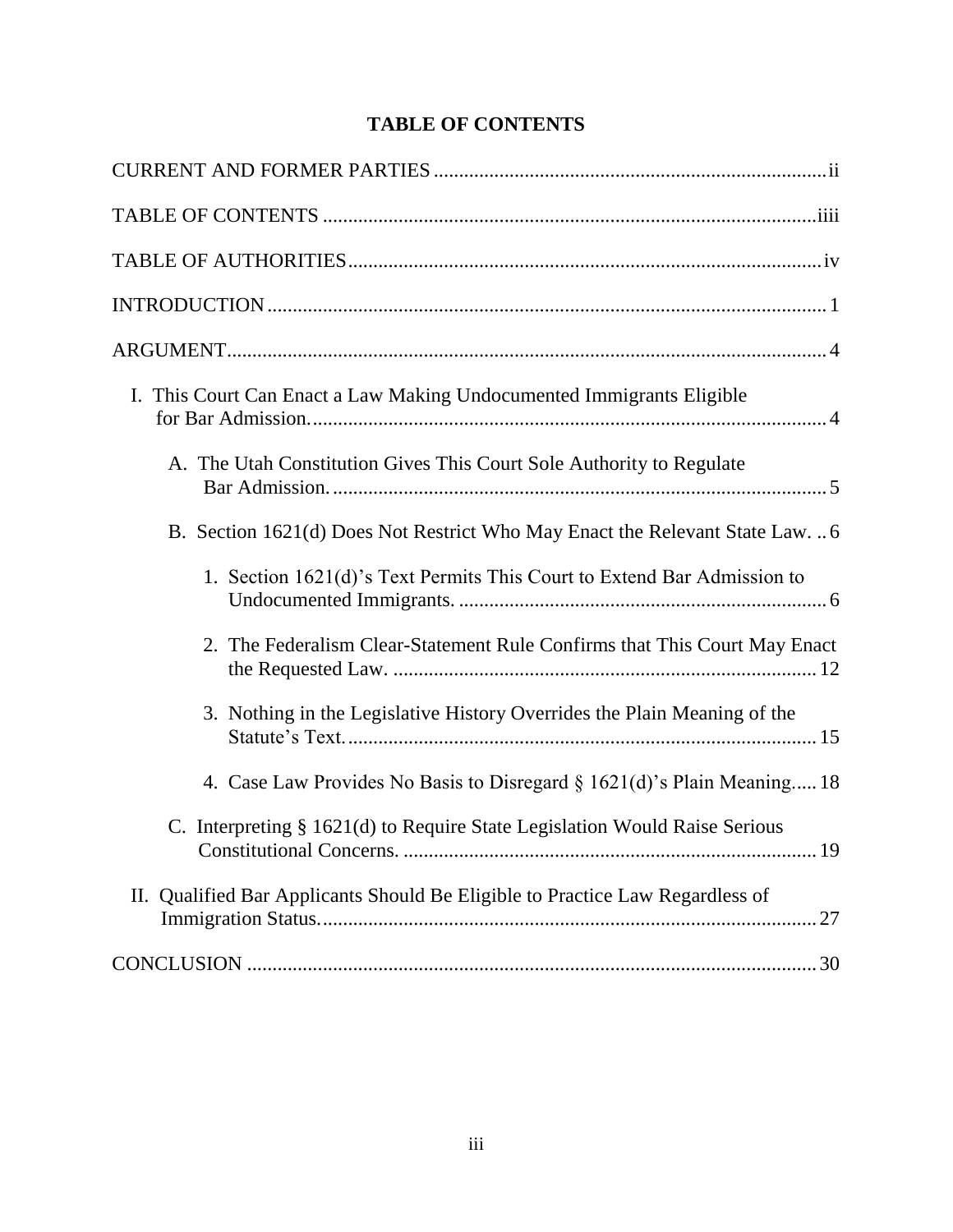# **TABLE OF AUTHORITIES**

# **Cases**

| Alden v. Maine,                                           |  |
|-----------------------------------------------------------|--|
| Ali v. Fed. Bureau of Prisons,                            |  |
| Am. Bar Ass'n $v$ . FTC,                                  |  |
| Arizona v. United States,                                 |  |
| Az. State Legislature v. Az. Indep. Redistricting Comm'n, |  |
| Bailey v. Utah State Bar,                                 |  |
| Bank of Am., N.A. v. Sundquist,                           |  |
| Batalla Vidal v. Nielsen,                                 |  |
| Bates v. State Bar of Ariz.,                              |  |
| Bates v. United States,                                   |  |
| Blanchette v. Conn. Gen. Ins. Corp.,                      |  |
| BP Am. Prod. Co. v. Burton,                               |  |
| Brickyard Homeowners' Ass'n v. Gibbons Realty Co.,        |  |
| City of Abilene v. FCC,                                   |  |
| City of Chicago v. Sessions,                              |  |
| Cole v. Jordan School Dist.,                              |  |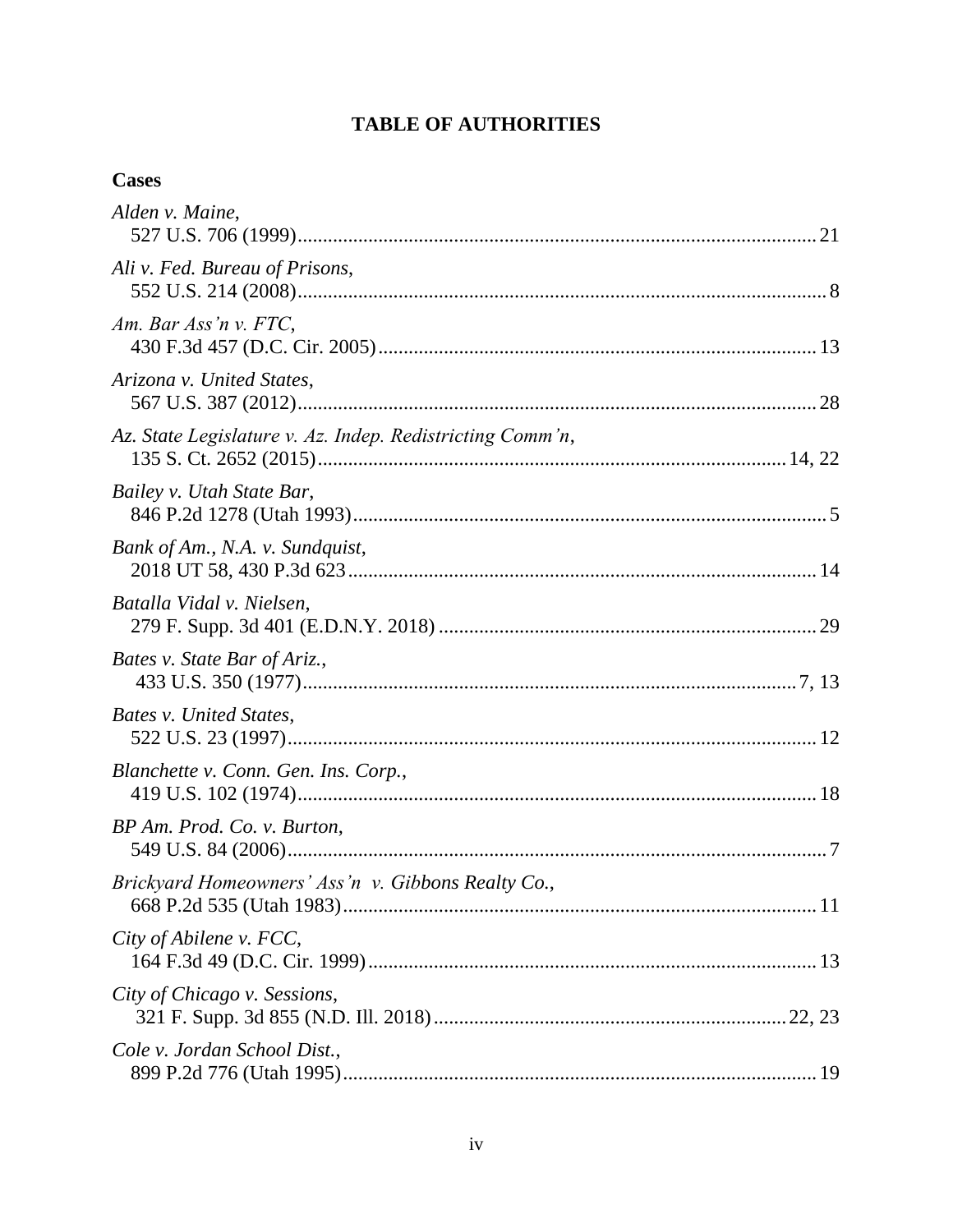| Coyle v. Smith,                                                                                                                                              |  |
|--------------------------------------------------------------------------------------------------------------------------------------------------------------|--|
| De Vries v. Regents of Univ. of Cal.,                                                                                                                        |  |
| Dean v. United States,                                                                                                                                       |  |
| Edward J. DeBartolo Corp. v. Fla. Gulf Coast Bldg. & Const. Trades Council,                                                                                  |  |
| Exxon Mobil Corp. v. Allapattah Servs., Inc.,                                                                                                                |  |
| Fedorenko v. United States,                                                                                                                                  |  |
| FERC v. Mississippi                                                                                                                                          |  |
| Finch v. Comm. Health Ins. Connector Auth.,                                                                                                                  |  |
| Fla. Bd. of Bar Examiners re Questions as to Whether Undocumented Immigrants<br>Are Eligible for Admission to the Fla. Bar, 134 So.3d 432 (Fla. 2014) 18, 19 |  |
| Galarza v. Szalczyk,                                                                                                                                         |  |
| Garcia v. San Antonio Metro. Trans. Auth.,                                                                                                                   |  |
| Gentile v. State Bar of Nevada,                                                                                                                              |  |
| Graves v. N.E. Servs.,                                                                                                                                       |  |
| Gregory v. Ashcroft,                                                                                                                                         |  |
| Ho v. ReconTrust Co., NA,                                                                                                                                    |  |
| Hoover v. Ronwin,                                                                                                                                            |  |
| Hustedt v. Workers' Comp. Appeals Bd.,                                                                                                                       |  |
| In re Discipline of Lundgren,                                                                                                                                |  |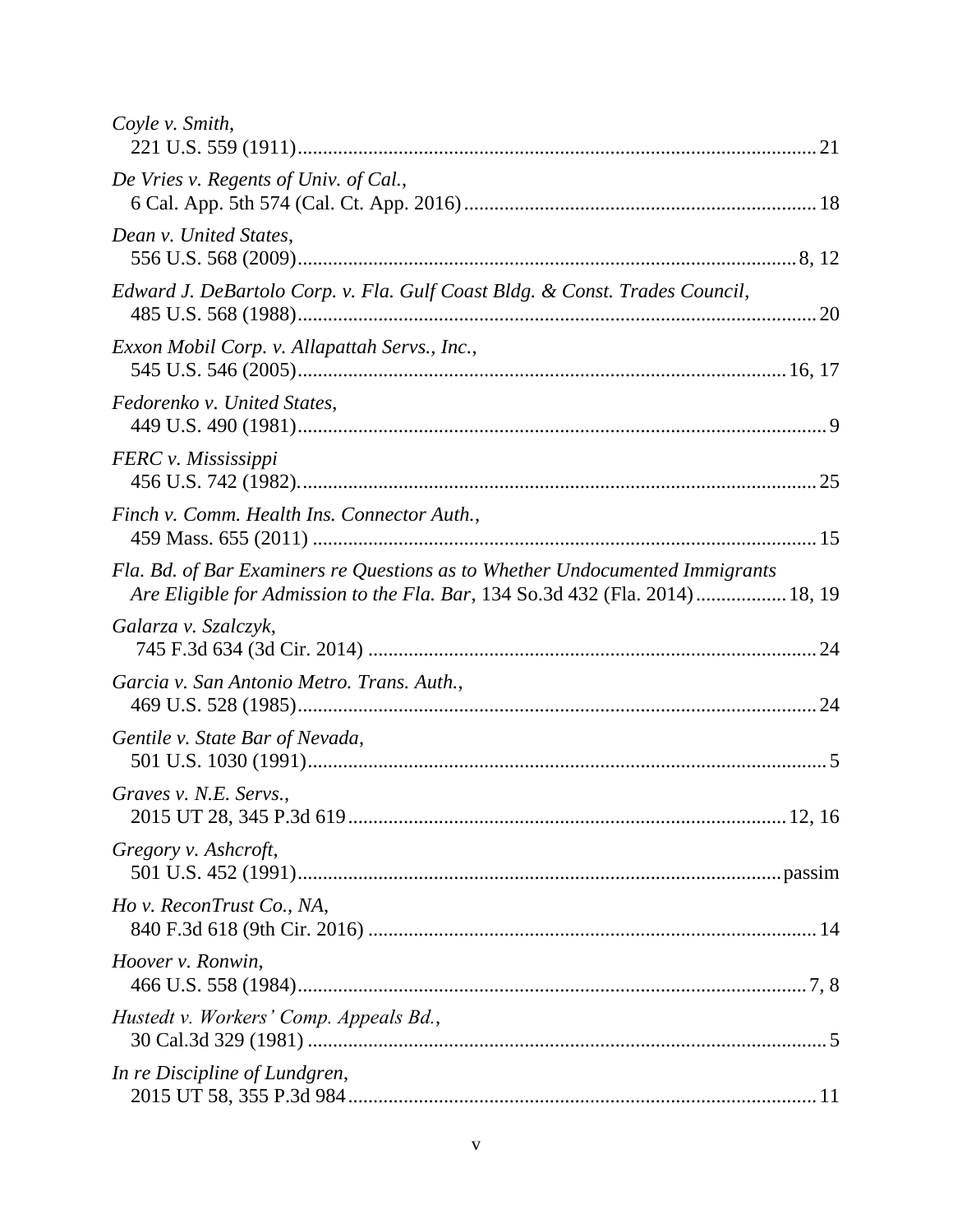| In re Garcia,                           |
|-----------------------------------------|
| In re Order Amending Rule 202,          |
| In re Vargas,                           |
| Injured Workers Ass'n of Utah v. State, |
| Kimbrough v. United States,             |
| Koog v. United States,                  |
| Leis v. Flynt,                          |
| Matter of the Adoption of B.N.A.,       |
| Martinez v. Regents of Univ. of Cal.,   |
| McFarland v. Scott,                     |
| Murphy v. NCAA,                         |
| NAACP v. Trump,                         |
| New York v. United States,              |
| NFIB v. Sebelius,                       |
| Nixon v. Mo. Mun. League,               |
| Nken v. Holder,                         |
| Oseguera v. Farmers Ins. Exchange,      |
| Parker v. Brown,                        |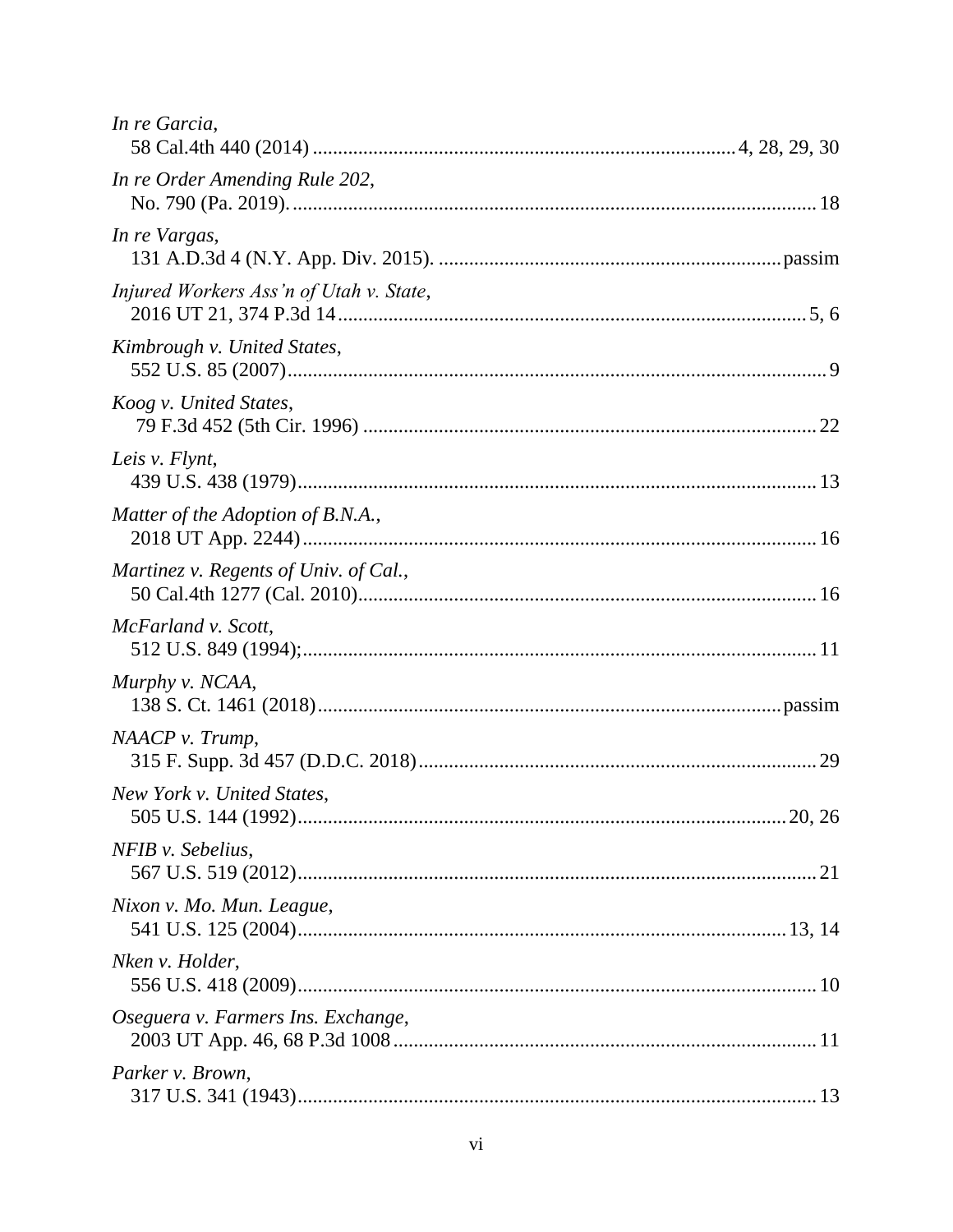| Philadelphia v. Sessions,                                           |  |
|---------------------------------------------------------------------|--|
| Printz v. United States,                                            |  |
| Pyper v. Bond,                                                      |  |
| Ratzlaf v. United States,                                           |  |
| Regents of the Univ. of Cal. v. DHS,                                |  |
| Russello v. United States,                                          |  |
| San Francisco v. Sessions,                                          |  |
| Shannon v. United States,                                           |  |
| Société Nationale Industrielle Aérospatiale v. U.S. Dist. Court,    |  |
| State v. Canton,                                                    |  |
| State v. Drej,                                                      |  |
| Steinle v. San Francisco,                                           |  |
| Supreme Court of Va. v. Consumers Union of the United States, Inc., |  |
| United States v. California,                                        |  |
| Utah Dep't of Transp. v. Carlson,                                   |  |
| Va. Office for Prot. & Advocacy v. Stewart,                         |  |
| Watson v. United States,                                            |  |
| Will v. Mich. Dep't of State Police,                                |  |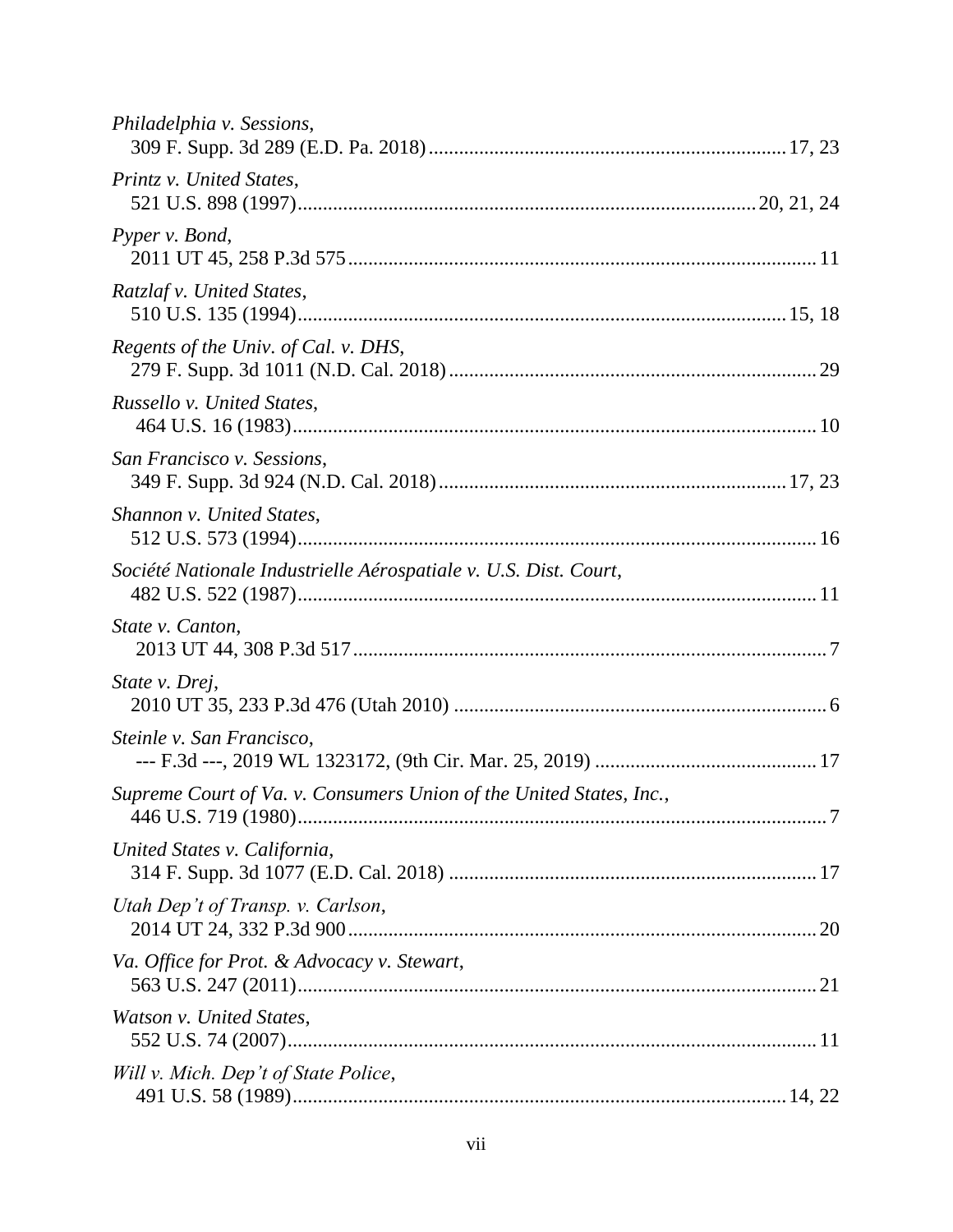| World Peace Mvmt. of Am. v. Newspaper Agency Corp., |  |
|-----------------------------------------------------|--|
|                                                     |  |
|                                                     |  |
| Zadvydas v. Davis,                                  |  |
|                                                     |  |

# **Statutes**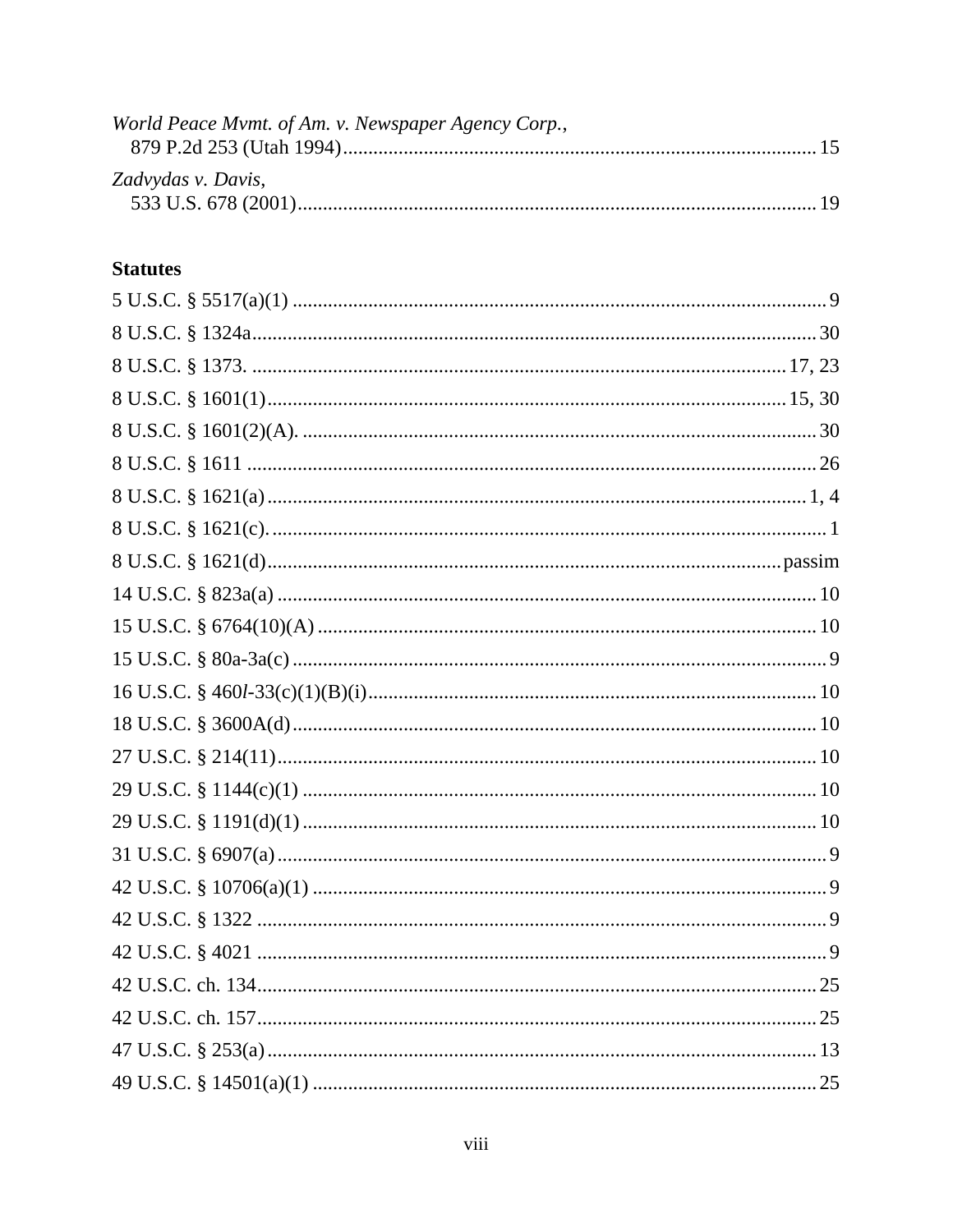# **Constitutional Provisions**

# **Other Authorities**

| Const. Rev. Comm'n, Report to the Governor and the 45th Legislature (1984)           |  |
|--------------------------------------------------------------------------------------|--|
|                                                                                      |  |
|                                                                                      |  |
|                                                                                      |  |
|                                                                                      |  |
| Personal Responsibility and Work Opportunity Reconciliation Act of 1996, Pub. L. No. |  |
|                                                                                      |  |

# **Rules**

# **Regulations**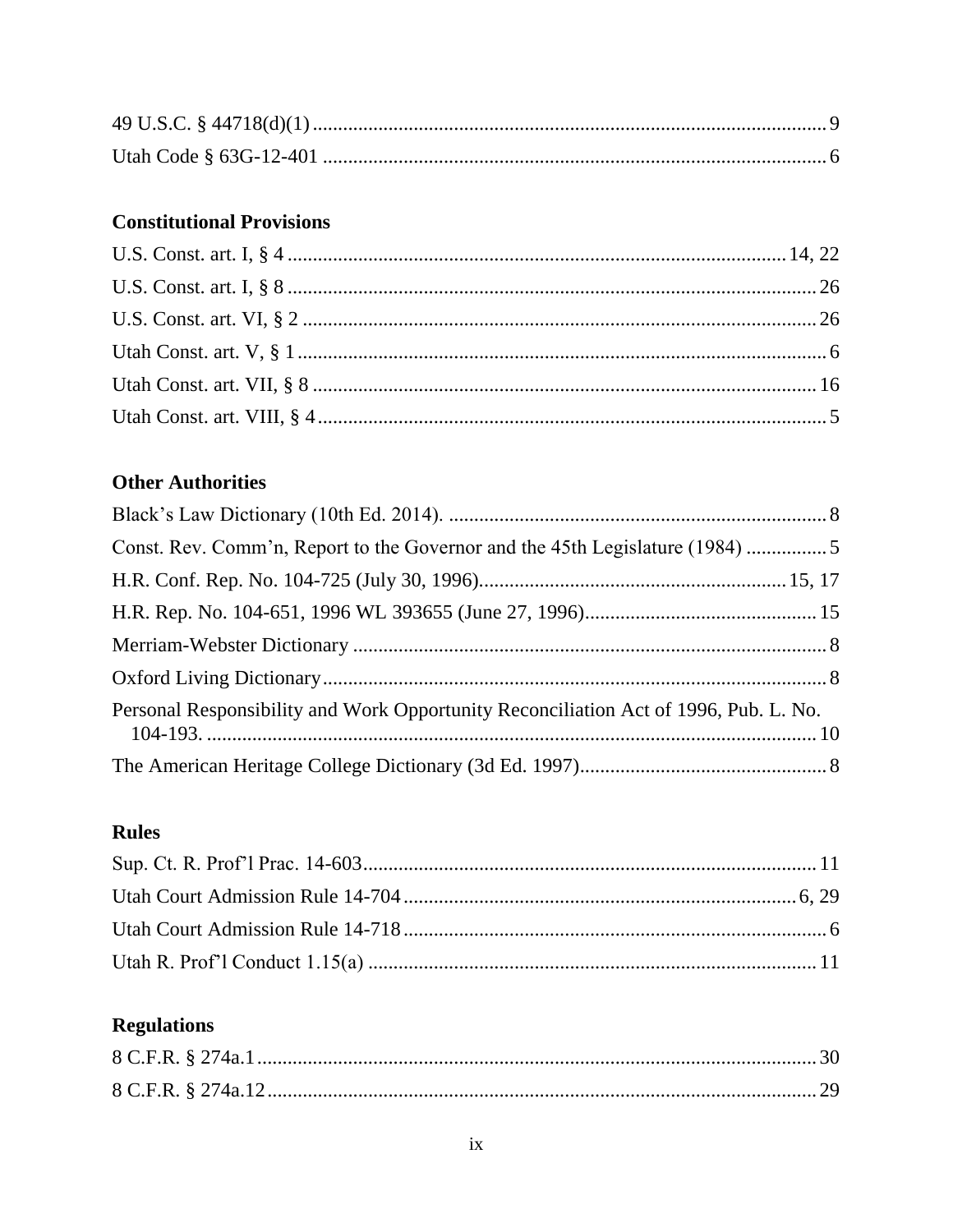#### **INTRODUCTION**

Pursuant to the Court's Order of November 20, 2018, amici curiae the American Civil Liberties Union and ACLU of Utah submit this brief to explain why the Court can and should issue a rule permitting undocumented immigrants to be admitted as members of the Utah State Bar.

The Utah Constitution empowers this Court to regulate the practice of law in Utah, including bar admission. It also prohibits any other branch of Utah government from regulating the practice of law, both to ensure judicial independence and to protect the integrity of judicial proceedings. This Court is therefore the sole entity that exercises the State's lawmaking authority over bar admission.

Federal law allows this Court to exercise its authority in this case. Federal law sets a default rule that undocumented immigrants are ineligible for state "public benefit[s]," which includes some "professional license[s]." 8 U.S.C. § 1621(a), (c). But even assuming a law license qualifies as a "public benefit" under § 1621(c), a "State" can make undocumented immigrants eligible for public benefits "through the enactment of a State law" that "affirmatively provides for such eligibility." *Id.* § 1621(d). Section 1621(d) thus allows the State of Utah to enact a law making undocumented immigrants eligible for bar admission. And this Court is the entity—the only entity—that makes such laws in Utah.

Nothing in § 1621(d) compels a different result. The United States may argue that § 1621(d) requires States to exercise their lawmaking authority through their legislatures only—that a state *statute* is required to opt out of the prohibition in § 1621(a). But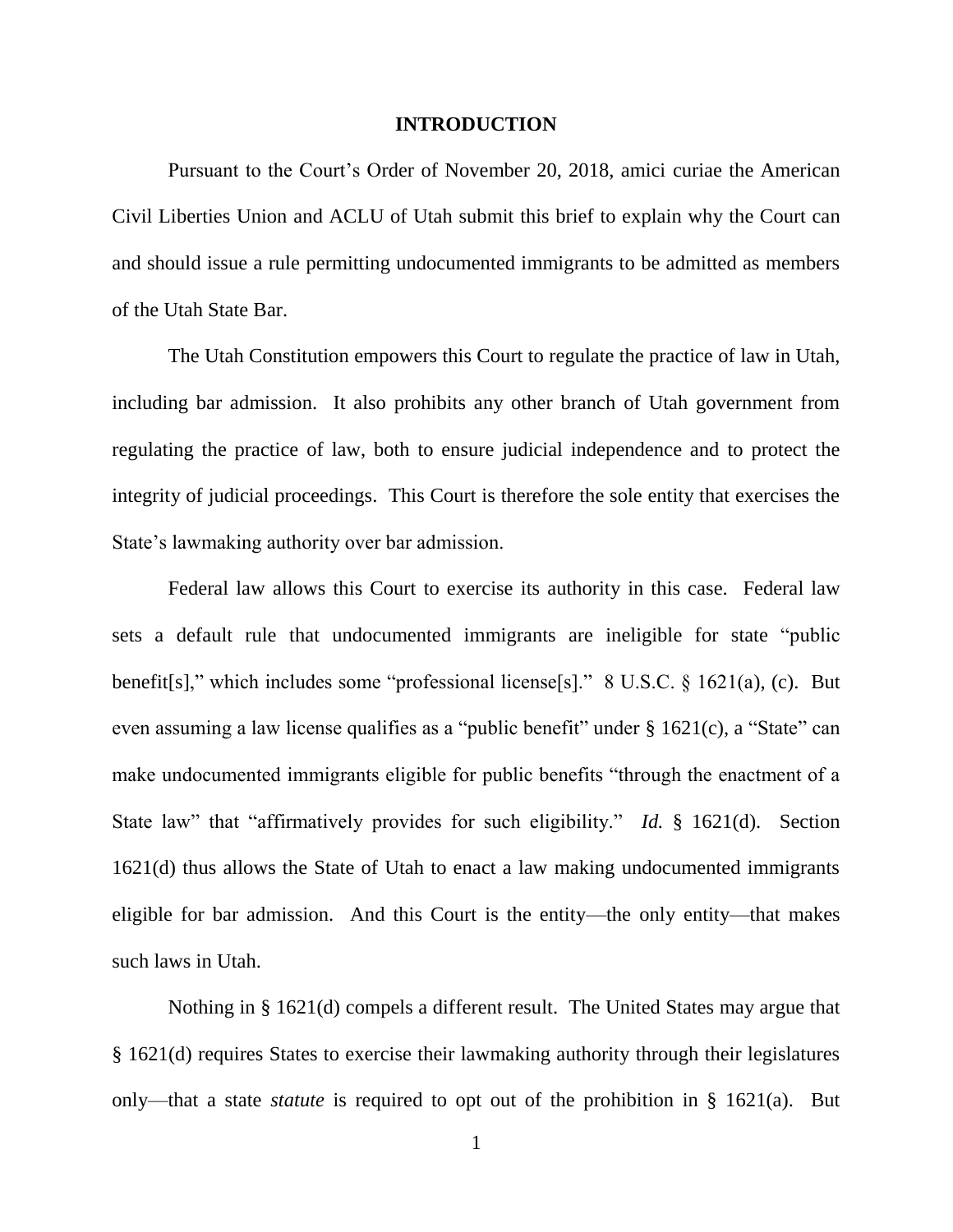§ 1621(d) does not purport to dictate which branch of state government must make this decision. The text describes the process for providing eligibility using the most general terms possible—"enact[]" and "law"—without specifying *who* must do the enacting, or what *form* the law must take. As multiple dictionaries, judicial usage, and congressional usage attest, those terms refer to legal rules of all kinds, not just statutes, and to lawmaking entities of all kinds, not just legislatures. Indeed, when Congress wants to specify a particular state actor or type of state law, it regularly makes explicit reference to "statutes," "legislation," "state legislatures," and the like. By omitting those more specific words in § 1621(d), and instead using general terms, Congress left it to the States to determine which branch of state government regulates which activities. That makes sense, because Congress has no valid interest in how States choose to structure their governments, including which branch regulates public benefits.

A contrary interpretation—that only the Utah Legislature can enact a law providing public benefits—would mark a severe federal intrusion on the internal structure of Utah's government. The only effect of such a rule would be to dictate which branch of Utah's government exercises the State's lawmaking authority. The State would retain its authority to admit undocumented immigrants to the bar. But by requiring action by the Utah Legislature, this interpretation of § 1621(d) would override Utah's decision to assign bar admission decisions to the Court, thus forcing the State to distribute its own lawmaking authority according to federal instructions.

At the very least, that kind of intrusion would require an "unmistakably clear" statement in the text of § 1621(d)—a statement that is lacking here. *Gregory v. Ashcroft*,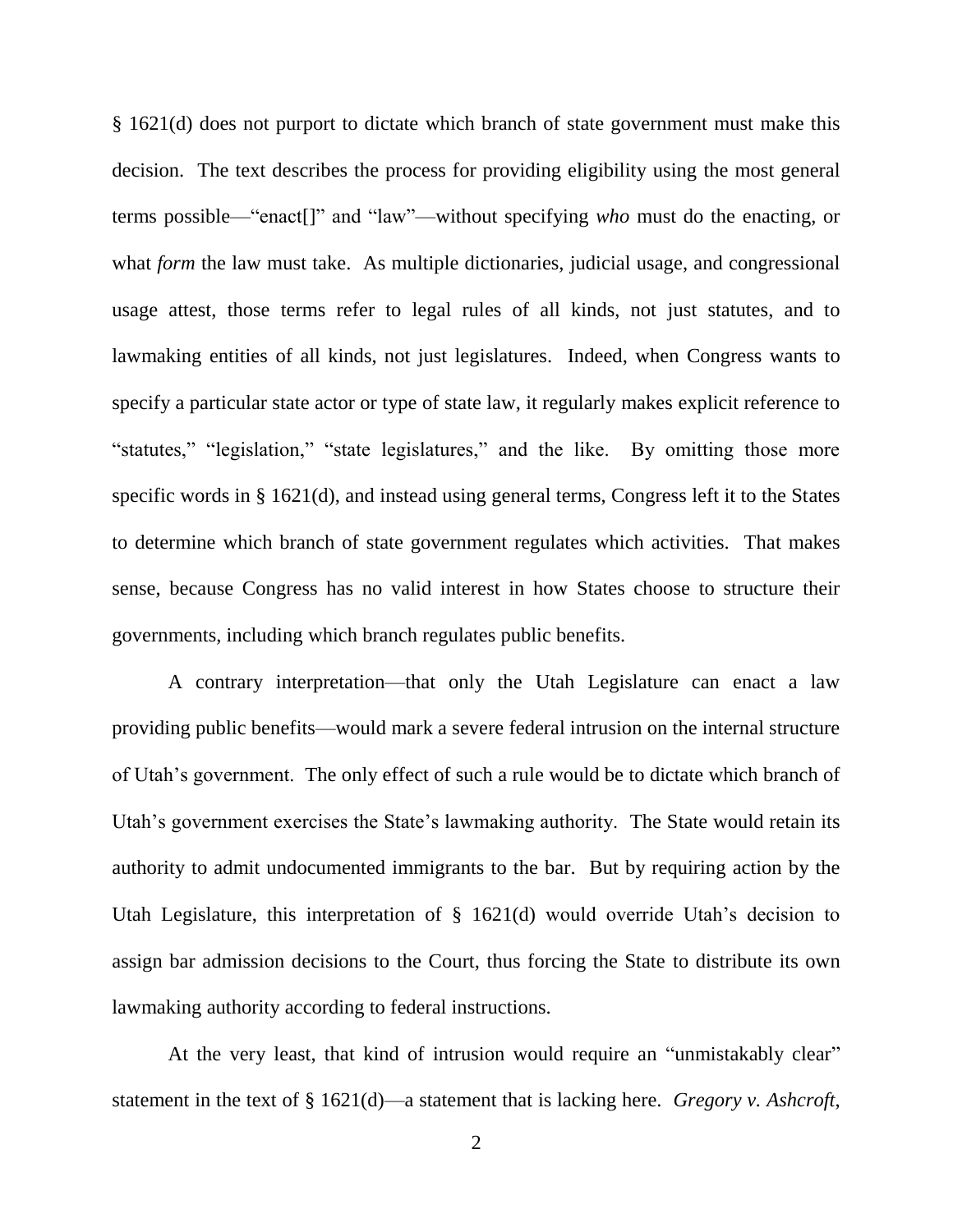501 U.S. 452, 460 (1991) (quotation marks omitted). The best reading of § 1621(d)'s text is that the statute is agnostic about which branch of state government provides eligibility for public benefits. But even assuming the text were ambiguous, the federalism clear-statement rule would require the Court to choose the less intrusive interpretation, the one that preserves the State's internal allocation of its own authority. Nor is there anything in § 1621's purpose that explains why Congress would have preferred one kind of state law over another. The statute was enacted to regulate public benefits, not the balance of power within state governments.

Constitutional avoidance requires the same result. A legislature-only rule would contravene the Constitution's federal structure, which empowers Congress to regulate private actors directly, but not to issue orders to state governments. Such a rule would constitute a direct order to the governments of the States, forcing them to assign their own lawmaking power to a federally-chosen arm of their governments. The U.S. Supreme Court has rejected such federally-imposed allocations of state authority in a number of contexts. And the only other court to consider this constitutional question came to the same conclusion. *See In re Vargas*, 131 A.D.3d 4, 11-12 (N.Y. App. Div. 2015).

There being no legal obstacle, this Court should provide that otherwise-eligible undocumented immigrants may be admitted to the Utah State Bar. Immigrants like the petitioners are no different than any other barred attorney in Utah. They have lived in the United States for decades, put down roots in Utah, obtained law degrees, and been admitted to the bar of another State. There is no reason to deny them the ability to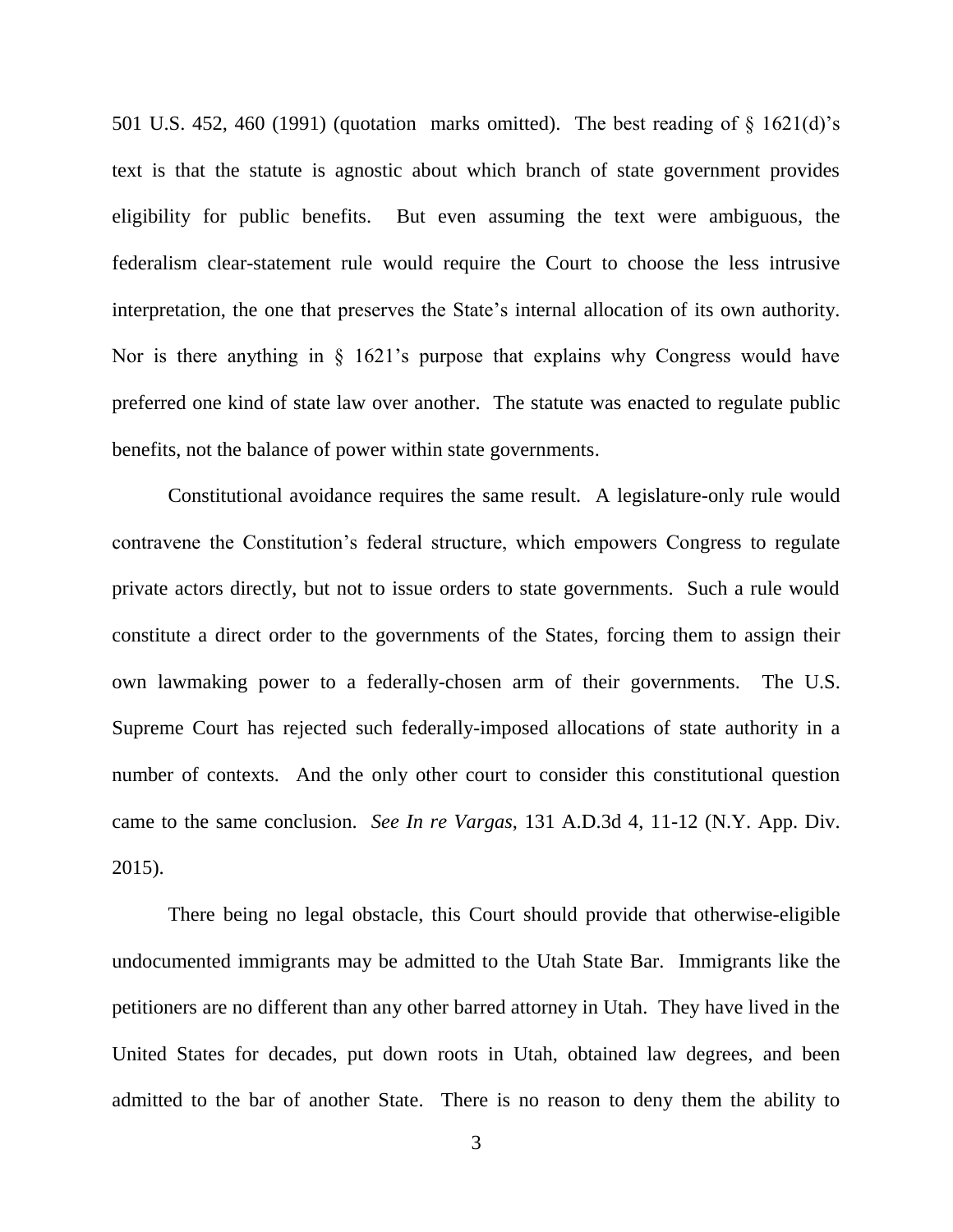practice their profession and support their families in their home State. The Court should permit them to receive law licenses.

#### **ARGUMENT**

### **I. This Court Can Enact a Law Making Undocumented Immigrants Eligible for Bar Admission.**

Under federal law, certain undocumented immigrants are, as a default matter, "not eligible for any State or local public benefit," 8 U.S.C. § 1621(a), which is defined to include a "professional license," *id.* § 1621(c). It is far from clear that law licenses fall within § 1621(c)'s definition of public benefits. *See In re Garcia*, 58 Cal.4th 440, 456-57 (2014) (noting uncertainty). But even if they do, the same statute provides that "[a] State may provide" that undocumented immigrants are eligible for "any State or local public benefit . . . through the enactment of a State law after August 22, 1996, which affirmatively provides for such eligibility." *Id.* § 1621(d).

This Court can enact the law described in § 1621(d). The Utah Constitution gives the Court exclusive authority to make laws governing bar admission for the State of Utah. Section 1621(d) does not interfere with that decision, because its text and structure impose no requirement about which branch of state government must speak for the State. Nor is there any reliable legislative history that explains why Congress would have wanted to dictate which branch exercises the State's authority over public benefits. Any such intrusion would require an unmistakably clear statement, which is nowhere to be found in the text of § 1621(d). And in all events, constitutional avoidance precludes the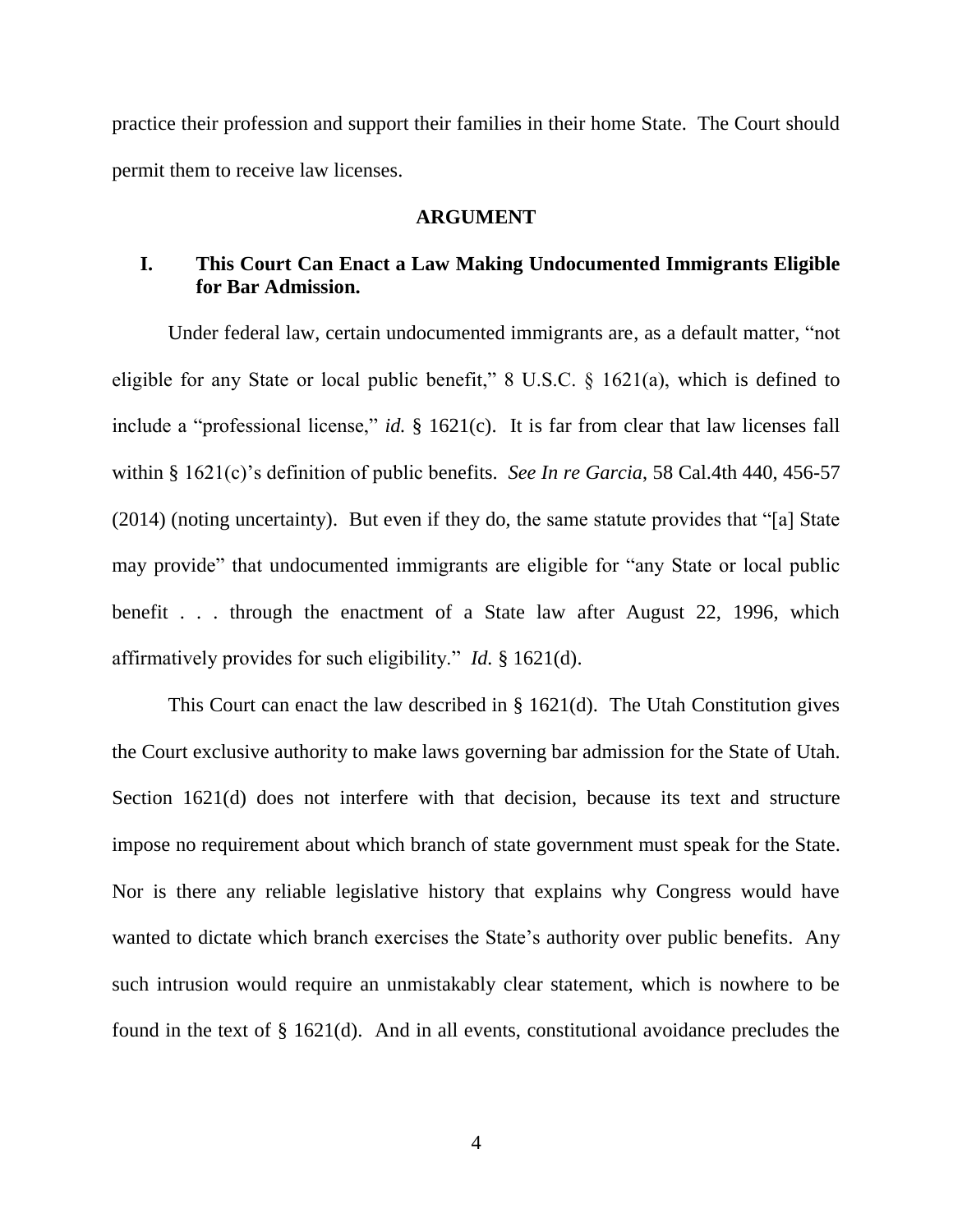intrusive version, because a legislature-only rule would violate the States' fundamental prerogative to allocate authority within their own governments.

### **A. The Utah Constitution Gives This Court Sole Authority to Regulate Bar Admission.**

The Utah Constitution assigns this Court authority to regulate bar admission. *See*  Utah Const. art. VIII, § 4 ("The Supreme Court by rule shall govern the practice of law, including admission to practice law . . . ."). This power is as old as the Court: "From its beginning, this Court has had the inherent power to regulate the practice of law . . . ." *Bailey v. Utah State Bar*, 846 P.2d 1278, 1280 (Utah 1993). Indeed, throughout the United States, "the courts have historically regulated admission to the practice of law before them." *Gentile v. State Bar of Nevada*, 501 U.S. 1030, 1066 (1991); *see Hustedt v. Workers' Comp. Appeals Bd.*, 30 Cal.3d 329, 336-37 (1981) (en banc) (the same is true in "every state").

The Court's authority to decide who can be admitted to the Utah Bar is "exclusive," meaning it cannot be supplemented or displaced by the Legislature. *Injured Workers Ass'n of Utah v. State*, 2016 UT 21, ¶ 27, 374 P.3d 14 ("Our caselaw recognizing this exclusive authority is extensive."). The Utah Legislature used to have concurrent authority to regulate bar admission, but in 1984, the people of Utah ratified a constitutional amendment to remove that power from the Legislature. *Id.* ¶¶ 19, 25. Vesting sole authority in this Court was "considered essential to . . . maintaining an independent judiciary." *Id.* ¶ 23 (quoting Const. Rev. Comm'n, Report to the Governor and the 45th Legislature 27 (1984)). And to further ensure the Court's independence, the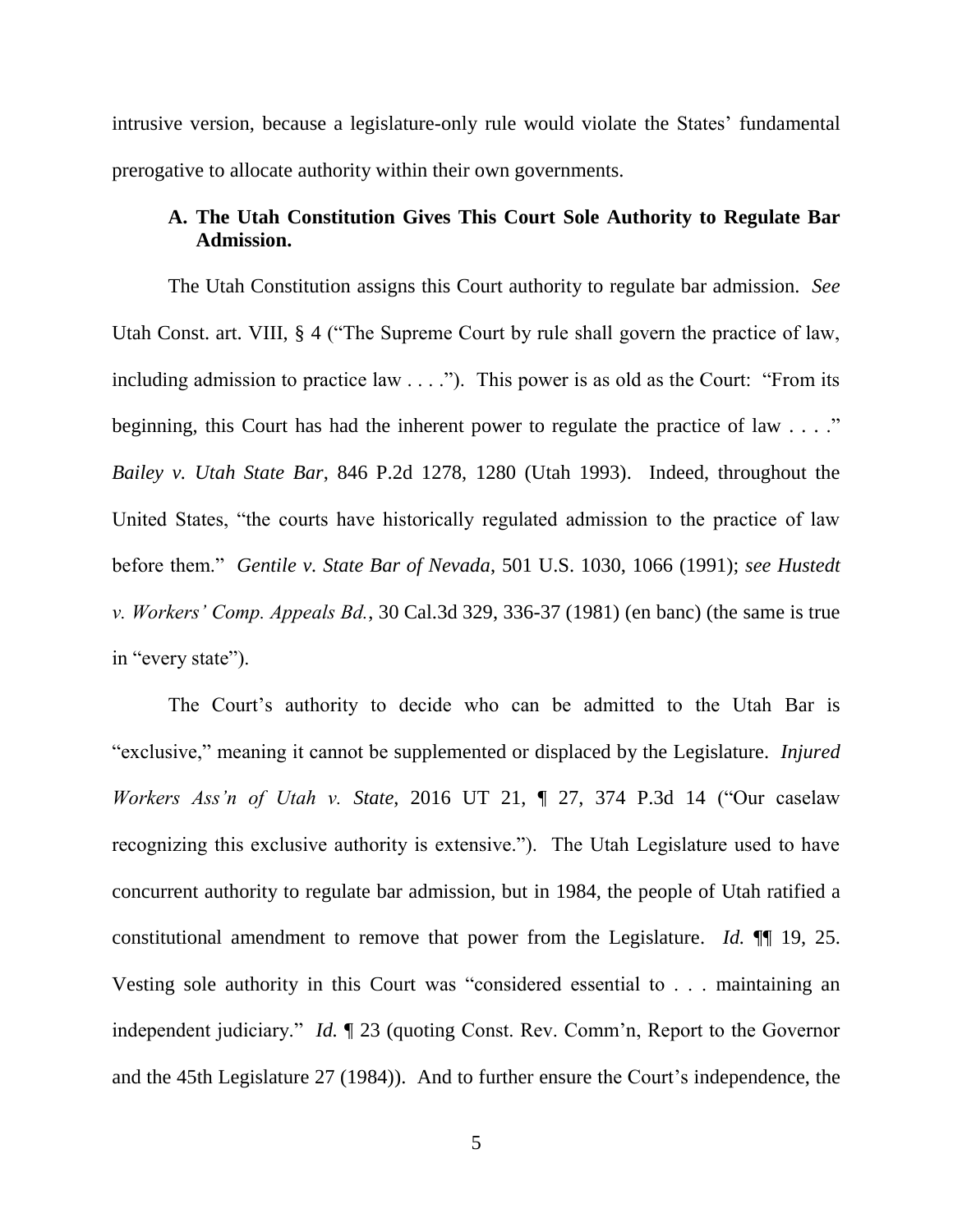Constitution affirmatively forbids the other branches of Utah government from exercising "any functions appertaining to" this Court, including bar admission. *See* Utah Const. art. V, § 1; *State v. Drej*, 2010 UT 35, ¶ 25, 233 P.3d 476 (Utah 2010). Thus, without "any exception," the Utah Constitution does not permit "legislative oversight" of the Court's "authority to govern the practice of law." *Injured Workers*, 2016 UT 21, ¶ 26 (quoting *Drej*, 2010 UT 35,  $\P$  25).<sup>1</sup>

This Court has used its authority to issue a variety of rules to govern the practice of law in Utah. *See, e.g.*, Rule 14-704 ("Qualifications for Admission of Attorney Applicants"); Rule 14-718 ("Licensing of Foreign Legal Consultants"). The rule requested by the petitioners would be precisely the type of law this Court regularly enacts under its article XIII section 4 power. $2$ 

## **B. Section 1621(d) Does Not Restrict Who May Enact the Relevant State Law.**

1. Section 1621(d)'s Text Permits This Court to Extend Bar Admission to Undocumented Immigrants.

Section 1621(d) allows this Court to exercise the authority conferred by the Utah Constitution. The statute provides that "[a] State" can make immigrants eligible for public benefits "through the enactment of a State law." 8 U.S.C. § 1621(d). And the way

<sup>&</sup>lt;sup>1</sup> There is a Utah statute that regulates immigrants' eligibility for public benefits in general. *See, e.g.*, Utah Code § 63G-12-401. But because the Utah Constitution prohibits the Legislature from exercising this Court's powers, that statute cannot be applied to bar admission or otherwise constrain this Court's discretion over who is admitted to the Utah Bar.

 $2<sup>2</sup>$  If the Court determines that it cannot issue the requested rule, the Utah Legislature may be able to enact such a law, because that function would no longer "appertain[] to" this Court. Utah Const. art. V, § 1.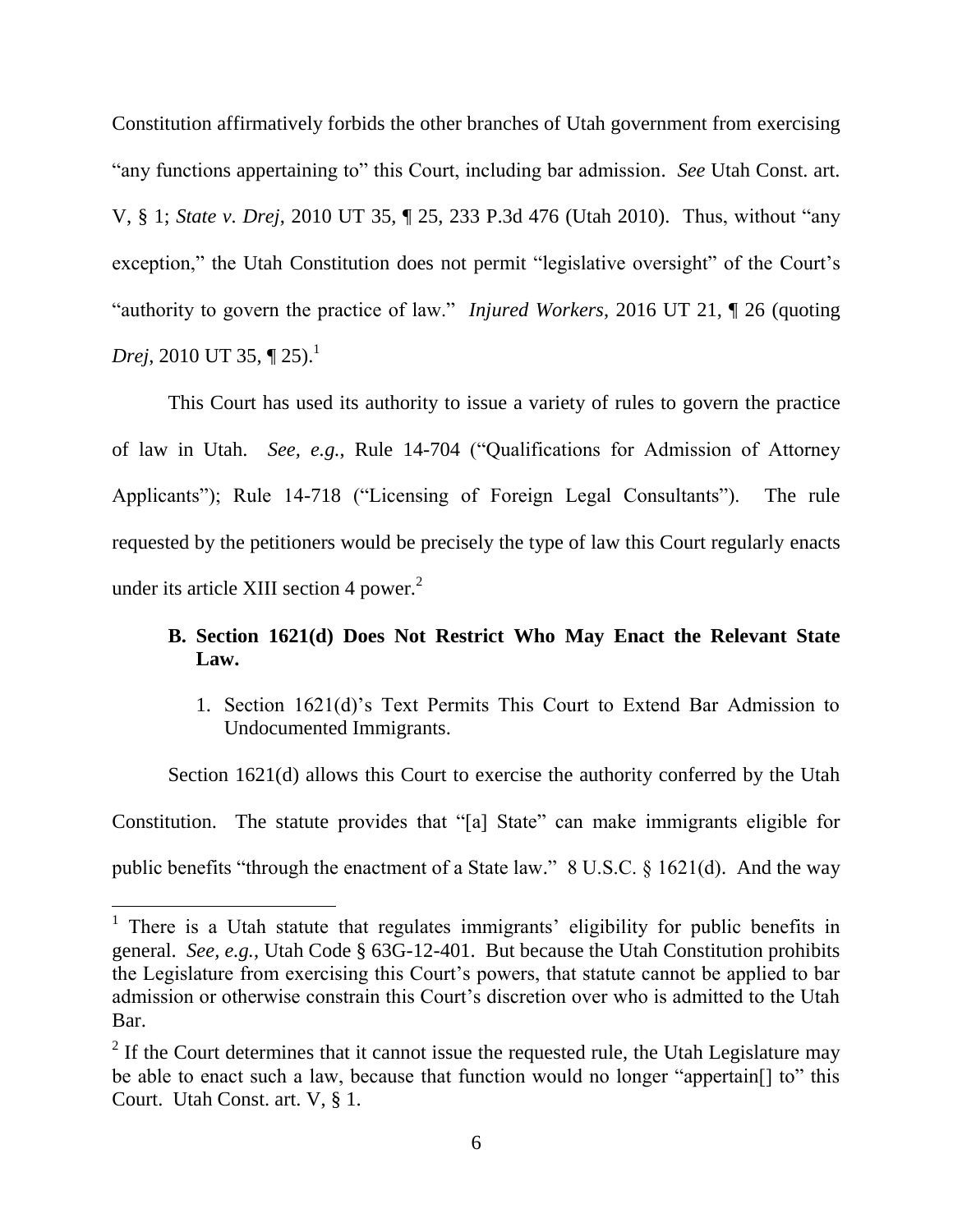the State of Utah enacts laws governing bar admission—the only way—is through this Court. *See Hoover v. Ronwin*, 466 U.S. 558, 580 (1984) (court acts as "the State itself" when it regulates bar admission); *see Bates v. State Bar of Ariz.*, 433 U.S. 350, 360 (1977) (same). Indeed, because the Court exercises Utah's lawmaking authority over the practice of law, the Court "act[s] in a legislative capacity" when it regulates bar admission. *Hoover*, 466 U.S. at 580, 568. And it "exercis[es] the State's *entire*  legislative power with respect to regulating the Bar," because its authority in this realm is exclusive. *Supreme Court of Va. v. Consumers Union of the United States, Inc.*, 446 U.S. 719, 734 (1980) (emphasis added) (holding that state supreme court justices had *legislative* immunity when making rules to govern the practice of law).

The United States may argue that  $\S$  1621(d) requires a statute enacted by a state legislature, and thus prevents this Court from providing bar eligibility. But § 1621(d) does not specify what form the "law" must take or who must "enact" it. Multiple aspects of its text and context make clear that the law it describes can be enacted by whichever branch of state government holds the relevant authority—not just the legislature.

First, the text's "ordinary meaning" precludes a legislature-only construction. *State v. Canton*, 2013 UT 44, ¶ 13, 308 P.3d 517 (quotation marks omitted); *BP Am. Prod. Co. v. Burton*, 549 U.S. 84, 91 (2006) (instructing courts to start with a statute's "ordinary meaning"). Section 1621(d) uses the most general terms possible to describe the process for a State to provide eligibility for benefits: "the enactment of a State law." 8 U.S.C. § 1621(d). All dictionaries of which amici are aware agree that the term "law" broadly refers to "[t]he set of rules or principles dealing with a specific area." Black's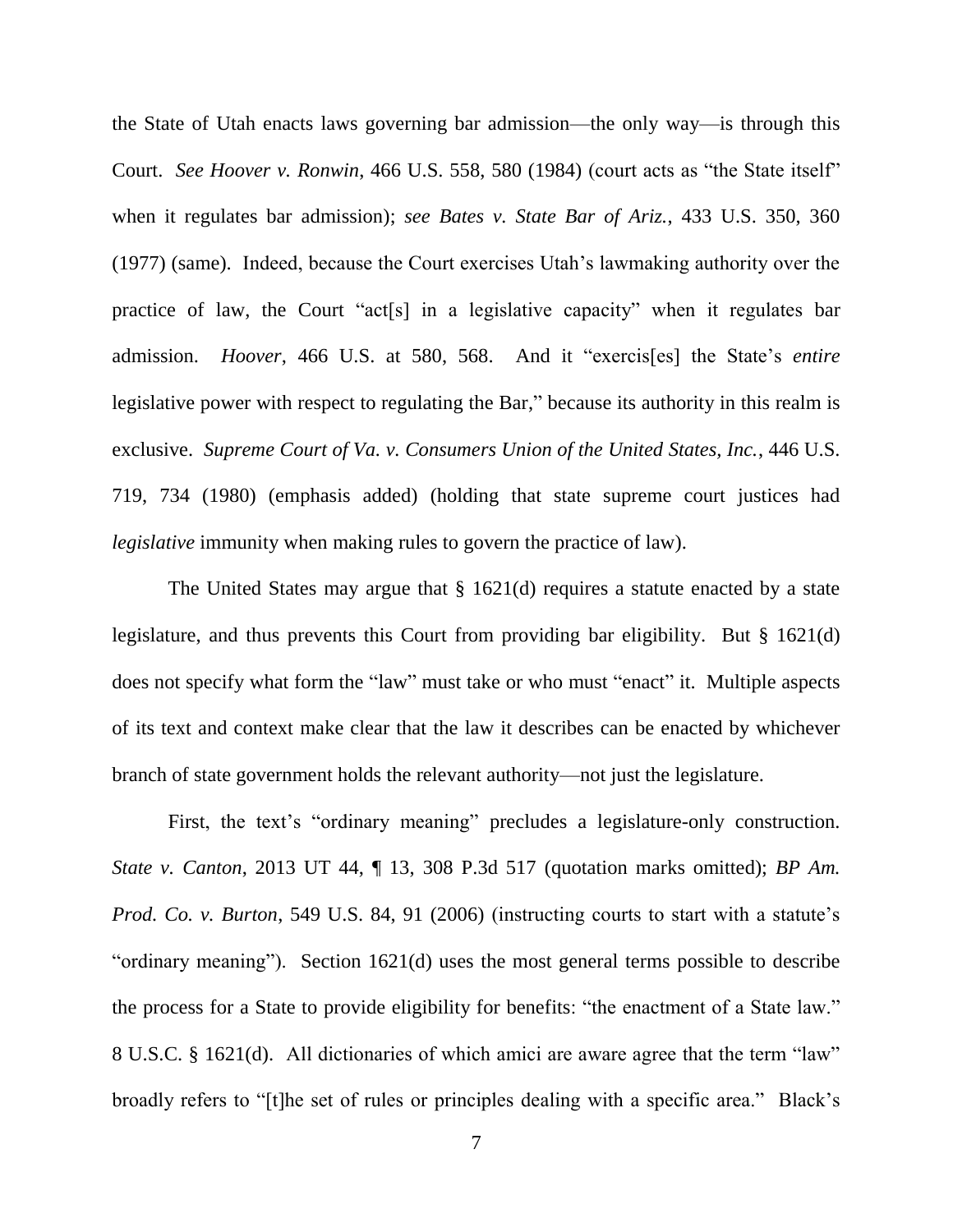Law Dictionary, 1015 (10th Ed. 2014). And "enact" simply means "[t]o make into law by authoritative act." *Id.* at 643.<sup>3</sup> Thus, "Congress could not have chosen a more allencompassing phrase" to capture the range of laws that different state entities might enact—statutes, regulations, court rules, executive orders. *Ali v. Fed. Bureau of Prisons*, 552 U.S. 214, 221 (2008). That choice makes sense, because States provide a wide set of public benefits through a variety of entities.

Section 1621(d) also avoids any mention of *who* must "enact[]" the opt-out law. It simply allows "the enactment" of such a law, "without respect to a specific actor." *Dean v. United States*, 556 U.S. 568, 572 (2009). The text thus demonstrates a clear "agnosticism about who does the" enacting. *Id.* (quotation marks omitted). To the extent it specifies an actor, it simply refers to "[a] State" as its subject. And as explained above, this Court acts as "the State itself" when it regulates bar admissions. *Hoover*, 466 U.S. at 580.

<sup>&</sup>lt;sup>3</sup> See, e.g., Black's Law Dictionary, 643 (10th Ed. 2014) (defining "enactment" as "[t]he action or process of making into law"); The New Shorter Oxford English Dictionary, 1544 (1993) (defining "law" as "a rule of conduct imposed by secular authority" or "[a]ny of the body of individual rules in force in a State or community"); *id.* at 812 (defining "enact" as "establish (a law, legal penalty, etc.); decree (a thing, *that*)"); The American Heritage College Dictionary, 769 (3d Ed. 1997) (defining "law" as "a rule of conduct or procedure established by custom, agreement, or authority"); *id.* at 452 (defining "enact" as "to make into law"); Oxford Living Dictionary, "Law", *available at*  https://en.oxforddictionaries.com/definition/law (defining a "law" as "[a]n individual rule as part of a system of law"); *id.* at "Enact", *available at*  https://en.oxforddictionaries.com/definition/enact (defining "enact" as "make . . . law"); Merriam-Webster Dictionary, "Law", *available at* https://www.merriamwebster.com/dictionary/law (defining a "law" as "a rule of conduct or action" that is "binding or enforced by a controlling authority"); *id.* at "Enact", *available at*  https://www.merriam-webster.com/dictionary/enact (defining "enact" as "to establish by legal and authoritative act").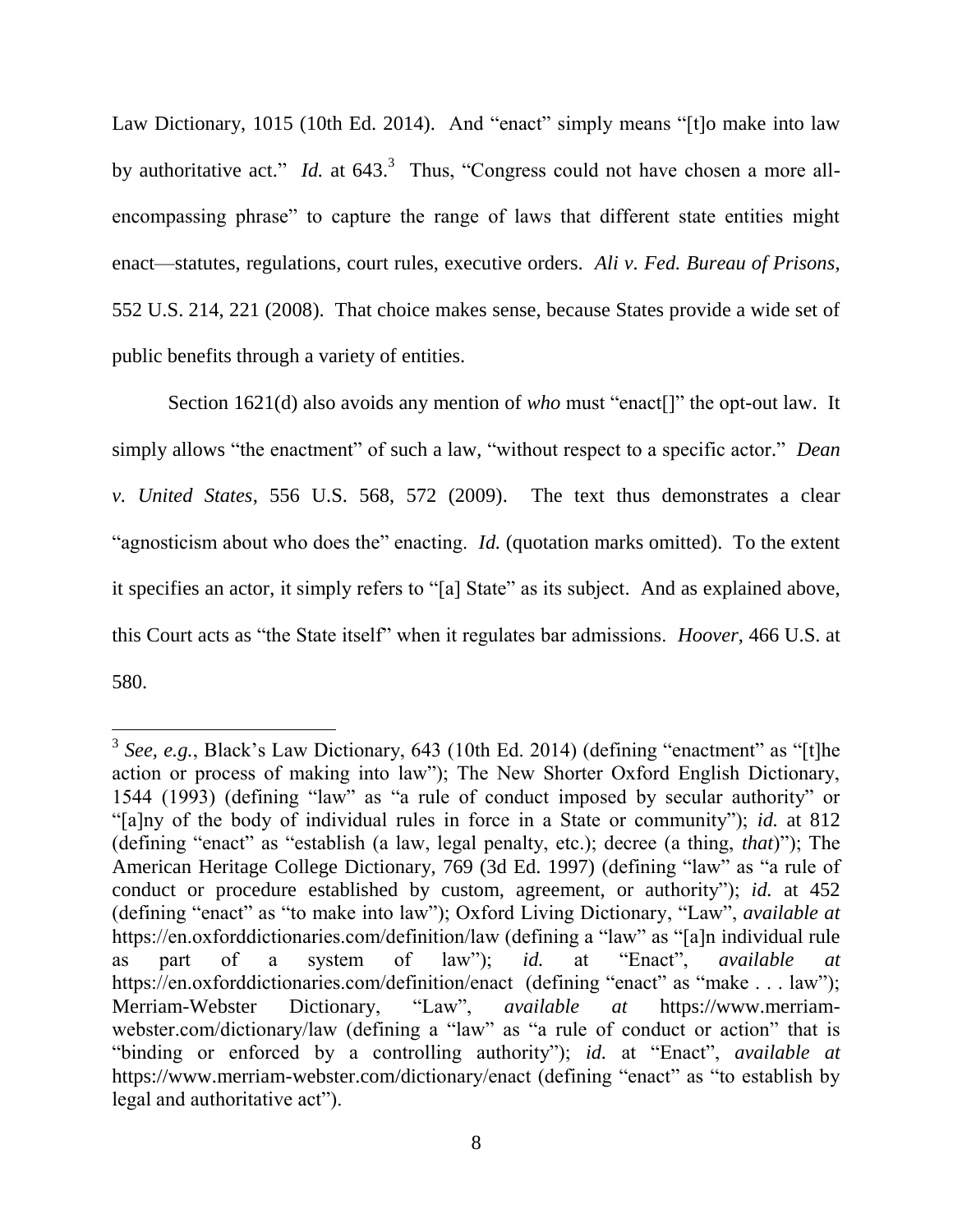Section 1621(d)'s "agnosticism" about who enacts the relevant law is confirmed by comparing it to other statutes where Congress *did* specify what kind of state law was required to opt out of a default federal prohibition. For instance, "a State may enact a *statute*" to cancel the default rule preempting certain securities laws. 15 U.S.C. § 80a-3a(c) (emphasis added). It can waive federal tax immunity through "a State *statute*" only. 5 U.S.C. § 5517(a)(1) (emphasis added). And "a State may enact *legislation*" to alter the default distribution of certain federal funds. 31 U.S.C.  $\S$  6907(a) (emphasis added).<sup>4</sup> These provisions show that Congress is "perfectly capable" of referring to state statutes and legislation when it wants to. *Fedorenko v. United States*, 449 U.S. 490, 512 (1981). And it is similarly capable of naming specific state actors when it so intends. *See, e.g.*, 49 U.S.C. § 44718(d)(1) ("State aviation agency" can seek to opt out of federal prohibition); 42 U.S.C. § 10706(a)(1) ("legislative body"); 42 U.S.C. § 1322 ("Governor"); 42 U.S.C. § 4021 ("insurance commissioner"). The fact that it did neither in § 1621(d)—and instead used the most general terms available—forecloses any attempt to read "law" in § 1621(d) to mean "statute." *See Kimbrough v. United States*, 552 U.S. 85, 103 (2007) ("Drawing meaning from silence is particularly inappropriate [where] Congress has shown that it knows how to" convey that meaning "in express terms.").

Congress did the same thing in the same bill that enacted § 1621, referring to a "State statute" and a "State legislature" on multiple occasions. *See* Personal

<sup>&</sup>lt;sup>4</sup> These provisions govern specific areas that are typically regulated by state legislatures—taxes, appropriations—and therefore, unlike a reading of § 1621(d) that bars this Court from granting the petition, do not necessarily shift any authority between different branches of state government. Section 1621(d), by contrast, applies to a wide array of benefits and licenses provided by a broad set of state entities.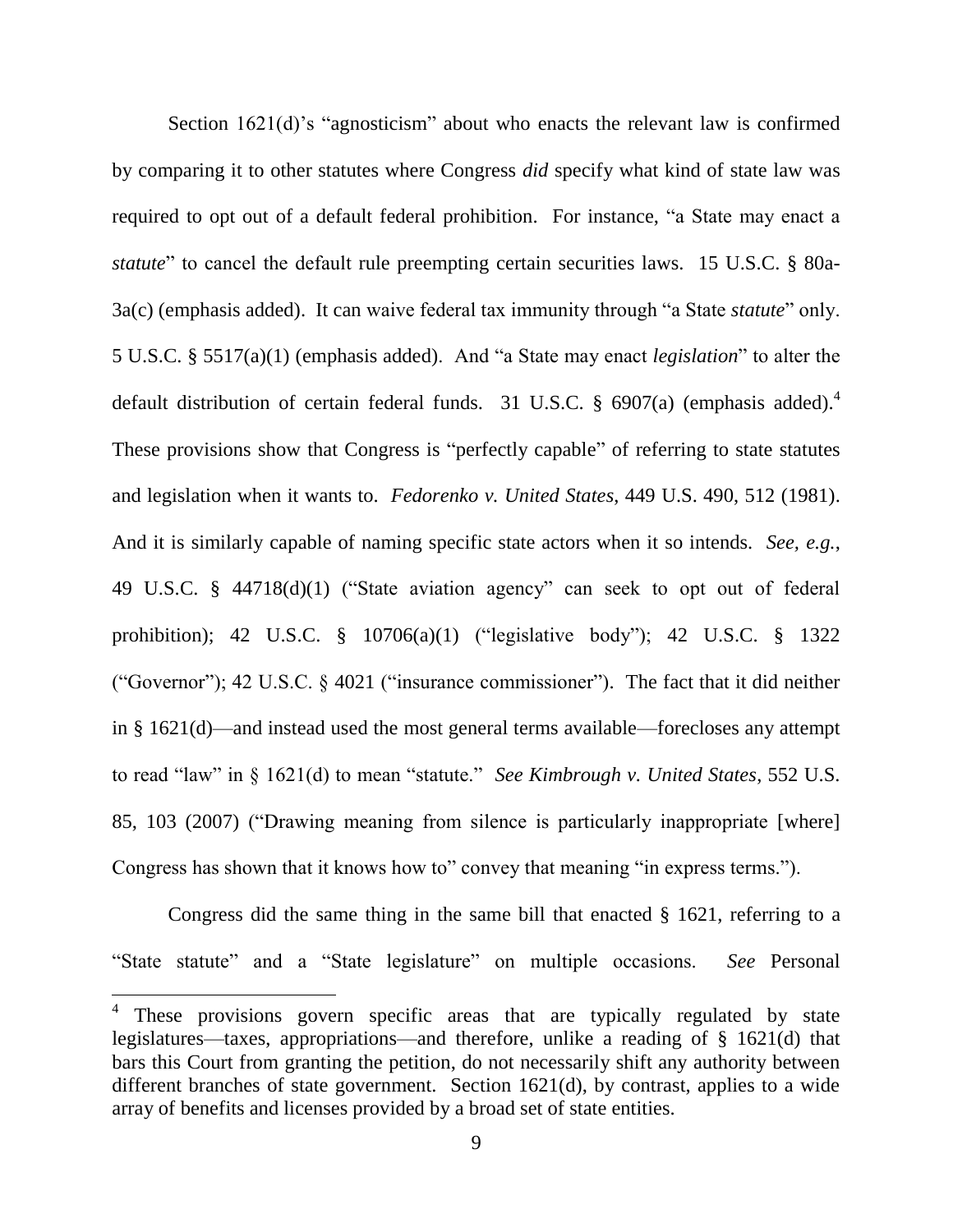Responsibility and Work Opportunity Reconciliation Act of 1996 ("PRWORA"), Pub. L. No. 104-193, §§ 104(k), 395(b)(2), 415(b)(3)(B), 901(a). In fact, PRWORA speaks elsewhere of "laws enacted *by the legislature* of [a] State," *id.* § 395(b)(2) (emphasis added), a striking departure from  $\S$  1621(d)'s reference to laws enacted simply by "[a] State." Interpreting  $\S$  1621(d) to require legislation would effectively revise it to add the exact phrase—"by the legislature"—that Congress included in other provisions but omitted in § 1621(d). "Congress acts intentionally and purposely in the disparate inclusion or exclusion" of statutory language. *Russello v. United States*, 464 U.S. 16, 23 (1983). The Court should not "conclud[e] here that the differing language in the two subsections has the same meaning in each." *Id.*; *accord Nken v. Holder*, 556 U.S. 418, 430-31 (2009).

Indeed, Congress itself regularly uses "law" to refer to legal rules beyond statutes. Many statutes explicitly define "[t]he term 'State law' [to] include<sup>[]</sup> all laws, decisions, rules, regulations, or other State action having the effect of law." 29 U.S.C.  $\S$  1144(c)(1); *see id.* § 1191(d)(1) (same); 27 U.S.C. § 214(11) (similar); 15 U.S.C. § 6764(10)(A) (similar). Other federal statutes make that definition clear in context, without defining the term explicitly. *See, e.g.*, 14 U.S.C. § 823a(a) (describing "provisions of law" as "including" both "statutes and regulations"); 16 U.S.C. § 460*l*-33(c)(1)(B)(i) (referring to "applicable laws (including any applicable statute, regulation, or Executive order)"); 18 U.S.C. § 3600A(d) (referring to "any statute, regulation, court order, or other provision of law"). These statutes rule out any suggestion that Congress automatically means "statute" when it says "law." Just the opposite.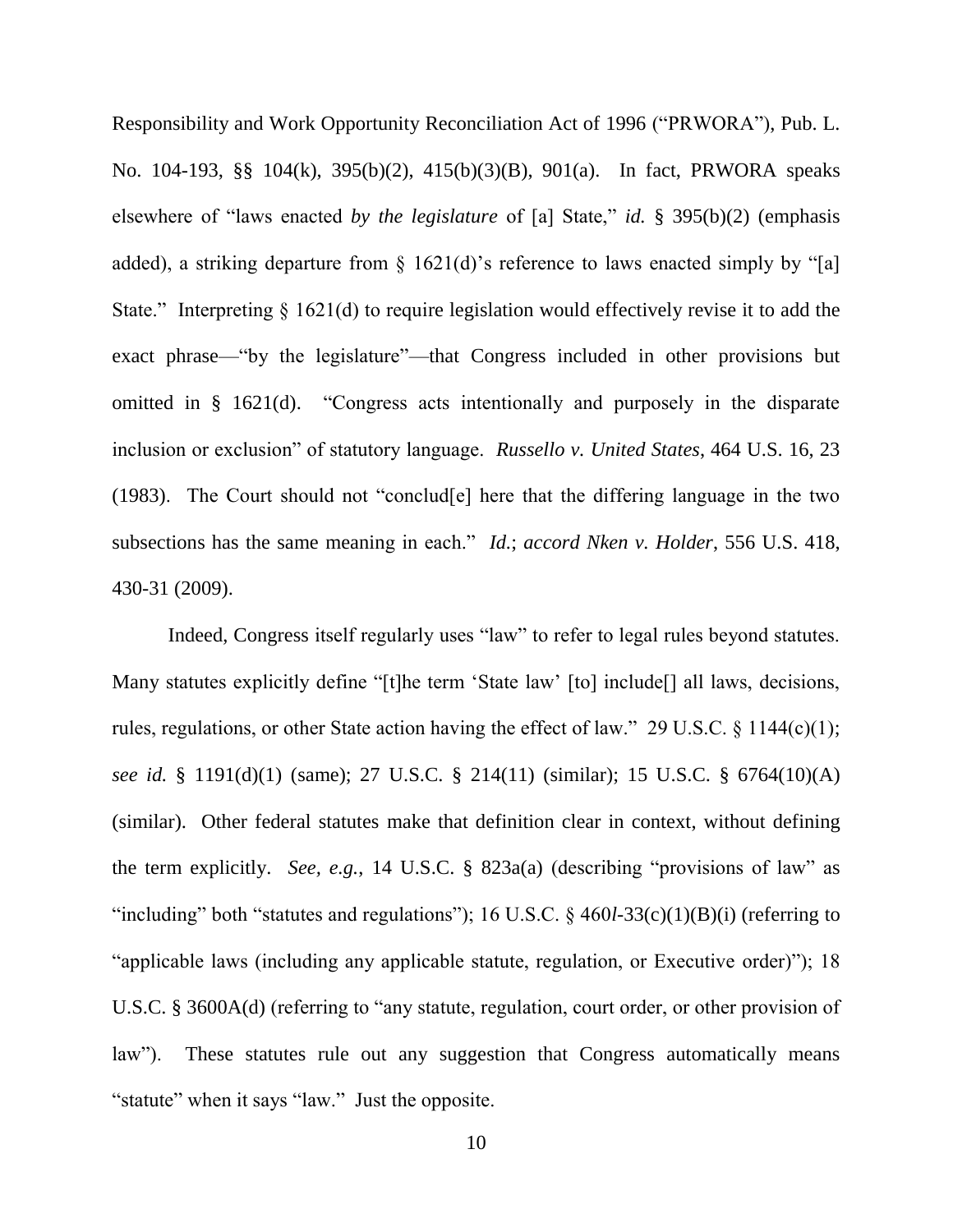Reading § 1621(d) to require legislative action would likewise run contrary to widespread judicial usage. Courts often describe legal rules as being "enacted by [a] Court." *McFarland v. Scott*, 512 U.S. 849, 862 (1994); *see, e.g.*, *Pyper v. Bond*, 2011 UT 45, ¶ 14 n.9, 258 P.3d 575 ("[T]he Utah Rules of Civil Procedure were enacted by this court . . . ."). And they frequently describe court-enacted legal rules as "laws." For instance, the Federal Rules of Civil Procedure are enacted by U.S. Supreme Court, which describes them as "federal law" and "the law of the United States." *Société Nationale Industrielle Aérospatiale v. U.S. Dist. Court*, 482 U.S. 522, 533 (1987). Utah courts characterize them the same way, as "federal law." *Oseguera v. Farmers Ins. Exchange*, 2003 UT App. 46, ¶ 9 n.11, 68 P.3d 1008; *see also Brickyard Homeowners' Ass'n v. Gibbons Realty Co.*, 668 P.2d 535, 540 (Utah 1983).

In addition to clashing with dictionary definitions, statutory usage, and judicial usage, a statute-only reading would not square with "the language as we normally speak it." *Watson v. United States*, 552 U.S. 74, 79 (2007). If a lawyer misappropriates client funds, thereby triggering severe penalties, no one would dispute that the person has violated state law. *See* Utah R. Prof'l Conduct 1.15(a) (requiring attorneys to safeguard client funds); Sup. Ct. R. Prof'l Prac. 14-603 (listing permissible sanctions); *In re Discipline of Lundgren*, 2015 UT 58, ¶ 25, 355 P.3d 984 (affirming disbarment). Nor could anyone dispute that this Court had enacted those laws. And while "enact" and "law" may be most frequently used in the context of legislation, they are plainly not *limited* to that context. As this Court has explained, "the typical reach of [a] statute" does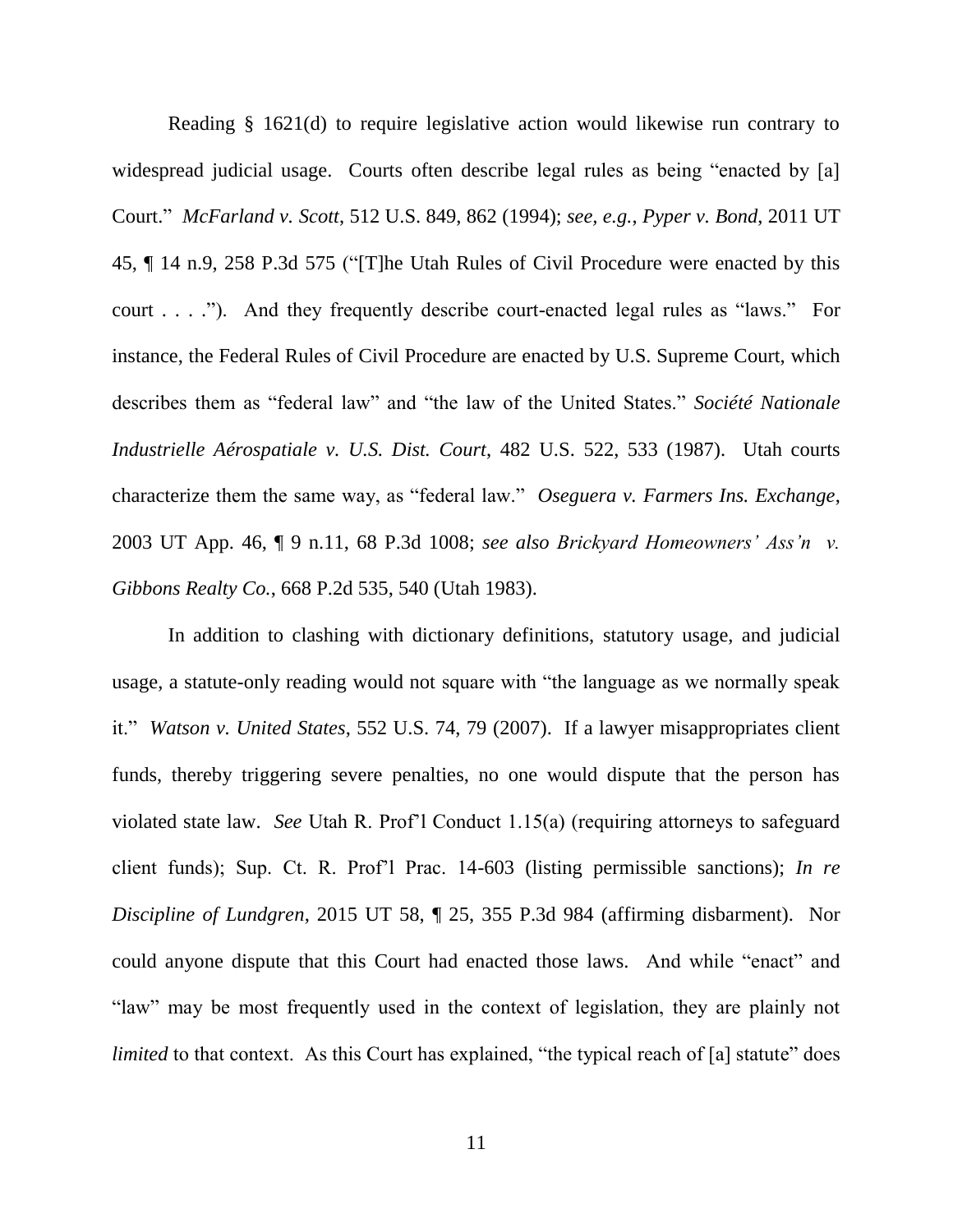not "define the full breadth of the statute's scope." *Graves v. North Eastern Serv., Inc.*, 2015 UT 28, ¶ 65, 345 P.3d 619.

It is therefore clear that § 1621(d) does not dictate which branch of Utah's government must exercise the State's authority to provide public benefits. Congress chose the most general terms available for describing a legal rule and the process for establishing it. There is no broader phrase it could have used to capture the range of benefits that States provide and the range of state actors who provide them. If Congress had wanted to require a statute enacted by a state legislature, all it had to do was use the word "statute" or "legislature," as it has in many other statutes.

There is accordingly no basis to read  $\S$  1621(d) to require a statute enacted by the state legislature. The U.S. Supreme Court has repeatedly admonished courts not to "read[] words or elements into a statute that do not appear on its face." *Dean*, 556 U.S. at 572 (quoting *Bates v. United States*, 522 U.S. 23, 29 (1997)). The text alone answers this Court's first question.

> 2. The Federalism Clear-Statement Rule Confirms that This Court May Enact the Requested Law.

Even assuming arguendo that § 1621(d) was open to multiple interpretations, principles of federalism require courts to interpret federal statutes in a way that preserves the States' internal distribution of power. For a federal statute to alter "the structure of [a State's] government," Congress "must make its intention to do so unmistakably clear in the language of the statute." *Gregory* 501 U.S. at 460. (quotation marks omitted). This clear-statement rule applies regardless of whether the more intrusive interpretation would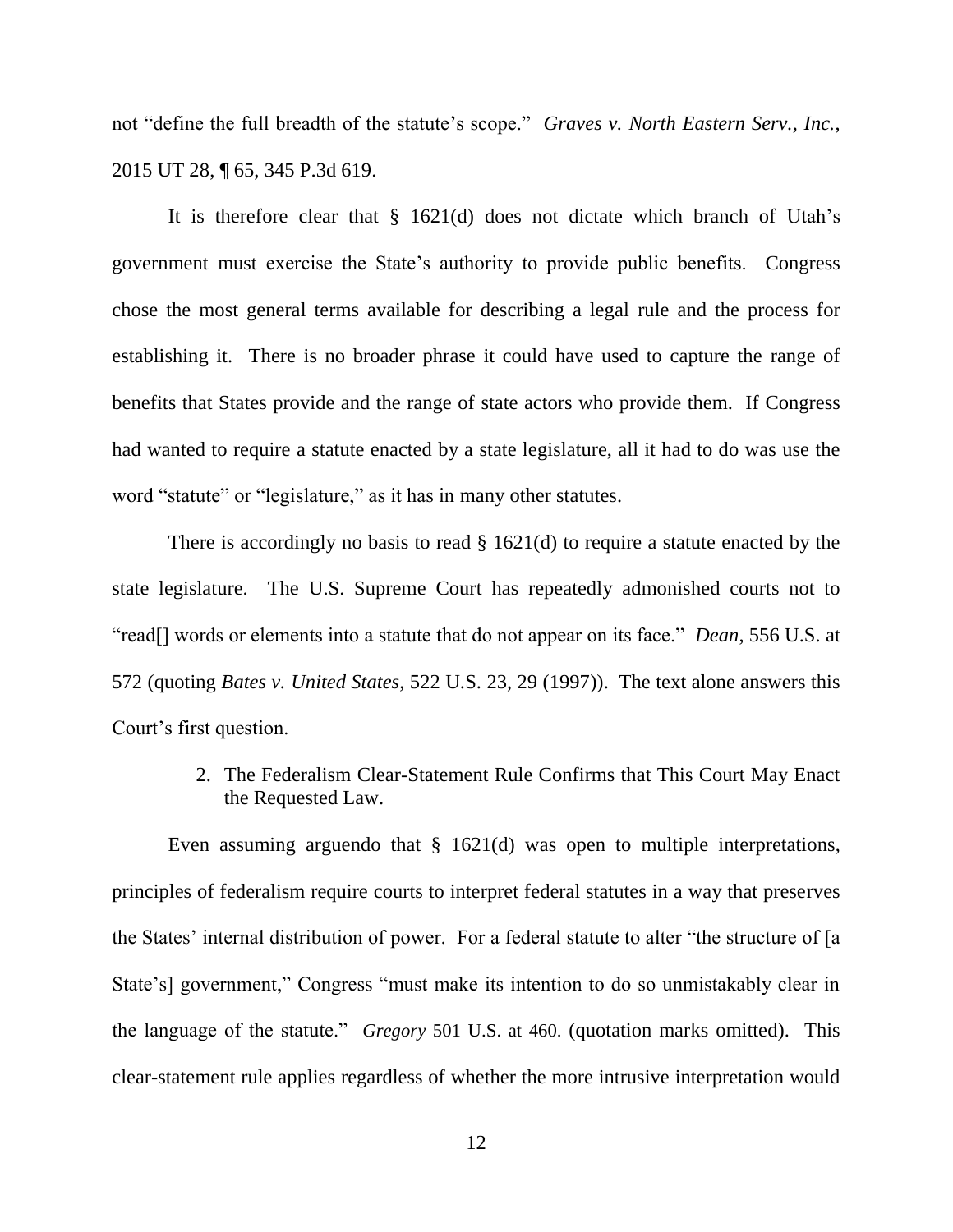violate the Constitution.<sup>5</sup> And it forecloses a legislature-only view of § 1621(d), because that interpretation is not "unmistakably clear" from the text of the statute.

The federalism clear-statement rule applies here because the intrusive reading of § 1621(d) would "alter[] the State's governmental structure" by shifting power over bar admission from state courts to state legislatures. *City of Abilene v. FCC*, 164 F.3d 49, 52 (D.C. Cir. 1999); *see Nixon v. Mo. Mun. League*, 541 U.S. 125, 140 (2004) (applying the rule because an interpretation would have altered the "State's chosen disposition of its own power" by shifting power from state legislatures to political subdivisions). And the rule applies with particular force because "the regulation of the activities of the bar is at the core of the State's power." *Bates*, 433 U.S. at 361; *Leis v. Flynt*, 439 U.S. 438, 442 (1979); *see Am. Bar Ass'n v. FTC*, 430 F.3d 457, 472 (D.C. Cir. 2005) (applying *Gregory*  to federal laws that affect the practice of law).

Section 1621(d) cannot satisfy the rule's high bar, because its text does not "plainly and unequivocally" state that only a legislature can enact the relevant law. *Gregory*, 501 U.S. at 467. As explained, it makes no mention of legislatures or statutes, and it uses the broadest and most general language to describe the process for providing benefits. The federalism rule is therefore dispositive here.

In fact, § 1621(d) is even *less* explicit than many of the provisions that have failed to satisfy the rule. In *Nixon*, for instance, a federal statute provided that States could not restrict "*any* entity" from entering the telecommunications business, 47 U.S.C. § 253(a)

<sup>&</sup>lt;sup>5</sup> See City of Abilene v. FCC, 164 F.3d 49, 52 (D.C. Cir. 1999) (applying the federalism clear-statement rule while "assum[ing] *arguendo* that Congress" could enact the intrusive version); *Parker v. Brown*, 317 U.S. 341, 350 (1943) (same).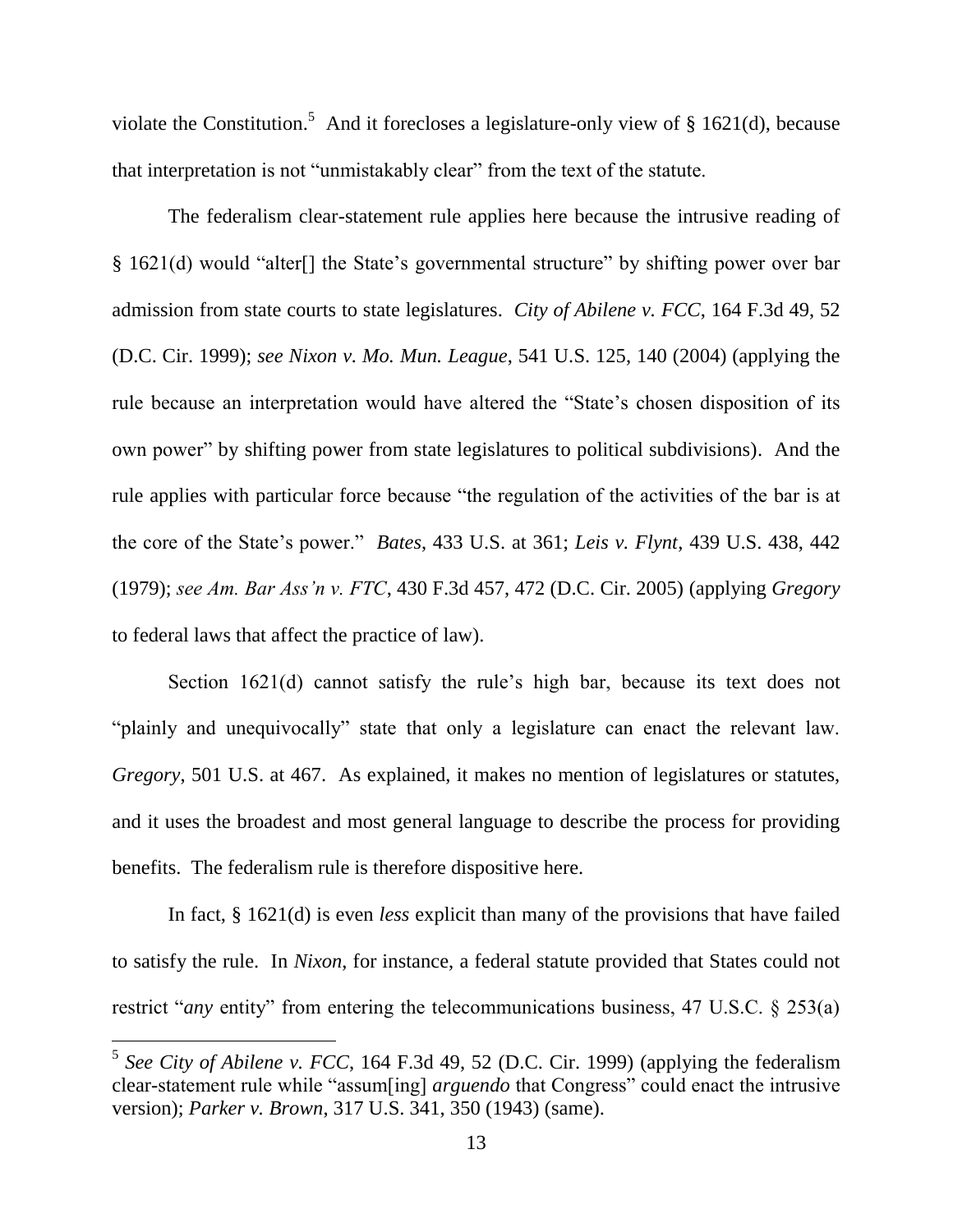(emphasis added)—language that would naturally include municipal entities, thus limiting States' power over their subdivisions. The Supreme Court still rejected that interpretation, because the statute's text was "not limited to one reading" and did not "unequivocally" state that it applied to municipalities. *Nixon*, 541 U.S. at 141. 6

Even more striking, the Election Clause states that certain election rules "shall be prescribed in each State *by the Legislature* thereof." U.S. Const. art. I, § 4, cl. 1 (emphasis added). Despite that language, the U.S. Supreme Court has interpreted the Clause to allow lawmaking by *whichever* branch States choose to empower—not just the legislature—because federalism requires "that States retain autonomy to establish their own governmental processes." *Az. State Legislature v. Az. Indep. Redistricting Comm'n*, 135 S. Ct. 2652, 2673 (2015) (holding that a State could empower an independent commission to regulate elections). If the Constitution cannot impose a legislature-only rule explicitly, clearly a statute cannot do so implicitly, without any mention of the legislature.

 $6$  Where the federalism clear-statement rule applies, it is typically "fatal" to an intrusive construction of a statute. *Nixon*, 541 U.S. at 141. Numerous cases demonstrate "the Supreme Court's strong fidelity to the 'federalism canon.'" *Ho v. ReconTrust Co., NA*, 840 F.3d 618, 625 (9th Cir. 2016), *as amended*, 858 F.3d 568 (9th Cir. 2017); *see Will v. Mich. Dep't of State Police*, 491 U.S. 58, 65 (1989) (collecting cases). Indeed, the one case where this Court has found that a statute satisfied the rule involved a statute that was completely "explicit" about its intent to regulate real estate transactions—no other construction was possible. *Bank of Am., N.A. v. Sundquist*, 2018 UT 58, ¶ 9, 430 P.3d 623. And the intrusion there was simply that Congress had regulated interstate commerce in an area that States traditionally regulate, not the significantly rarer and more invasive step of reordering the States' internal structure of authority.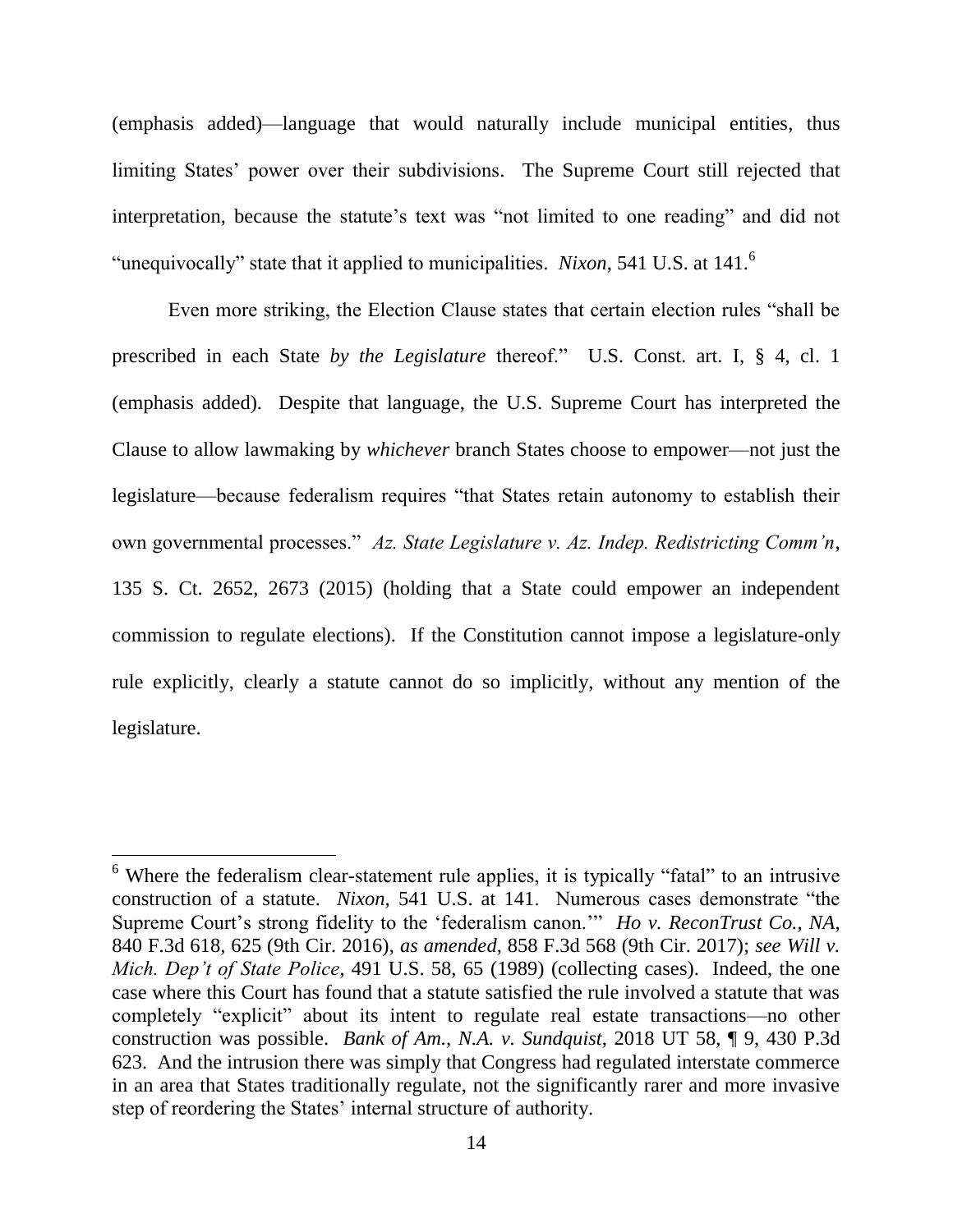3. Nothing in the Legislative History Overrides the Plain Meaning of the Statute's Text.

Because the statutory text is clear, this Court need not "resort to legislative history." *Ratzlaf v. United States*, 510 U.S. 135, 147-48 (1994); *see World Peace Mvmt. of Am. v. Newspaper Agency Corp.*, 879 P.2d 253, 259 (Utah 1994) (same).

To the extent legislative history is relevant, it confirms that  $\S 1621(d)$ 's purpose is to let States provide benefits if they choose to. Congress recognized that certain benefits would help immigrants achieve PRWORA's goal of "self-sufficiency," H.R. Rep. No. 104-651 ("House Report"), 1996 WL 393655, at \*1240 (June 27, 1996); 8 U.S.C. § 1601(1), (3), and so it created a mechanism for States to provide those benefits. *See* House Report, 1996 WL 393655, at \*1445; *Finch v. Comm. Health Ins. Connector Auth.*, 459 Mass. 655, 673 n.18 (2011) ("Congress is pleased for States" to provide benefits where they choose to). The intrusive reading of  $\S$  1621(d) conflicts with that purpose, because it would prevent States from providing eligibility using their own lawmaking processes. Nothing in § 1621(d)'s legislative history hints at why Congress would have wanted to punish States for having the wrong internal distribution of power.

A single, unexplained sentence in the legislative history suggests otherwise, but it is plainly not a reliable guide for interpreting  $\S 1621(d)$ . It states that  $\S 1621(d)$  requires "the affirmative enactment of a law [1] by a State legislature [2] and signed by the Governor . . . [3] that references this provision." H.R. Conf. Rep. No. 104-725, at 383 (July 30, 1996). This describes what the text of § 1621(d) requires—"the affirmative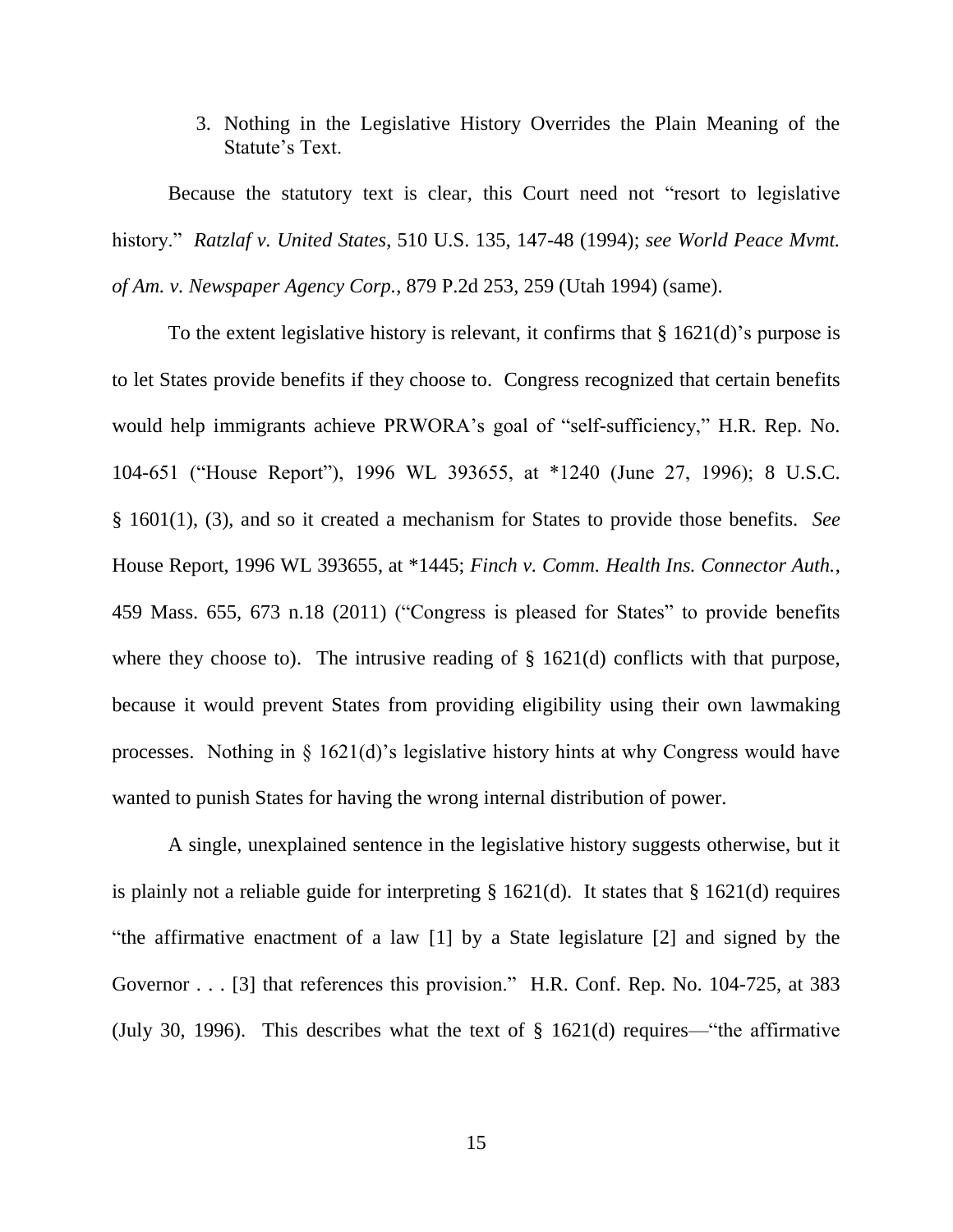enactment of a law"—but then adds three additional requirements that are not in the enacted text.

This errant sentence cannot be used to interpret § 1621(d). The U.S. Supreme Court has instructed courts only to consult pieces of legislative history that "shed a *reliable* light" on the meaning of statutory text. *Exxon Mobil Corp. v. Allapattah Servs., Inc.*, 545 U.S. 546, 568 (2005) (emphasis added) (refusing to rely on unreliable legislative history); *Matter of the Adoption of B.N.A.*, 2018 UT App. 224, ¶ 19 n.6 (same). But a patently inaccurate description of a statute cannot be a reliable indicator of its meaning. The sentence above is inaccurate in multiple respects, because the text of § 1621(d) makes no mention of governors, legislatures, or references to the statute.<sup>7</sup> Courts typically do not give weight to such a "snippet of legislative history" that is not "anchored in the text of the statute." *Shannon v. United States*, 512 U.S. 573, 583 (1994).

For that reason, the California Supreme Court concluded that the same sentence was unreliable and therefore irrelevant to § 1621(d)'s meaning. *See Martinez v. Regents of Univ. of Cal.*, 50 Cal.4th 1277, 1293, 1295-96 (Cal. 2010) ("The committee report may not create a requirement not found in section 1621 itself."). This Court, too, has disregarded legislative history that describes a narrower rule than the enacted text. *See Graves v. N.E. Servs.*, 2015 UT 28, ¶¶ 61, 67, 345 P.3d 619 (refusing to interpret a broad

<sup>&</sup>lt;sup>7</sup> Giving weight to this isolated sentence would narrow § 1621(d) in multiple untenable ways that have no basis in its text. It would require benefits laws to explicitly cite § 1621(d)—the result rejected in *Martinez*. And it would mean that even a state *statute* could not provide eligibility if the governor allowed it to become law without her signature, or if the legislature overrode her veto. *See* Utah Const. art. VII, § 8.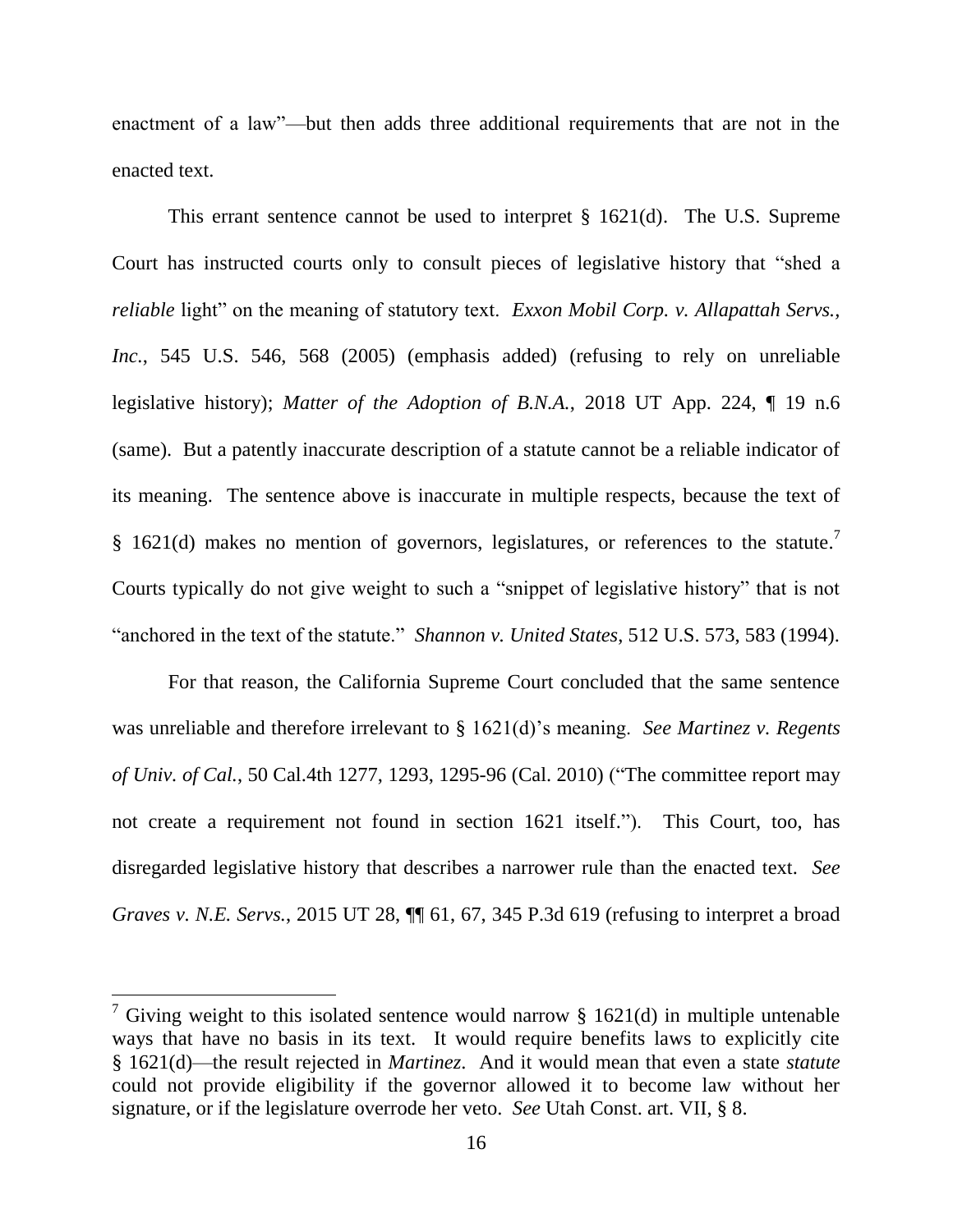statutory term ("fault") to have the narrower meaning ("negligence") stated in the legislative history).

The sentence's reliability is further eroded by other inaccuracies in the same committee report. The very next paragraph describes a provision that regulates "information regarding . . . citizenship and immigration status" only. 8 U.S.C. § 1373(a). But the committee report says the statute applies to "information regarding the immigration status of an alien *or the presence, whereabouts, or activities* of illegal aliens." H.R. Conf. Rep. No. 104-725, at 383 (emphasis added). Courts have uniformly rejected those additional elements, because they clearly go beyond the enacted text of § 1373. *See, e.g.*, *Steinle v. San Francisco*, --- F.3d ---, 2019 WL 1323172, \*6 (9th Cir. Mar. 25, 2019); *United States v. California*, 314 F. Supp. 3d 1077, 1101-03 (E.D. Cal. 2018); *Philadelphia v. Sessions*, 309 F. Supp. 3d 289, 331-33 (E.D. Pa. 2018); *San Francisco v. Sessions*, 349 F. Supp. 3d 924, 967-68 (N.D. Cal. 2018). The committee report's unusual descriptions of § 1373 and § 1621(d) are either simply errors or, more troublingly, the kind of "strategic manipulations" that trigger "the worst fears of critics who argue legislative history will be used to circumvent the Article I process." *Allapattah*, 545 U.S. at 568, 570.

Finally, regardless of the sentence's reliability, the federalism and constitutional avoidance principles discussed above and below trump any contrary legislative history. *See supra* Part I.B.2; *infra* Part I.C. As the U.S. Supreme Court has explained, when an interpretation would raise "grave doubts" about a federal statute's constitutionality, courts must choose a construction that avoids those doubts even if "the legislative history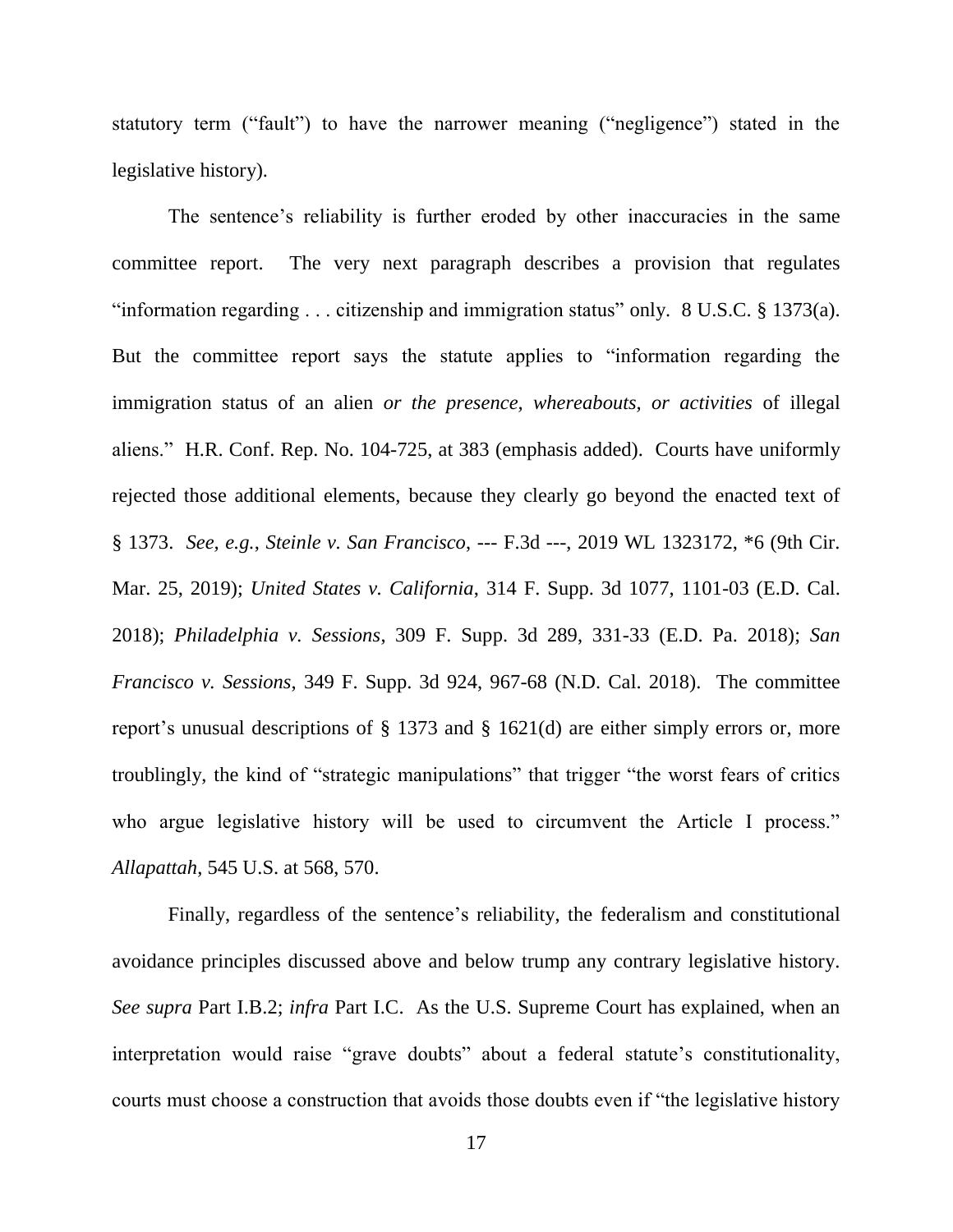point[s] somewhat more strongly in another way." *Blanchette v. Conn. Gen. Ins. Corp.*, 419 U.S. 102, 134 (1974); *see also Ratzlaf*, 510 U.S. at 147-48 (explaining that a substantive canon trumped "contrary indications in the statute's legislative history"). In other words, legislative history should not be used to alter the federal-state balance or create constitutional problems where the text of the statute does not.

4. Case Law Provides No Basis to Disregard § 1621(d)'s Plain Meaning.

Few courts have addressed whether § 1621(d) requires a statute. The New York Appellate Division and Pennsylvania Supreme Court concluded it did not, and that state courts can therefore make undocumented immigrants eligible for bar admission. *See In re Vargas*, 131 A.D.3d 4, 11-12 (N.Y. App. Div. 2015); *In re Order Amending Rule 202*, No. 790 (Pa. 2019).<sup>8</sup> Other courts have mostly addressed whether already-enacted statutes satisfied § 1621(d)'s other requirements, like the need to "affirmatively" provide eligibility. *See, e.g.*, *De Vries v. Regents of Univ. of Cal.*, 6 Cal. App. 5th 574, 595 (Cal. Ct. App. 2016). Because state statutes already existed in those cases, the courts had no occasion to consider whether other entities could make the relevant law. At most, these cases assumed that a statute was required, but none of them analyzed the issue, much less announced any holding.

Only one court has concluded that  $\S$  1621(d) may require a statute enacted by a legislature. *See Fla. Bd. of Bar Examiners re Questions as to Whether Undocumented Immigrants Are Eligible for Admission to the Fla. Bar*, 134 So.3d 432 (Fla. 2014)

<sup>&</sup>lt;sup>8</sup> Available at https://bit.ly/2U67QMN. The Pennsylvania Supreme Court adopted this rule at the recommendation of the Pennsylvania Board of Law Examiners. *See* 48 Pa. Bull. 6385, Vol. 48, No. 40 (Oct. 6, 2018), https://bit.ly/2HUdCdB.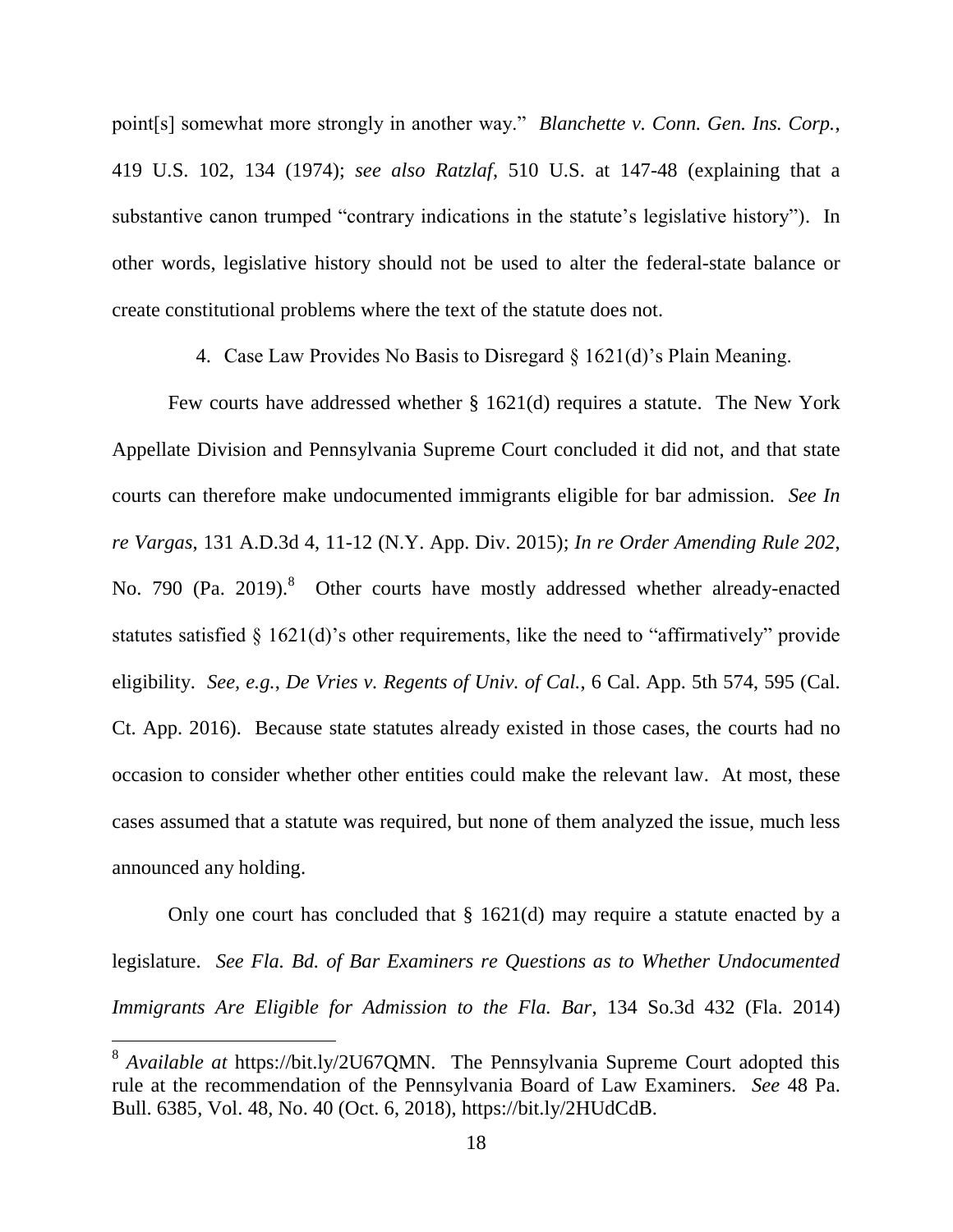(holding that DACA recipients were not eligible for law licenses in Florida). But even there, it was not clear that the Florida Supreme Court reached a final conclusion. After stating why a statute might be necessary, the court noted the petitioners' argument that "non-legislative forms of 'State law'" could also suffice. *Id.* at 435. The court did not reject that possibility, it simply did not find any "existing" law in Florida providing benefits, *id.*—hardly a reason for why a court *could not* enact such a law.

In any event, the Florida Supreme Court's discussion of § 1621(d) omitted almost all of the relevant analysis. The court did not examine the text of  $\S$  1621(d) at all—it simply asserted, without analysis, that the "plain language" requires a statute. *Id.* at 435. It did not consider the meaning of "enact" or "law," consult any dictionaries, compare the language to other federal statutes, examine judicial usage, consider the federalism clearstatement rule, or address the constitutional problems with a legislature-only rule. *Id.* at 435 & n.5. The court's incomplete analysis provides little guidance on this question.

### **C. Interpreting § 1621(d) to Require State Legislation Would Raise Serious Constitutional Concerns.**

Constitutional concerns present yet another reason to avoid the intrusive reading of § 1621(d). "[W]hen an Act of Congress raises a serious doubt as to its constitutionality," courts must "first ascertain whether a construction of the statute is fairly possible by which the question may be avoided." *Zadvydas v. Davis*, 533 U.S. 678, 689 (2001) (quotation marks omitted); *see Cole v. Jordan School Dist.*, 899 P.2d 776, 778 (Utah 1995). To avoid such doubts, "every reasonable construction must be resorted to, in order to save a statute from unconstitutionality." *Edward J. DeBartolo Corp. v.*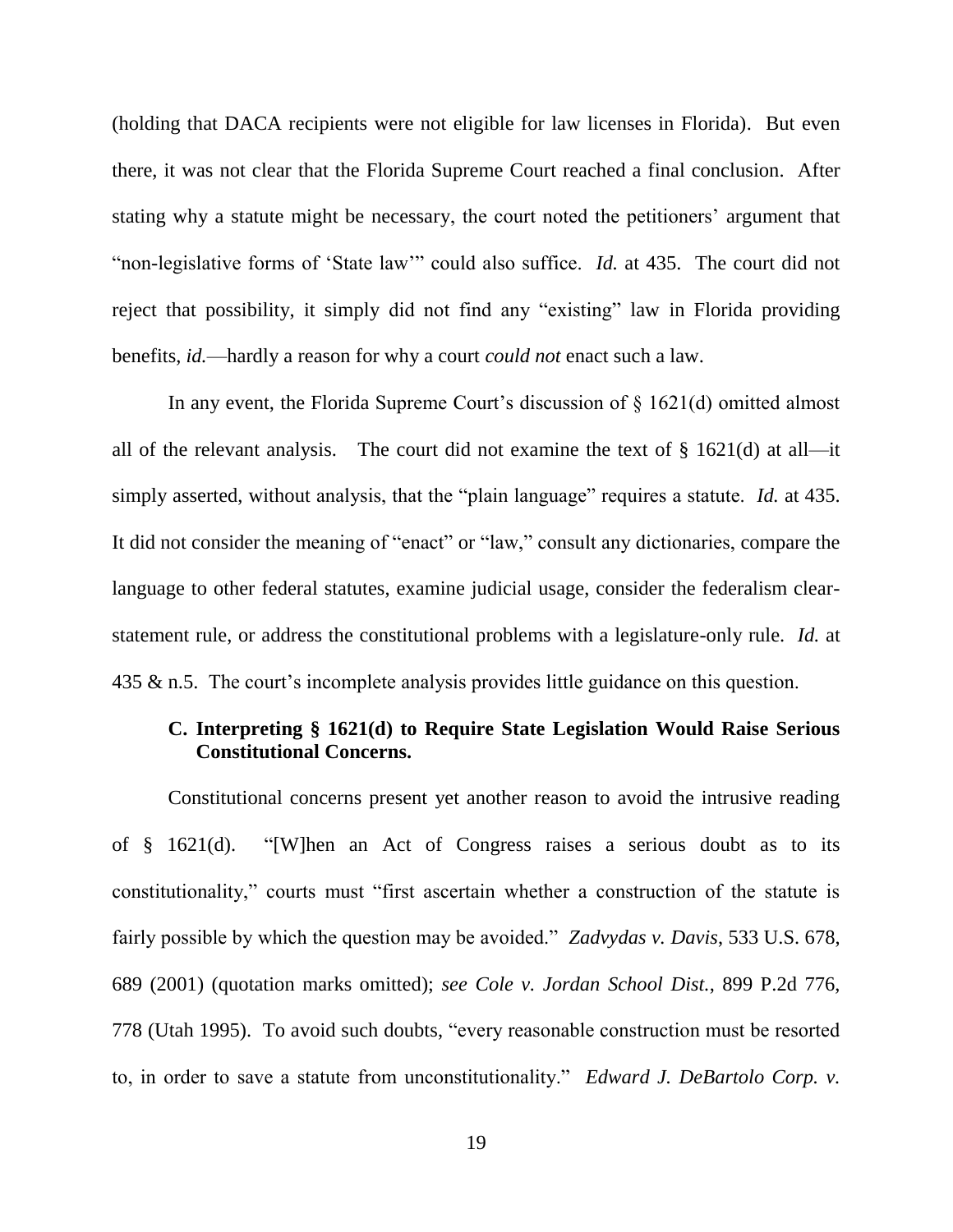*Fla. Gulf Coast Bldg. & Const. Trades Council*, 485 U.S. 568, 575 (1988) (quotation marks omitted); *see Utah Dep't of Transp. v. Carlson*, 2014 UT 24, ¶ 23, 332 P.3d 900.

1. Section 1621(d) would raise grave constitutional doubts if it dictated who must exercise the States' lawmaking authority. Congress cannot issue commands to the governments of the States, including commands about how to allocate their authority. It can only regulate private actors directly—something a legislature-only rule would not do. Section 1621(d) therefore cannot require Utah to exercise its public-benefits authority through a federally-chosen branch of its government. *Accord Vargas*, 131 A.D.3d at 11- 12 (rejecting statute-only interpretation on constitutional grounds); *id.* at 9 n.9 (noting that other courts have not addressed this constitutional question).

The Constitution reflects a "fundamental structural decision" to give Congress "the power to regulate individuals, not States." *Murphy v. NCAA*, 138 S. Ct. 1461, 1475- 76 (2018) (quoting *New York v. United States*, 505 U.S. 144, 166 (1992)). Congress can therefore "exercise its legislative authority directly over [private] individuals," but it can never "issue direct orders to the governments of the States." *Murphy*, 138 S. Ct. at 1476 (quotation marks omitted). This prohibition on direct orders applies "categorically." *Printz v. United States*, 521 U.S. 898, 932-33 (1997). Indeed, "even a particularly strong federal interest" would not allow Congress to dictate how States exercise their lawmaking authority. *Murphy*, 138 S. Ct. at 1476 (quoting *New York*, 505 U.S. at 178).

This rule prohibits direct orders of all kinds. Congress cannot order state governments to enact a law, *see New York*, 505 U.S. at 174-80, or refrain from enacting a law, *see Murphy*, 138 S. Ct. at 1478, or accept federal funds, *see NFIB v. Sebelius*, 567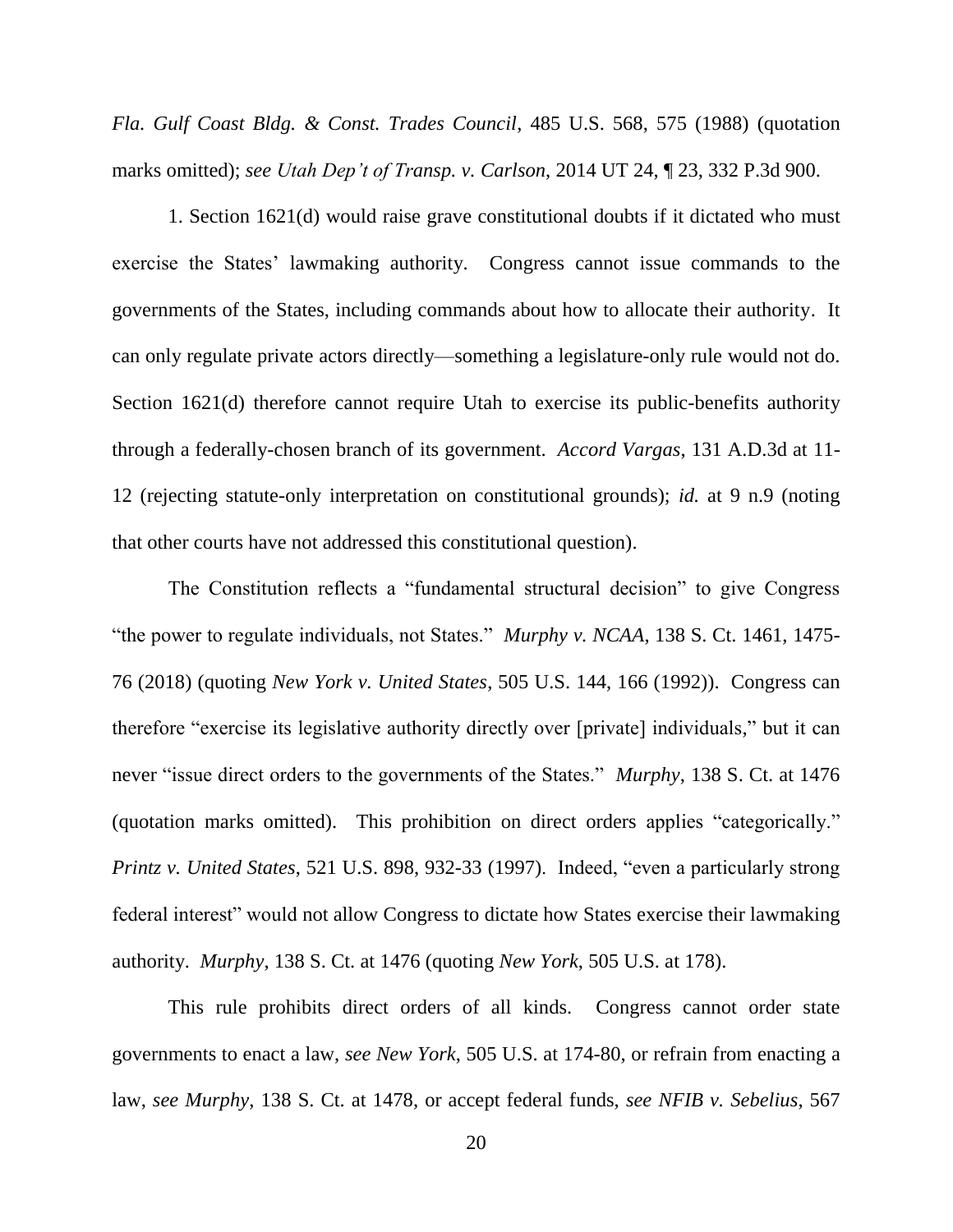U.S. 519, 587 (2012), or administer a federal program, *see Printz*, 521 U.S. at 925-33. Nor can Congress dictate where a State chooses to locate its capitol, because that is "a matter pertaining purely to the internal policy of the state." *Coyle v. Smith*, 221 U.S. 559, 565, 579 (1911); *see also Va. Office for Prot. & Advocacy v. Stewart*, 563 U.S. 247, 260 (2011) (recognizing "limits on the Federal Government's power to affect the internal operations of a State").

Likewise, Congress cannot "displace a State's allocation of governmental power and responsibility" between the branches of its government. *Alden v. Maine*, 527 U.S. 706, 752 (1999). This, too, is a purely internal matter, and one that is fundamental to a State's sovereignty. *See Gregory*, 501 U.S. at 460 (A "State defines itself as a sovereign" through "the structure of its government."). Thus, in its sovereign immunity cases, the U.S. Supreme Court has explained that subjecting an unwilling State to lawsuits would shift spending decisions from the State's political branches to its courts—something the Constitution's federal structure forbids. *See Alden*, 527 U.S. at 751-52. In other words, because "[a] State is entitled to order the processes of its own governance" free from federal interference, Congress cannot alter a State's decision to "assign[]" a particular policy decision "to the political branches, rather than the courts." *Id.*; *see also Stewart*, 563 U.S. at 265 (Kennedy, J., concurring) (doubting that Congress could demand "farreaching changes with respect to [a State's] governmental structure" even as a condition of federal funds).<sup>9</sup>

<sup>&</sup>lt;sup>9</sup> These principles are not limited to the sovereign immunity context, but rather "inhere<sup>[]</sup> in the system of federalism established by the Constitution." *Alden*, 527 U.S. at 730.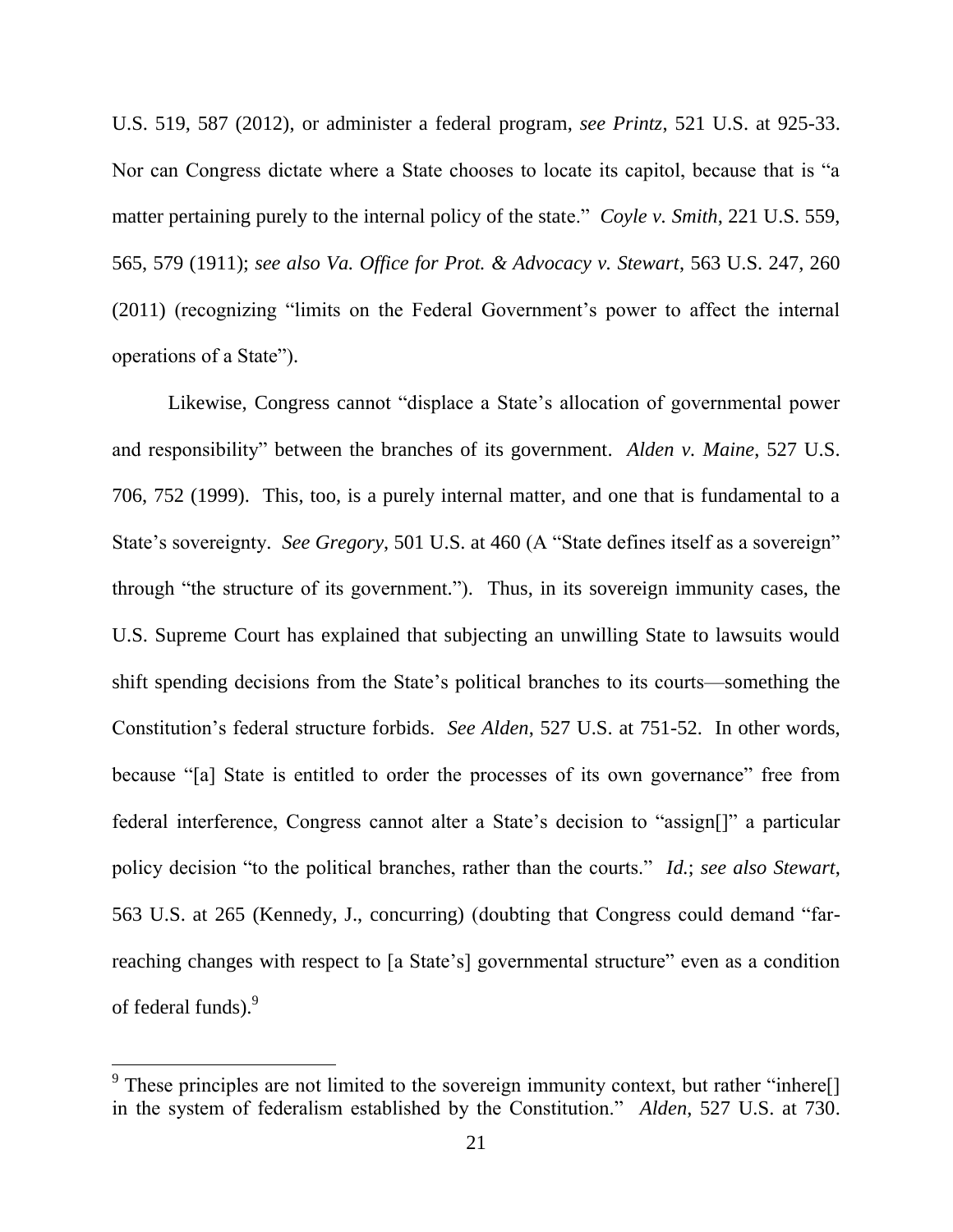The same is true here. If Congress cannot restructure state governments *indirectly*, by abrogating sovereign immunity, surely it cannot restructure them *directly*, by spelling out exactly which branch must regulate a given area. The Constitution simply does not allow that kind of "federally-imposed restructuring of power within state government." *City of Chicago v. Sessions*, 321 F. Supp. 3d 855, 870 (N.D. Ill. 2018) (striking down federal statute); *see also Koog v. United States*, 79 F.3d 452, 460 (5th Cir. 1996) ("[S]tate sovereignty . . . surely encompasses the right to set the duties of office for state-created officials.").

The U.S. Supreme Court has protected the States' fundamental prerogative to structure their governments in a variety of contexts. For instance, as mentioned above, the Election Clause states that certain election laws "shall be prescribed in each State by the Legislature thereof." U.S. Const. art. I, § 4, cl. 1. The Court has nonetheless held that States can choose which state entity should exercise that power. *Az. State Legislature*, 135 S. Ct. at 2673. As the Court explained, "it is characteristic of our federal system that States retain autonomy to establish their own governmental processes," including which "component of state government [is] authorized to prescribe regulations" on a given subject. *Id.* (quotation marks and alterations omitted).

Indeed, the principles that protect state sovereign immunity often also protect state autonomy more broadly. *See, e.g.*, *Gregory*, 501 U.S. at 460-61 (holding that federalism clear-statement rule applies to both Tenth and Eleventh Amendments); *Will v. Mich. Dep't of State Police*, 491 U.S. 58, 65 (1989) (same). And as explained in the text, courts have protected States' prerogative to structure their own governments in multiple contexts, including sovereign immunity, the Elections Clause, and the anticommandeering doctrine.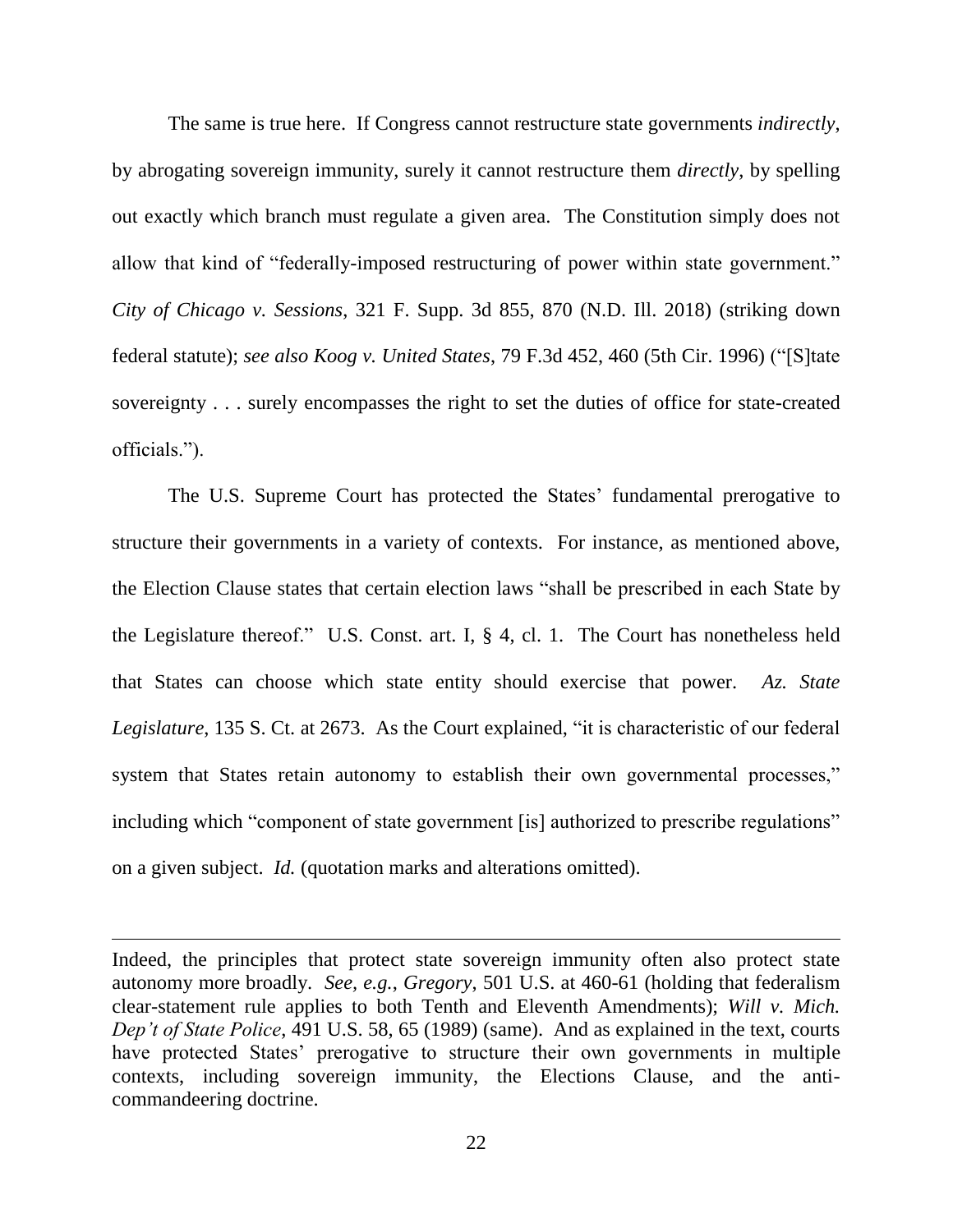Thus, *Murphy*, *Alden*, *Arizona Redistricting Commission*, and their antecedents add up to the same core principle: Congress cannot issue direct orders to state governments, including orders dictating which branch of government must exercise a particular piece of the State's lawmaking authority. That principle forecloses any interpretation of § 1621(d) that would require state legislatures to exercise States' authority over public benefits. "A more direct affront to state sovereignty is not easy to imagine." *Murphy*, 138 S. Ct. at 1478.

2. In other litigation after *Murphy*, the United States has advanced several arguments to salvage other statutes that "issue direct orders to the governments of the States." *Murphy*, 138 S. Ct. at 1476; *see, e.g.*, 8 U.S.C. § 1373(a), (b) (ordering States not to enact certain laws). Every court to consider these arguments has rejected them. *See San Francisco*, 349 F. Supp. 3d at 949-953; *Philadelphia*, 309 F. Supp. 3d at 329-30; *Chicago*, 321 F. Supp. 3d at 868-73. This Court should too.

First, the United States may argue that a legislature-only rule would be a "valid preemption provision," because the federal benefits scheme regulates private actors. *Murphy*, 138 S. Ct. at 1479. That is wrong. As explained above, Congress can regulate private actors directly, but not state governments. Thus, to be valid, every rule Congress enacts must "operate<sup>[]"</sup> as one that "imposes restrictions or confers rights on private actors." *Id.* at 1480; *see id.* at 1480-81 (giving examples). Even if that description applied to § 1621's underlying eligibility rules, it plainly would not apply to a command that States exercise their public-benefits authority through their legislatures. That rule would not confer any right or impose any restriction on private actors—it would simply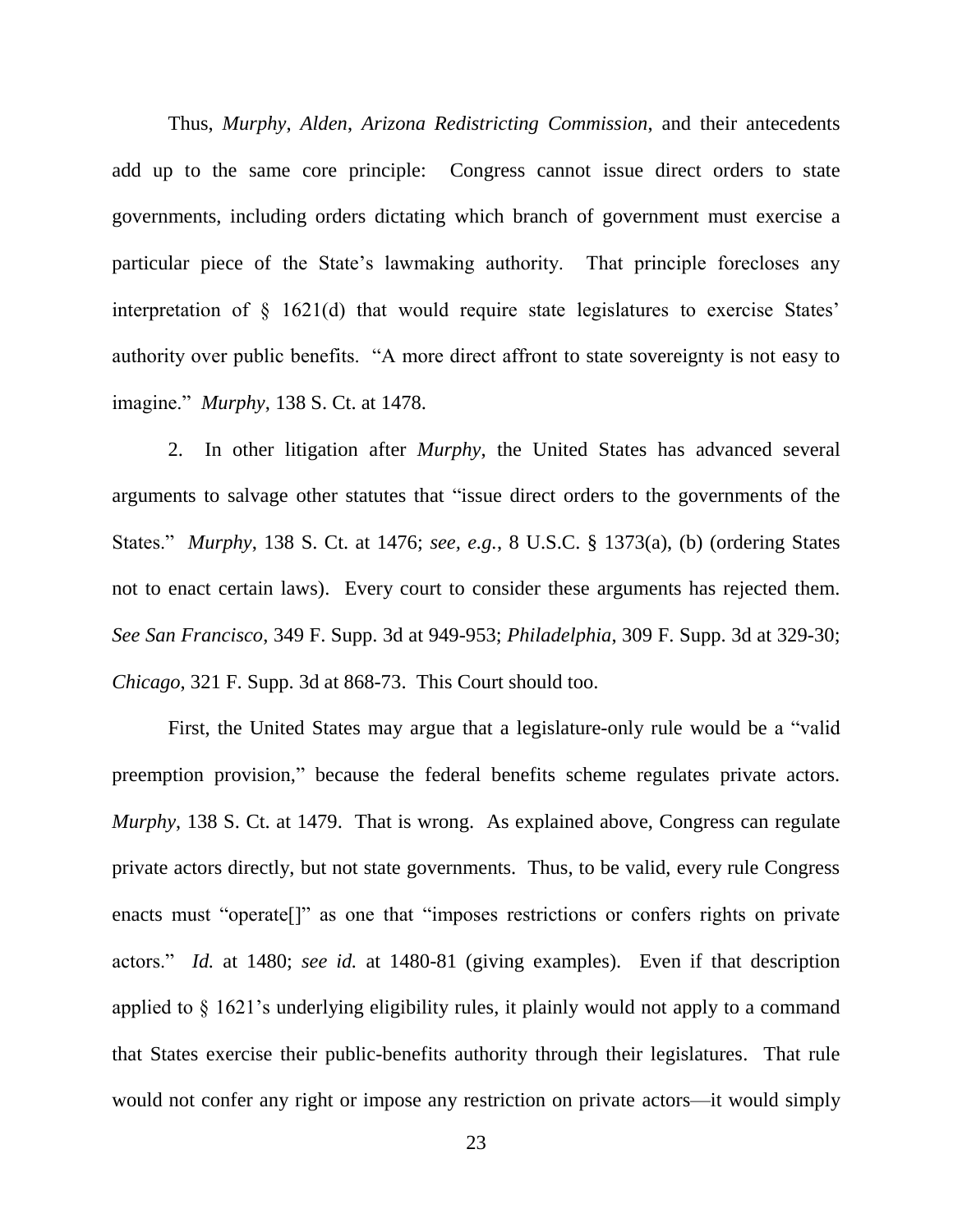govern how state governments make their own regulatory decisions. In short, "there is simply no way to understand" such a rule "as anything other than a direct command to the States." *Id.* at 1481.<sup>10</sup>

In other cases, the United States has argued that direct orders to the States are permissible as long as they are connected to a broader federal scheme like the Immigration and Nationality Act ("INA"). But there is no such exception to the Constitution's "fundamental structural decision . . . to withhold from Congress the power to issue orders directly to the States." *Id*. at 1475. Multiple cases make this clear. In *Printz*, the broader federal Brady Act scheme regulated private parties' handgun purchases, 521 U.S. at 902-03, but the Supreme Court still invalidated the specific rule that dictated how state officers had to participate in that scheme. The same was true in *NFIB*, where Congress had enacted an extensive federal scheme regulating private health insurance, but the Court struck down the specific rule that constituted a direct order to the States. The "same principles" applied in *Murphy* and apply here. 138 S. Ct. at 1477; *see also Galarza v. Szalczyk*, 745 F.3d 634, 644 (3d Cir. 2014) (applying anticommandeering principles in the immigration context).

<sup>10</sup> That kind of direct order goes far beyond the rules in *Gregory* and *Nixon*, which the Court assumed Congress could have imposed with an explicit statement. In those cases, the intrusive version of the rule would have applied across the board, to state actors and private actors alike. The Constitution allows those kinds of generally-applicable laws. *See Murphy*, 138 S. Ct. at 1479 (anti-commandeering does not prevent federal laws that "appl[y] equally to state and private actors"); *see, e.g.*, *Garcia v. San Antonio Metro. Trans. Auth.*, 469 U.S. 528 (1985) (Congress may apply FLSA to state employees). Here, by contrast, a legislature-only rule would target the States alone. *See Printz*, 521 U.S. at 932 n.17 (striking down a statute whose "extension . . . to private citizens" would be "impossible").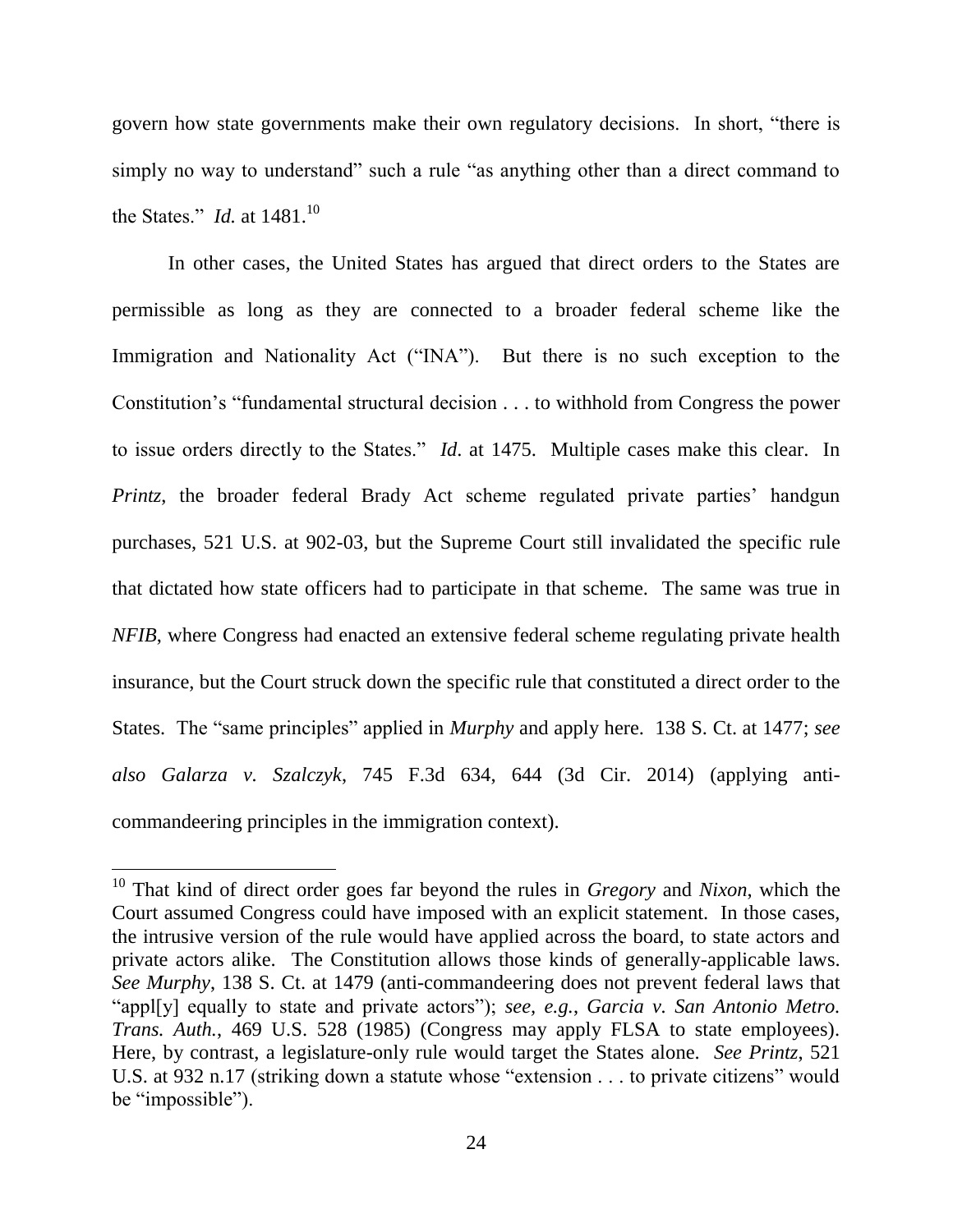Second, the United States may argue that Congress can order the States to provide public benefits through their legislatures because Congress could have instead preempted States from providing those benefits. But the fact that Congress did not preempt certain state laws does not give Congress the power to dictate which state entity enacts them. Notably, when *Murphy* listed the ways that Congress *can* validly influence state policymaking, it did not mention any congressional power to force States to enact laws a certain way simply because Congress chose not to preempt those laws. 138 S. Ct. at 1478-79.

Such a power would have remarkable consequences, because it would mean Congress could forcibly alter the internal operations of state governments in any realm where a federal regulatory scheme exists. Congress could require States to enact certain healthcare laws by initiative only, because Congress could have preempted those laws instead. *See* 42 U.S.C. ch. 157 (federal healthcare laws). Or Congress could require legislative supermajorities for state laws that affect greenhouse gas emissions. *See* 42 U.S.C. ch. 134 (federal energy laws). Or it could require that governors, not state administrative agencies, issue licenses for businesses engaged in interstate commerce. *See, e.g.*, 49 U.S.C. § 14501(a)(1) (preempting certain state regulations of interstate commerce). The United States' theory would mark a vast expansion of congressional power over state governments.

The United States has elsewhere tried to bolster this argument by suggesting that ambiguous language in *FERC v. Mississippi* establishes that Congress can issue commands in any "field" that is "pre-emptible." 456 U.S. 742, 769 (1982). It is unclear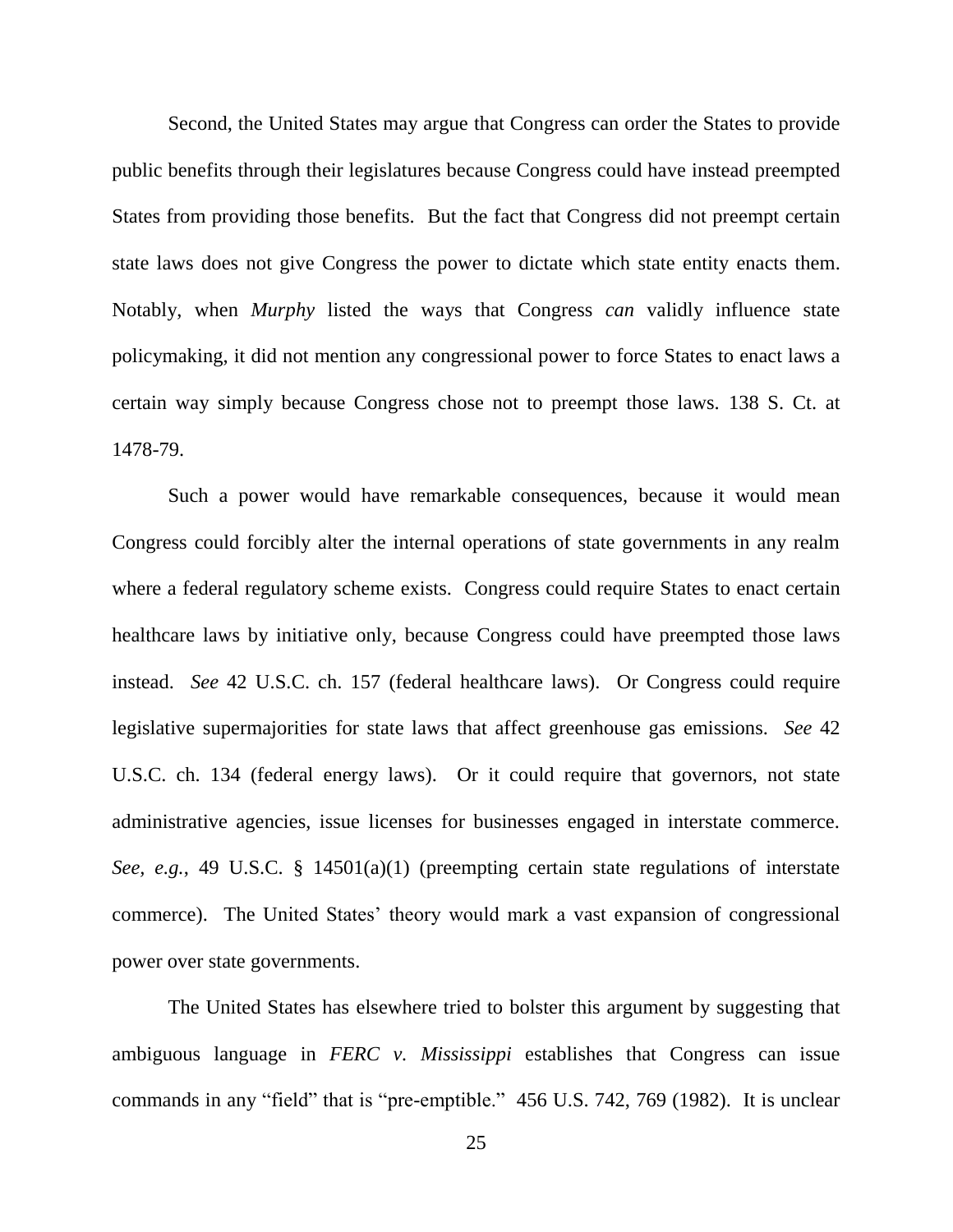what the government's suggested rule would actually mean, because by definition, every "field" in which Congress can legislate is "pre-emptible." *See* U.S. Const. art. I, § 8 (legislative power); *id.* art. VI, § 2 (preemption). In any event, the U.S. Supreme Court has already rejected any such reading. In *New York*, the Court struck down a federal command in the field of radioactive waste, even though "Congress could, if it wished, pre-empt state radioactive waste regulation" altogether. 505 U.S. at 160. The Court rejected Justice White's attempt to read *FERC* broadly, *id.* at 204, explaining that "even where Congress has the authority" to preempt state law, "it lacks the power directly to compel the States" to regulate according to federal instructions, *id.* at 166. And in *Murphy*, the Court counseled against reading *FERC* beyond its facts. It explained that the statute in *FERC* was constitutional because it merely asked States "to *consider* Congress's preference," and it emphasized that "*FERC* was decided well before our decisions in *New York* and *Printz*." 138 S. Ct. at 1479 (emphasis added). 11

<sup>&</sup>lt;sup>11</sup> The Supreme Court's decision in *Hodel* is inapposite for the same reason. There, "Congress enacted a statute that comprehensively regulated surface coal mining and offered States" the option of enforcing the federal regime. *Murphy*, 138 S. Ct. at 1479. Here, in contrast, a statute-only rule would dictate how States exercise *their own* authority to provide benefits using their own funds. *See* 8 U.S.C. § 1621 (regulating "State and local public benefits" only); *id.* § 1621(c) (defining benefits as those provided "by appropriated funds of a State"). Unlike in *Hodel*, § 1621(d) does not regulate States' participation in the *federal* benefits scheme—a different statute governs those. *See* 8 U.S.C. § 1611 (regulating benefits provided "by appropriated funds of the United States," many of which are disbursed by the States).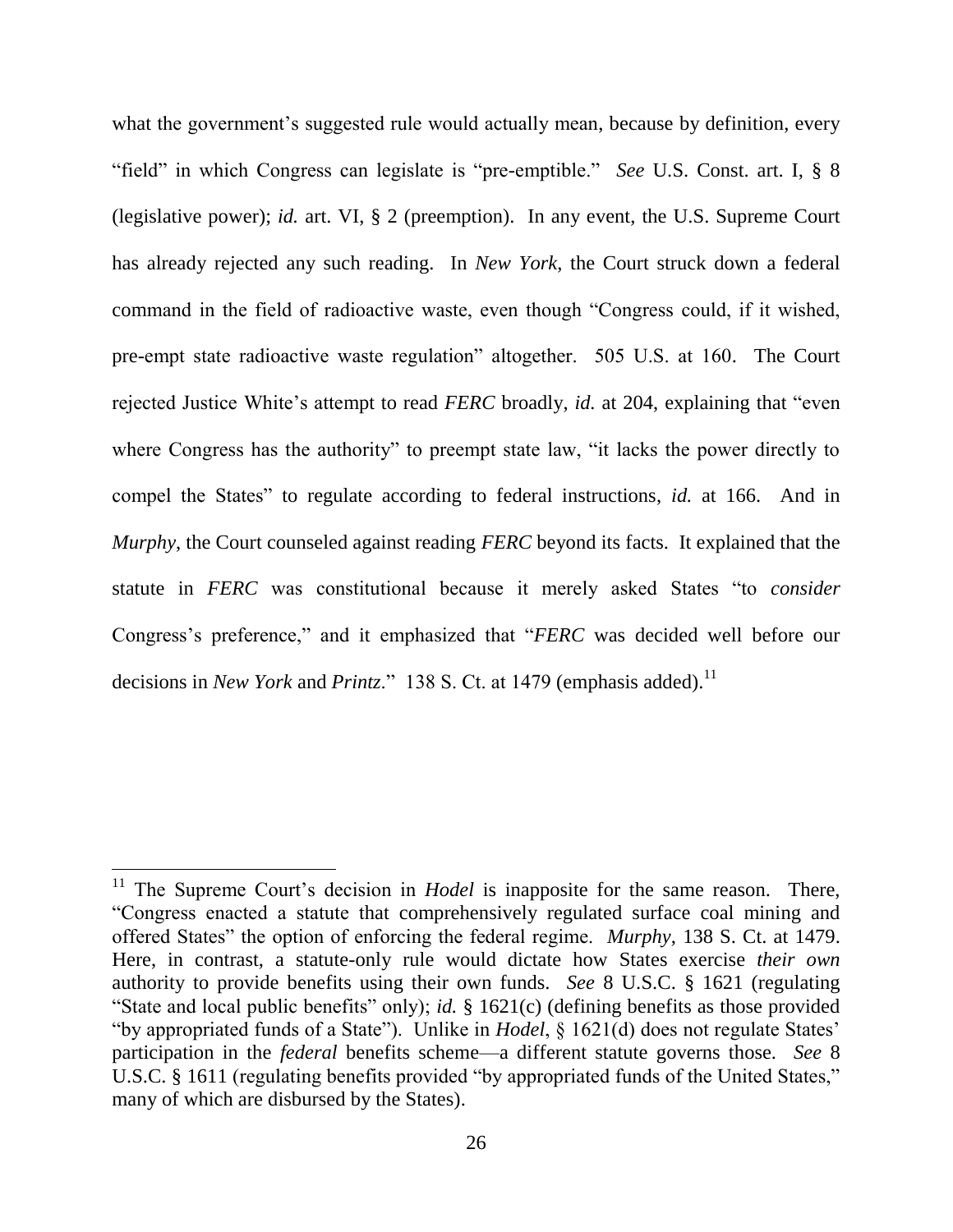### **II. Qualified Bar Applicants Should Be Eligible to Practice Law Regardless of Immigration Status.**

The Court should enact the law described in § 1621(d) and provide that immigrants are eligible for law licenses if they meet the normal criteria for bar admission. As many States have concluded, there is no "rational basis for withholding the privilege of practicing law" from immigrants like the petitioners in this case. *Vargas*, 131 A.D.3d at 12, 27-28; *see also* Pet. Br. 7-12 (describing such laws enacted by courts and legislatures in New York, Pennsylvania, California, Florida, Illinois Nebraska, Wyoming, and New Jersey). The Utah State Bar has come to the same conclusion, and has petitioned this Court to enact the same rule. *See In re Utah State Bar*, Case No. 20160318-SC. It would be appropriate for this Court to do so for at least five reasons.

First, in every relevant way, the petitioners are in the same position as other applicants who successfully apply for admission to the Utah State Bar. They have lived virtually their entire lives in the United States, they have excelled in law school and received law degrees, they are already members in good standing of another State's bar, and they have been working productively as lawyers for multiple years. The petitioners are no different from any other successful bar applicant in Utah. Their applications should be decided based on their qualifications to practice law, not their immigration status.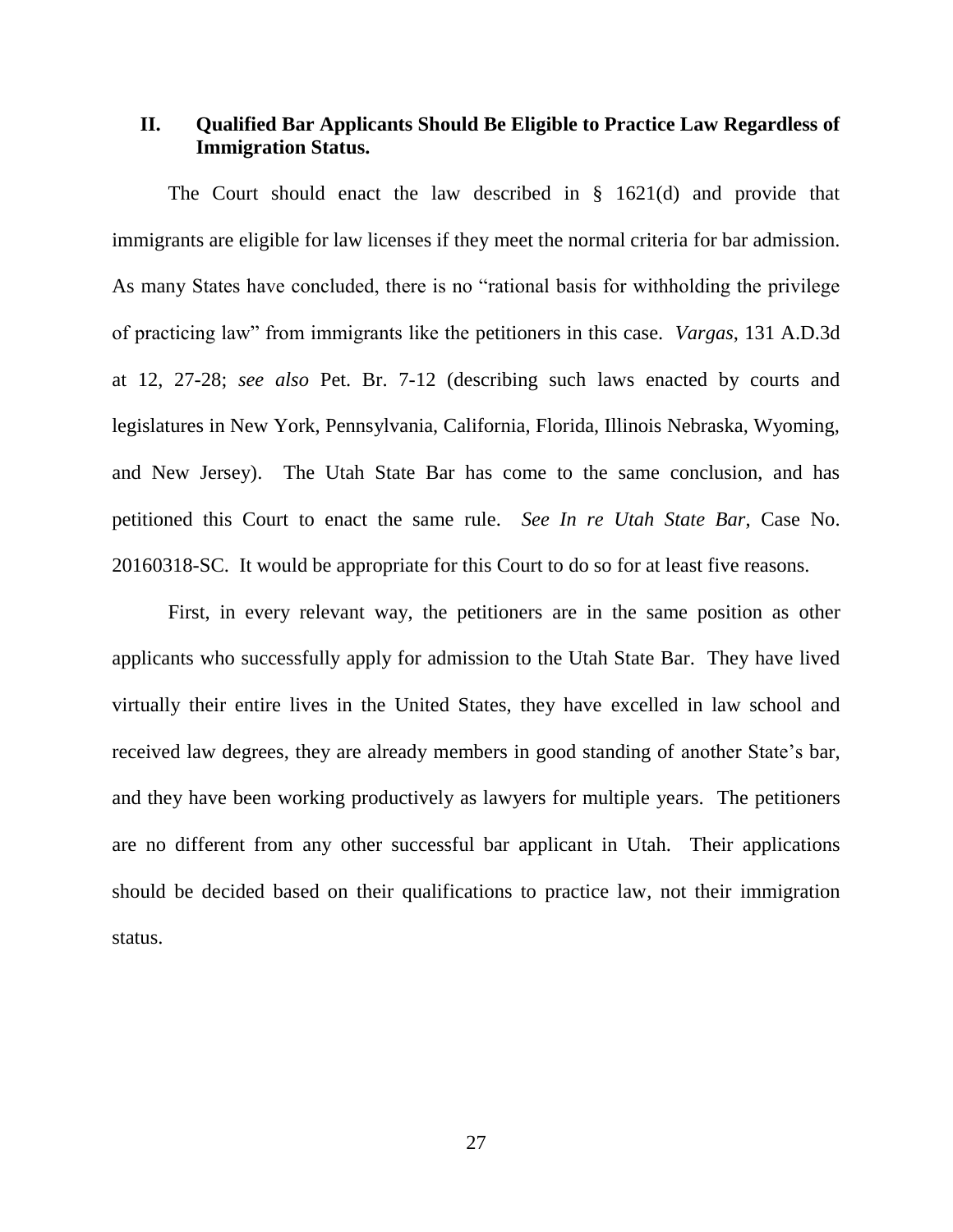Second, the petitioners' immigration status does not reflect negatively on their moral character. Just like U.S.-born children, they know no other country as their home. They have built deeply rooted and productive lives here, and their families, communities, and careers are in Utah. They have committed no crime in doing so, because "it is not a crime for a removable alien to remain present in the United States." *Arizona v. United States*, 567 U.S. 387, 407 (2012). And in any event, past violations of the law typically do not result in any categorical prohibition against bar admission, especially when an applicant's subsequent achievements demonstrate good moral character. *See, e.g.*, *Garcia*, 58 Cal.4th at 460 (explaining that the "bare fact" of an illegal act does not prevent bar admission) (quotation marks omitted).

Third, the United States itself has determined that the petitioners should be able to live and work in the United States. The petitioners have been granted protection under the Deferred Action for Childhood Arrivals (DACA) program, which required them to show that they had a clean record and were pursuing their education diligently. The program is premised on the federal government's belief that "the United States' immigration laws were not designed 'to remove productive young people to countries where they may not have lived or even speak the language.'" *Vargas*, 131 A.D.3d at 15 (quoting Dep't of Homeland Sec., *Deferred Action for Childhood Arrivals*, at 2 (June 15, 2012)).

Fourth, the petitioners are equipped to put their Utah law licenses to good use. As DACA recipients, they have received authorization from the federal government to seek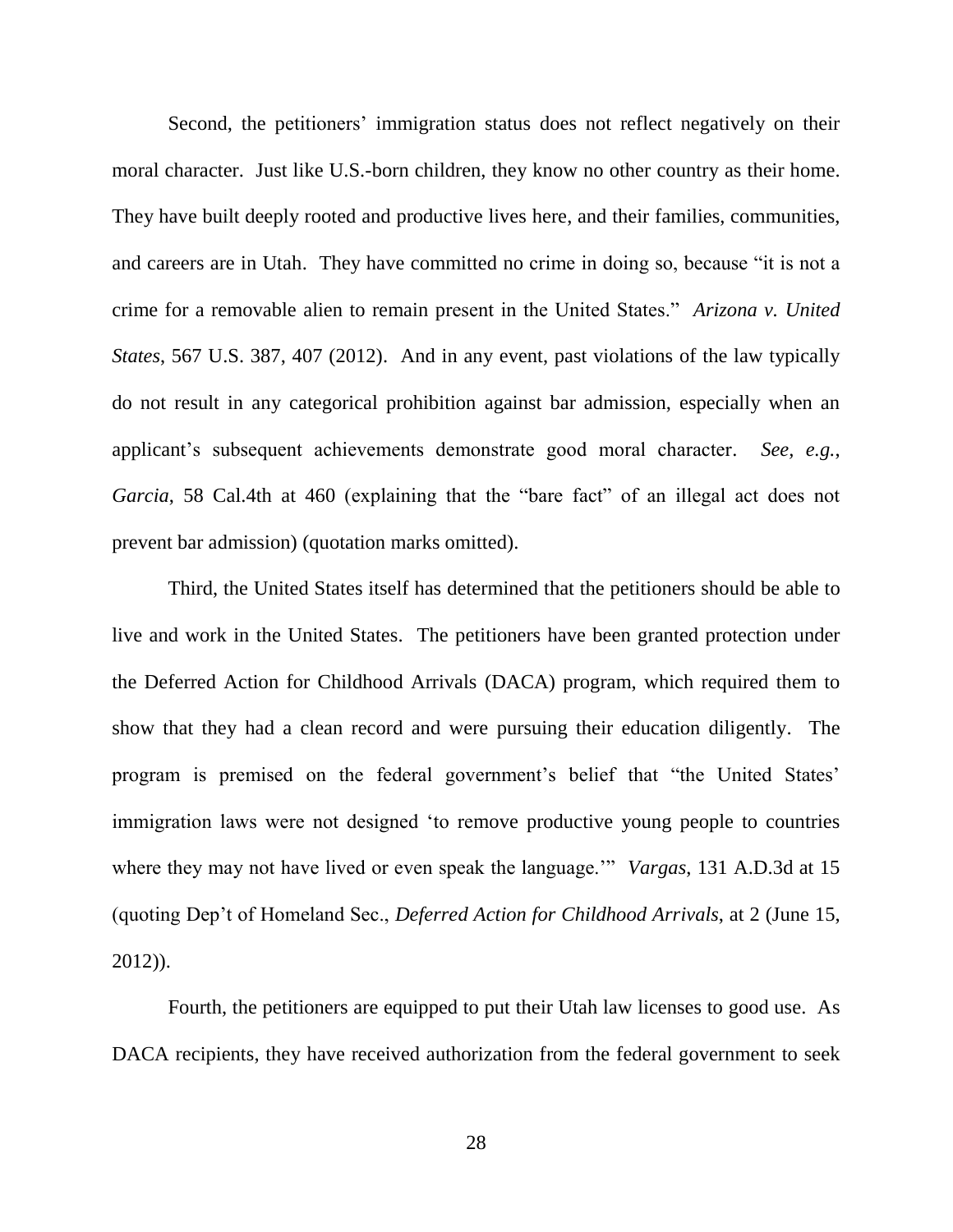employment in Utah and anywhere else in the United States.<sup>12</sup> See 8 C.F.R. § 274a.12(c)(14). They would accordingly have the same options to practice law as any other barred attorney in Utah.

There is no reason, however, to limit the eligibility rule to DACA recipients, because even without DACA protections, an undocumented immigrant can still put a law license to productive use in multiple ways. First, there are numerous other ways to obtain employment authorization, such as when asylum or other proceedings are pending. *See* 8 C.F.R. § 274a.12(a)(10)-(13); *id.* § 274a.12(c)(8)-(11), (14), (18)-(20), (22), (24). Second, there are many ways a person without employment authorization can productively use a law license. For instance, an attorney without employment authorization can "provide[] legal services on a pro bono basis or outside the United States." *Garcia*, 58 Cal.4th at 462 (noting the United States' agreement). That is why Utah law allows foreign law students to obtain law licenses despite their lack of employment authorization in the United States. *See* Utah Court Admission Rule 14-

 $12$  DACA has been in effect continuously since 2012. In November 2017, DHS issued a memorandum stating its intention to gradually rescind the program. But multiple courts have enjoined the rescission nationwide, holding that DHS's rescission decision was legally and procedurally improper. *See Regents of the Univ. of Cal. v. DHS*, 279 F. Supp. 3d 1011 (N.D. Cal. 2018), *aff'd*, 908 F.3d 476 (9th Cir. 2018); *NAACP v. Trump*, 315 F. Supp. 3d 457 (D.D.C. 2018); *Batalla Vidal v. Nielsen*, 279 F. Supp. 3d 401 (E.D.N.Y. 2018). The Supreme Court has not yet decided whether to grant review. *See* Robert Barnes, *DACA Program Not Likely to Get Supreme Court Review This Term*, Wash. Post (Jan. 22, 2019). At the same time, Congress is considering bills that would grant DACA recipients permanent legal status. *See* Nicole Acevedo, *House Democrats Introduce Bill to Give Citizenship to DACA and TPS Recipients*, NBC News (Mar. 12, 2019). For present purposes, all that matters is that the Petitioners *currently* have both DACA protection and employment authorization. The Court need not make any predictions about how other litigation and legislation may change things in the future.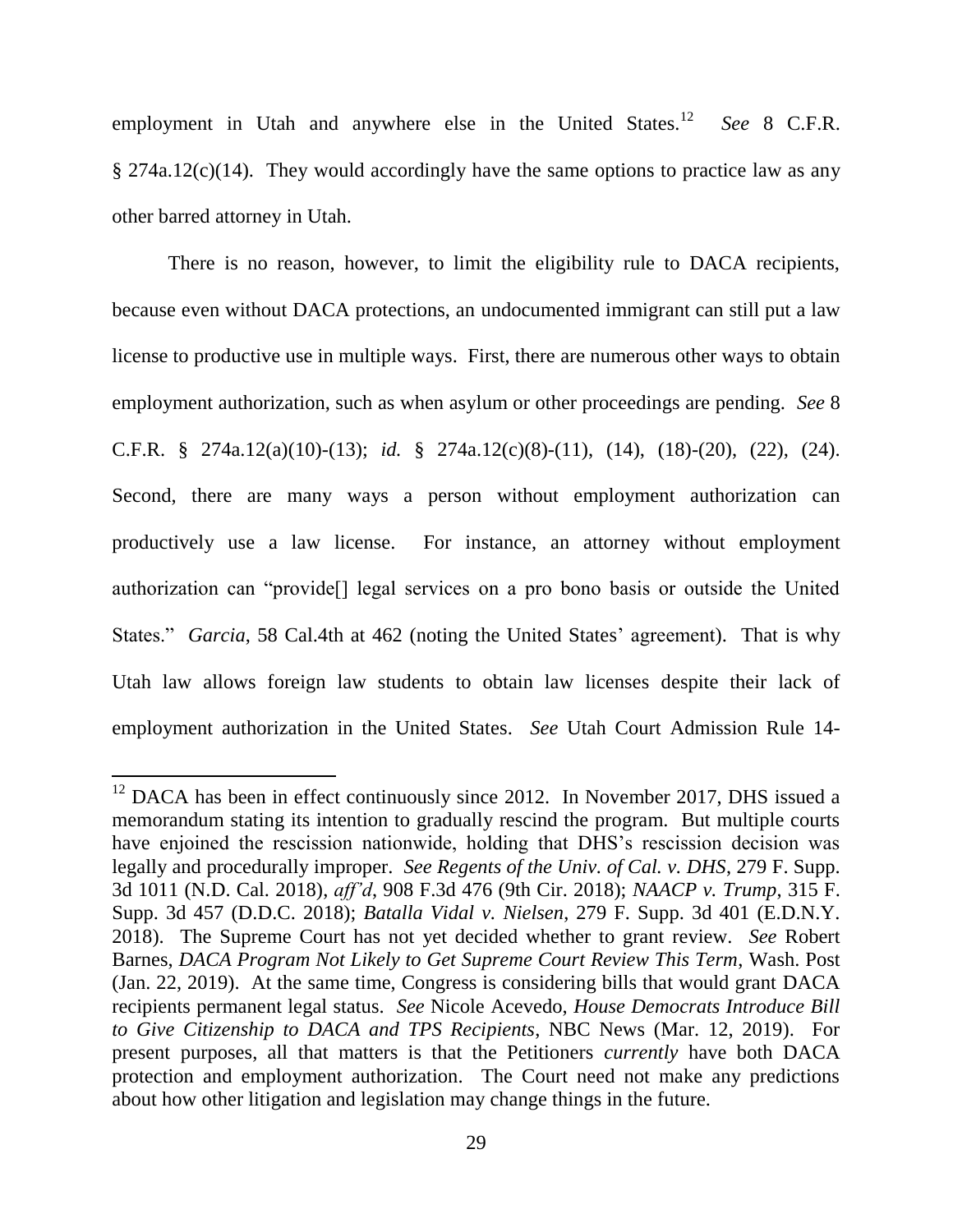704(d). Undocumented immigrants can also work as independent contractors without violating the federal prohibition on unauthorized "employment." 8 U.S.C. § 1324a; *see* 8 C.F.R. § 274a.1(f)-(h) (prohibition does not reach "independent contractors"). Immigrants without DACA protection or employment authorization are thus perfectly capable of using law licenses productively. *See Garcia*, 58 Cal.4th at 463 n.18 (granting bar admission to undocumented immigrant who had not received DACA relief or employment authorization). $^{13}$ 

Fifth, admitting the petitioners to the Utah Bar would serve the important goal of allowing immigrants to be self-sufficient and serve their communities. In the same statutory scheme as § 1621(d), Congress declared that our "national policy" is to encourage immigrants to achieve "[s]elf-sufficiency" and "rely on their own capabilities" rather than public assistance. 8 U.S.C.  $\S$  1601(1), (2)(A). The Petitioners are seeking precisely that, and are asking this Court for permission to support themselves and their families through their own work. There is no reason to prevent otherwise-eligible immigrants from being admitted to the Utah Bar.

#### **CONCLUSION**

The Court should grant the petition and provide that undocumented immigrants may be admitted to the bar if they otherwise meet the standards for admission.

<sup>13</sup> *See also* Br. of Am. Civil Liberties Union et al., *In re Garcia*, No. S202512, at 18-25 (Cal. *filed* July 27, 2012) (explaining ways a person without employment authorization can still work as a lawyer), https://bit.ly/2UYUnn2.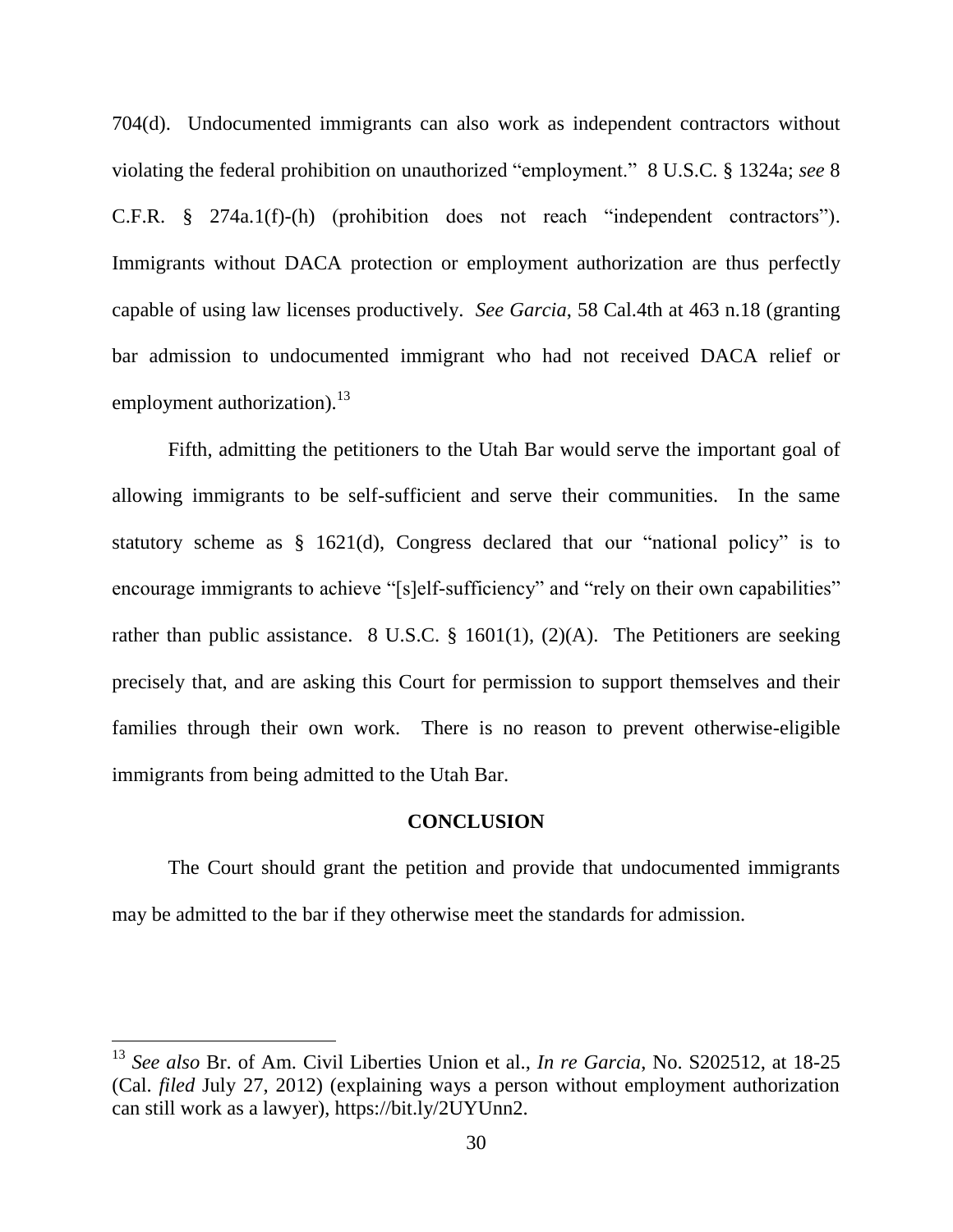RESPECTFULLY SUBMITTED this 26th day of March 2019.

AMERICAN CIVIL LIBERTIES UNION OF UTAH John Mejia

AMERICAN CIVIL LIBERTIES UNION Jennifer Chang Newell Spencer E. Amdur Omar C. Jadwat Michael K. T. Tan

*Attorneys for Amici Curiae the American Civil Liberties Union and ACLU of Utah*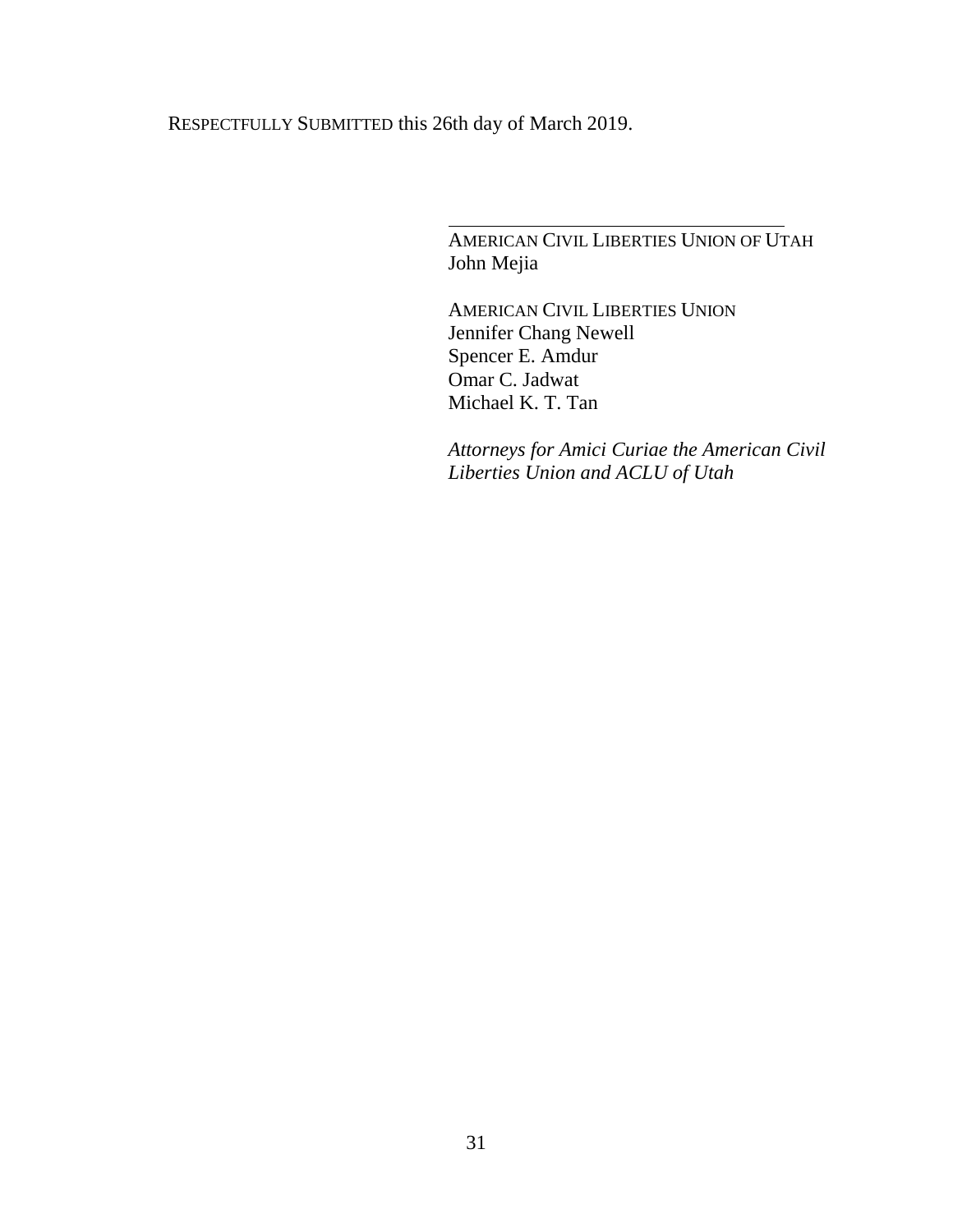## **CERTIFICATE OF COMPLIANCE**

I hereby certify that:

1. This brief complies with the word limits set forth in Utah R. App. P.  $24(g)(1)$  because this brief contains 8,716 words, excluding the parts of the brief exempted by Utah R. App. P. 24(g)(2).

2. This brief complies with Utah R. App. P. 21(g) regarding public and nonpublic filings.

DATED this 26th day of March, 2019.

John Mejia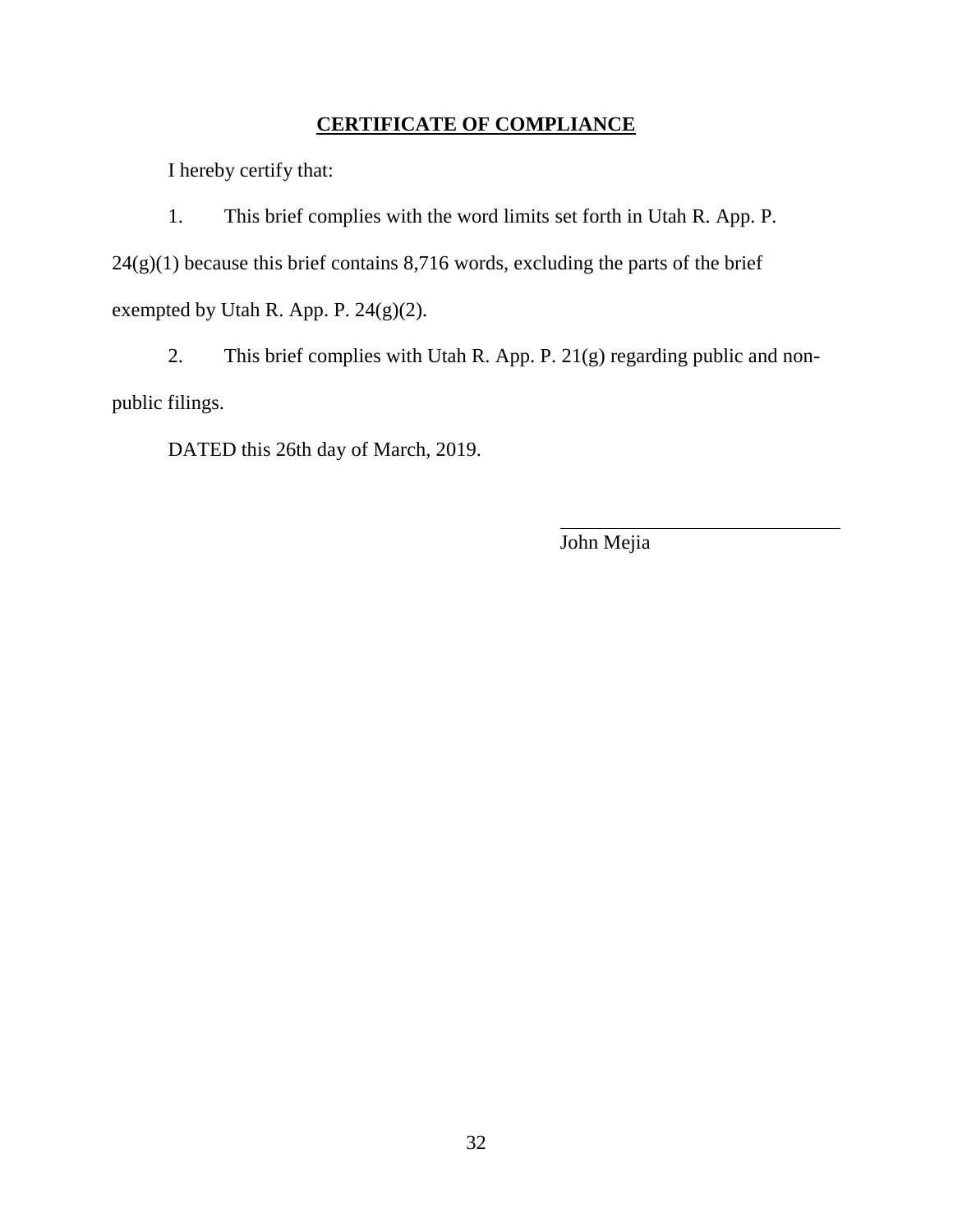### **CERTIFICATE OF SERVICE**

I hereby certify that on the 26th day of March 2019, two copies each of the

## foregoing **BRIEF OF** *AMICI CURIAE* **THE AMERICAN CIVIL LIBERTIES**

### **UNION AND ACLU OF UTAH IN SUPPORT OF PETITIONERS** were served via

U.S. Mail, postage prepaid, on the following:

Anthony C. Kaye (8611) David P. Mooers-Putzer BALLARD SPAHR LLP One Utah Center, Suite 800 201 South Main Street Salt Lake City, Utah 84111-2221 (801) 532-3000 kaye@ballardspahr.com mooersputzerd@ballardspahr.com *Attorneys for Petitioners*

Elizabeth A. Wright General Counsel UTAH STATE BAR 645 South 200 East Salt Lake City, UT 84111 elizabeth.wright@utahbar.org *Attorney for Petitioner Utah State Bar*

Robert H. Rees UTAH STATE OFFICE LEGISLATIVE RESEARCH & GENERAL COUNSEL 210 House Building Utah State Capitol, #W210 Salt Lake City, Utah 84114 *Attorney for Utah State Office of Legislative Research & General Counsel*

Stanford E. Purser, Deputy Solicitor General Civil Appeals Division OFFICE OF THE UTAH ATTORNEY GENERAL 160 East 300 South, Suite 500 P. O. Box 140858 Salt Lake City, Utah 84114-0858 *Attorney for Office of Utah Attorney General*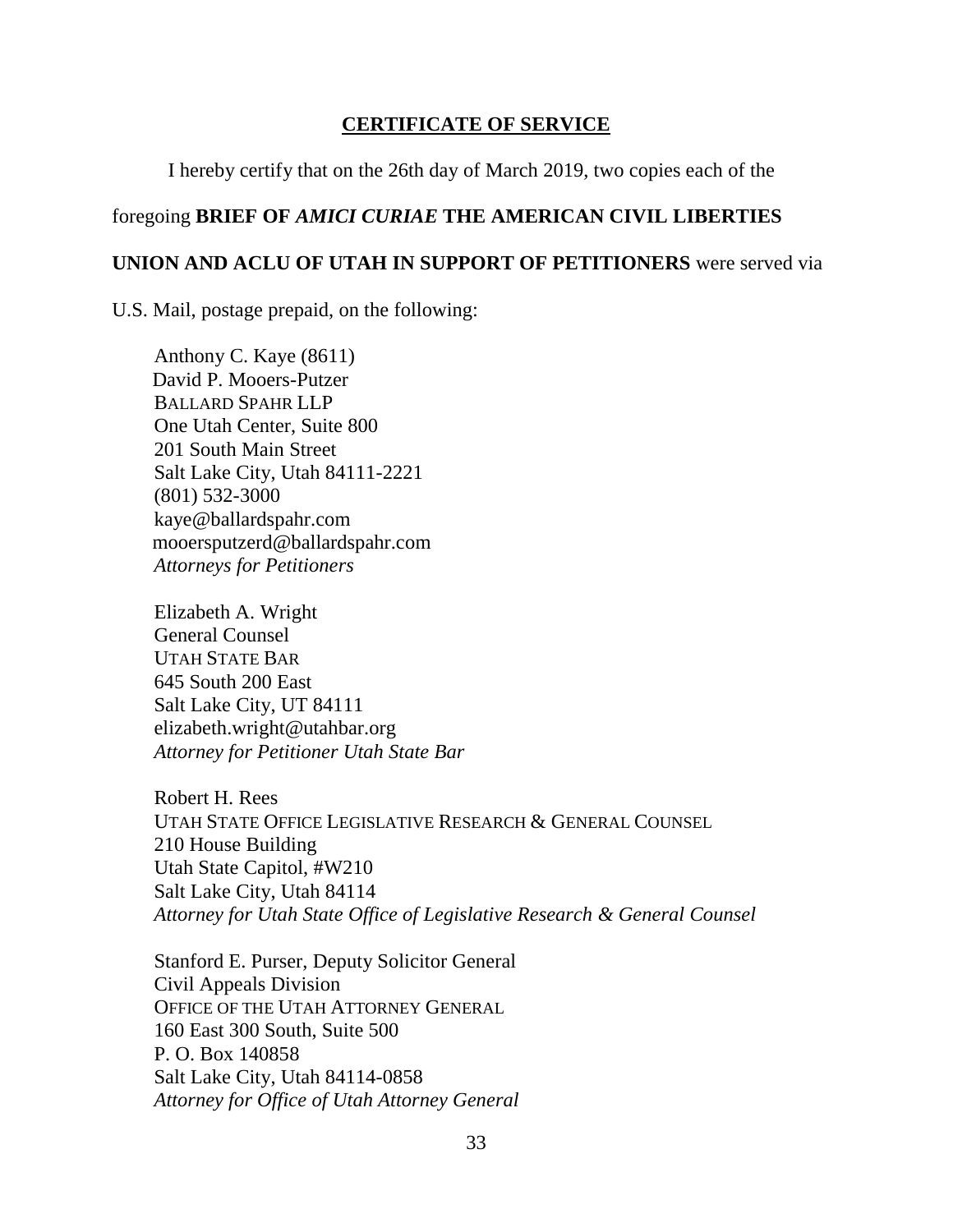Daniel Tenny Appellate Staff, Civil Division, Room 7256 U.S. DEPARTMENT OF JUSTICE 950 Pennsylvania Avenue, NW Washington, D.C. 20530 *Attorney for U.S. Department of Justice*

Kif Augustine-Adams D. Caroline Nunez BRIGHAM YOUNG UNIVERSITY J. REUBEN CLARK LAW SCHOOL 522 JRCB 341 East Campus Drive Provo, Utah 84602 *Attorneys for Utah Law Professors*

Paul C. Burke Brett L. Tolman Brittany Merrill Jugrai Dhaliwal RAY QUINNEY & NEBEKER 36 South State Street, Suite 1400 Salt Lake City, Utah 84111 *Attorneys for Utah Minority Bar Association*

Alan L. Sullivan William Daniel Green SNELL&WILMER, L.L.P. 15 West South Temple, Suite 1200 Salt Lake City, Utah 84101 *Attorneys for Latino-Justice*

Jose Perez, Latino Justice PRLDEF 99 Hudson Street New York, New York 10013 *Attorneys for Latino-Justice*

M. Peggy Hunt Christopher Martinez M. Benjamin Machlis DORSEY &WHITNEY, LLP 111 South Main Street, Suite 2100 Salt Lake City, Utah 84111 *Attorneys for American Bar Association*